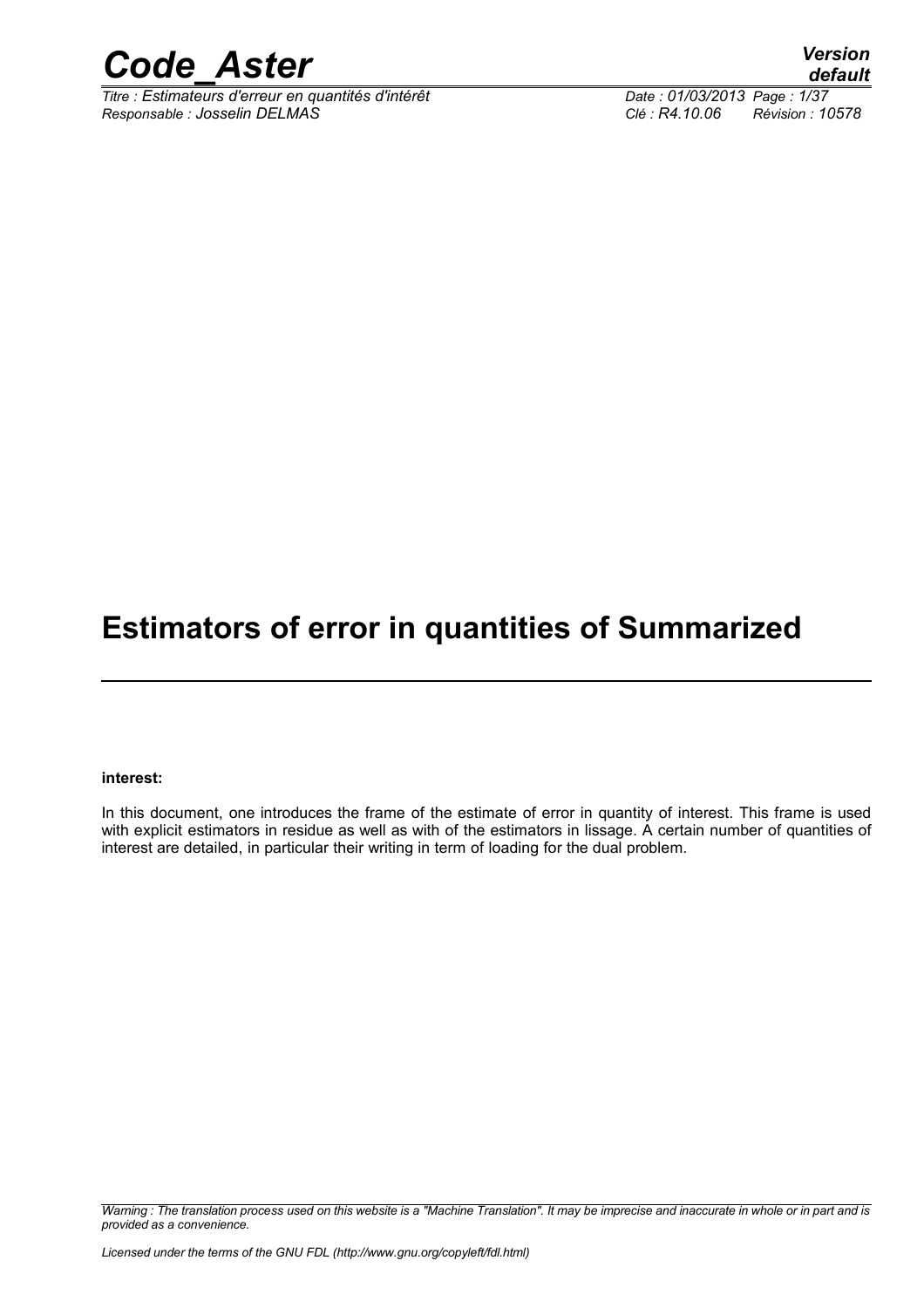*Titre : Estimateurs d'erreur en quantités d'intérêt Date : 01/03/2013 Page : 2/37 Responsable : Josselin DELMAS Clé : R4.10.06 Révision : 10578*

### **Contents**

*Warning : The translation process used on this website is a "Machine Translation". It may be imprecise and inaccurate in whole or in part and is provided as a convenience.*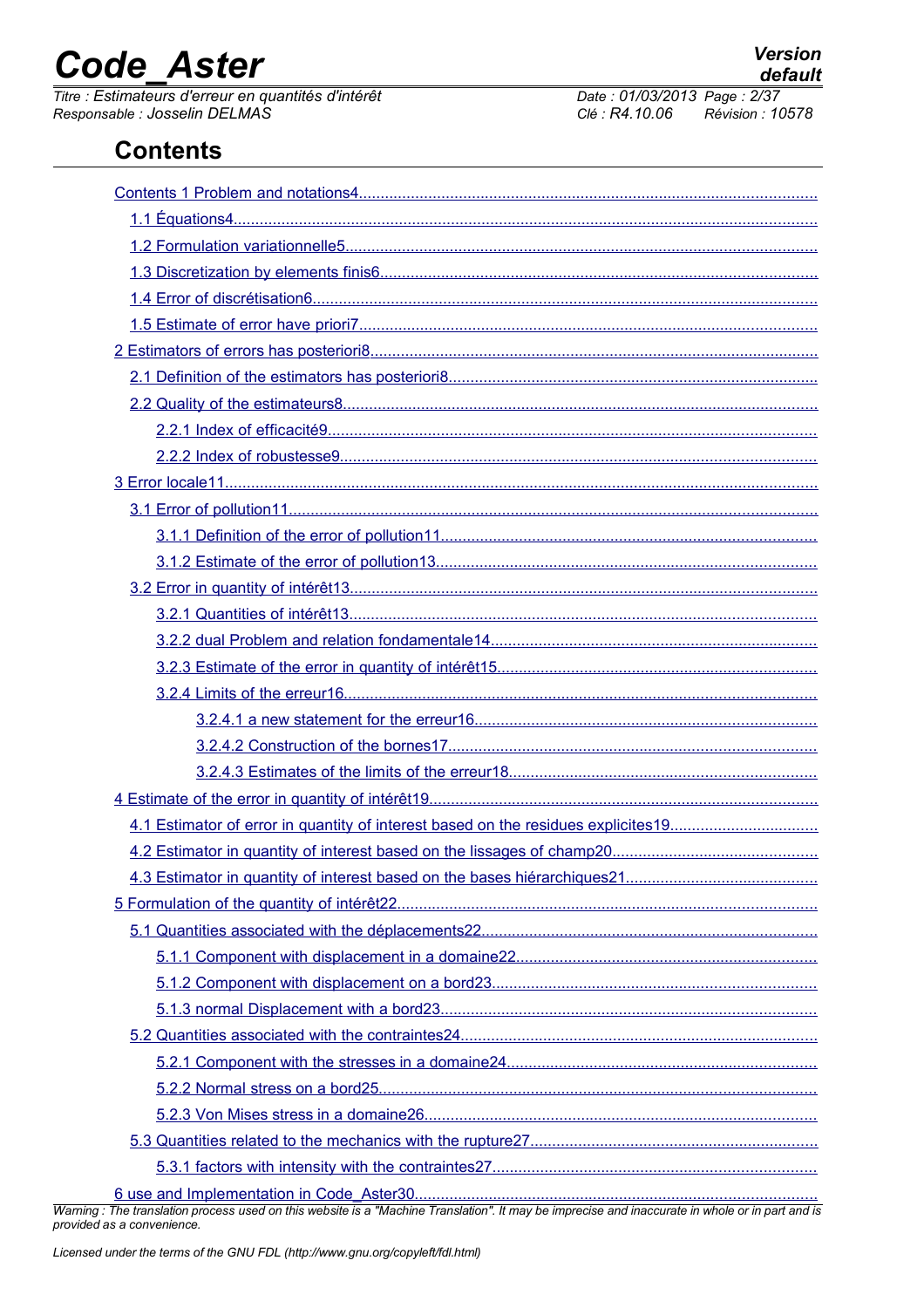*Titre : Estimateurs d'erreur en quantités d'intérêt Date : 01/03/2013/2013 Date : 01/03/2013 Page : 3/3781 Page : 3/3781 Page : 2/3781 Page : 2/3781 Page : 2/3781 Page : 2/3781 Page : 2/3781 Page : 2/3 Responsable : Josselin DELMAS Clé : R4.10.06 Révision : 10578*

7 Bibliographie32.

8 Description of the versions of the document34.

*Warning : The translation process used on this website is a "Machine Translation". It may be imprecise and inaccurate in whole or in part and is provided as a convenience.*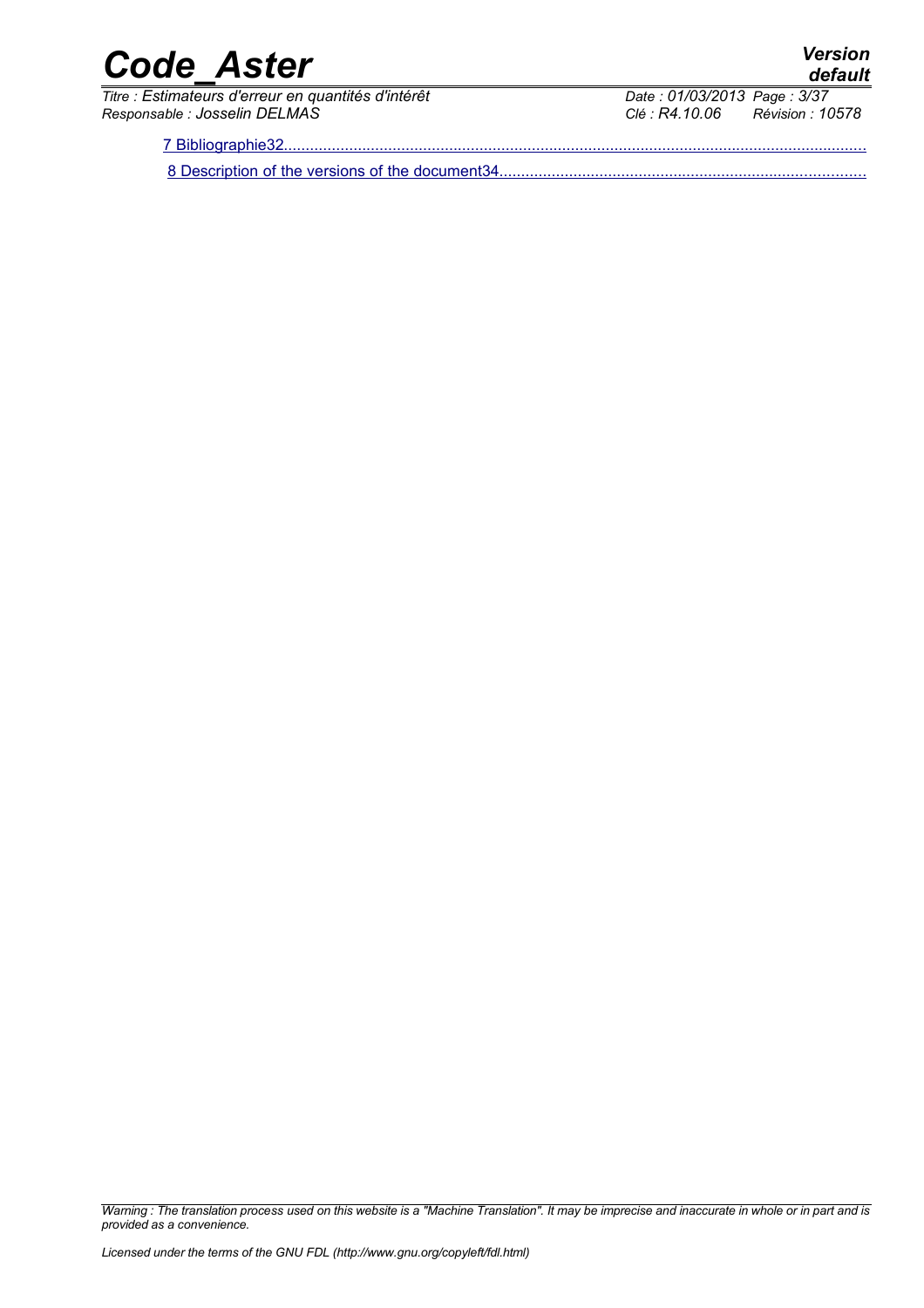*Titre : Estimateurs d'erreur en quantités d'intérêt Date : 01/03/2013 Page : 4/37 Responsable : Josselin DELMAS Clé : R4.10.06 Révision : 10578*

### <span id="page-3-0"></span>**1 model Problem and notations**

### **1.1 Equations**

<span id="page-3-1"></span>an elastic solid, related to a cartesian coordinate system of  $\mathbb{R}^3$ , occupies, in its natural state and before strain, a related limited open field  $\varOmega$  of  $\mathbb{R}^3$  regular border  $\partial\varOmega$  of outgoing norm  $\vec n$  . This  $c$ ontour is the union of two parts disjoined  $\| \bm{\varGamma}_U \|$  and  $\| \bm{\varGamma}_F \|$  such as  $\| \bm{\varGamma}_U \cup \bm{\varGamma}_F = \partial \|\Omega\|$  and  $\| \bm{\varGamma}_U \cap \bm{\varGamma}_F = \bm{\varnothing}$  .

That is to say  $\vec{u}(x) = u_1(x) \vec{e}_1 + u_2(x) \vec{e}_2 + u_3(x) \vec{e}_3$  the displacement of a point  $M$  of  $\Omega$ coordinates  $x \!=\! (x_1, x_2, x_3]$  . On contour  $\,\varGamma\,{}_{U}$  , a displacement  $\,\vec{u}\, (x) \!=\! \vec{0}\,$  is imposed and a surface force  $\vec{F}(x)$  is imposed on  $\,\overline{\!F}_F$  . The solid is also subjected to a voluminal force  $\,\vec{\bar{f}}\,(x)$  . The study is placed in the frame of linear elasticity and the assumption of the small disturbances, without viscous damping.



**Appear 1.1-a : Undistorted configuration**

In the continuation, we adopt the indicielle notation for the vectors and the tensor, as well as the rule of summation of Einstein on the repeated dumb indices. Thus, the following linear system:

$$
\begin{cases} a_{11}x_1 + a_{12}x_2 = b_1 \\ a_{21}x_1 + a_{22}x_2 = b_2 \end{cases}
$$
 6q. 1.1-1

can be written:

$$
a_{ij}x_j = b_i
$$

the derivative of *i ème* the component of a vector *v* compared to the *j ème* component of the coordinates of space will be written  $v_{i,j}$ .

The symmetric tensor of the stresses  $\sigma_{ij}$  is connected to the linearized symmetric tensor of the strains  $\varepsilon_{ii}$  by the relation:

$$
\sigma_{ij} = a_{ijkl} \, \varepsilon_{kl} \tag{6q. 1.1-3}
$$

where  $a_{ijkl}$  is the tensor of the moduli of elasticity. It satisfies the relations with:

symmetry:  $a_{ijkh} = a_{jikh} = a_{jhh} = a_{khij}$ ;

*Warning : The translation process used on this website is a "Machine Translation". It may be imprecise and inaccurate in whole or in part and is provided as a convenience.*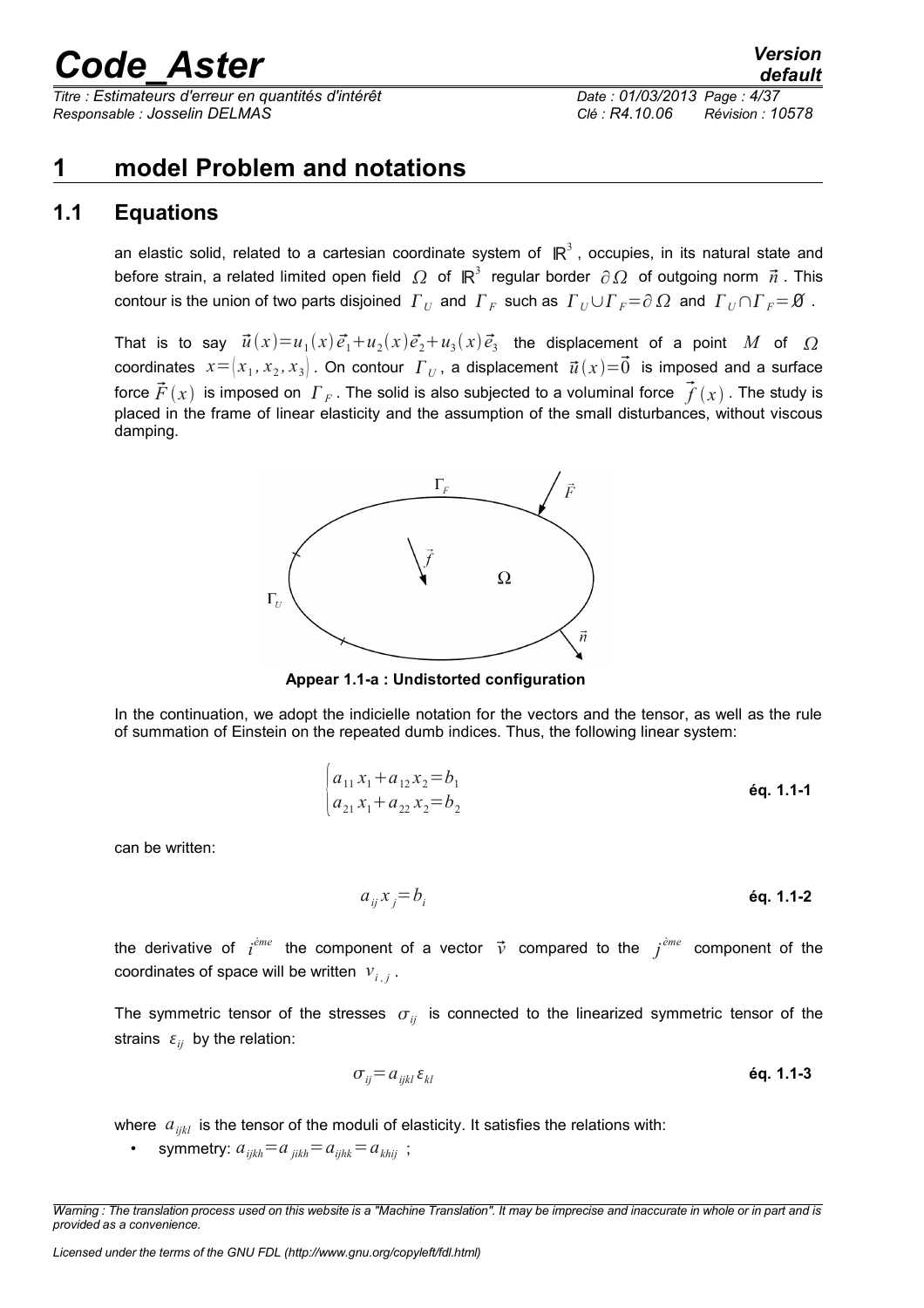*Titre : Estimateurs d'erreur en quantités d'intérêt Date : 01/03/2013 Page : 5/37 Responsable : Josselin DELMAS Clé : R4.10.06 Révision : 10578*

*default*

• positivity of the associated quadratic form: for any symmetric real tensor of the second order

$$
X_{ij} \begin{cases} \exists \alpha_0 > 0, & \text{tel que} \quad X_{ij} a_{ijkh}(x) X_{kh} \ge \alpha_0 X_{ij} X_{ij} \\ \forall X_{ij} = X_{ji}, & \forall x \in \Omega \end{cases}
$$

The tensor of the strains is connected to displacement by the relation:

$$
\varepsilon(u) = \frac{1}{2} \left( \operatorname{grad}(u) + \operatorname{grad}^{T}(u) \right)
$$
 **éq. 1.1-4**

For a homogeneous and isotropic material, the constitutive law is the Hooke's law:

$$
\sigma = \lambda \operatorname{tr}(\varepsilon) I + 2 \mu \varepsilon \qquad \qquad \text{6q. 1.1-5}
$$

<span id="page-4-2"></span><span id="page-4-1"></span>.

where  $\lambda$  and  $\mu$  are the coefficients of Lamé.

The balance equations, with the assumption of the small disturbances, are written:

$$
div \, \sigma + \vec{f} = \vec{0} \tag{6q. 1.1-6}
$$

the boundary conditions defined previously are written:

$$
\vec{u}(x) = \vec{0} \quad sur \quad \Gamma_U \tag{6q. 1.1-7}
$$

$$
\sigma(x)\vec{n}(x) = \vec{F}(x) \quad \text{sur} \quad \Gamma_F \tag{6q. 1.1-8}
$$

all the equations [éq. 1.1-4](#page-4-1) with [éq. 1.1-8](#page-4-2) constitutes problem:  ${\rm (P}_{1})$ 

$$
\begin{vmatrix}\n\sigma_{ij,j} + f_i &= 0 & \text{dans } \Omega \\
\sigma_{ij} &= a_{ijkh} \varepsilon_{kh} & \text{dans } \Omega \\
\varepsilon_{ij}(u) &= \frac{1}{2} \left[ u_{i,j} + u_{j,i} \right] & \text{\'eq. 1.1-9} \\
u_i(x) &= 0 & \text{sur } \Gamma_U \\
\sigma_{ij} n_j(x) &= F_i(x) & \text{sur } \Gamma_F\n\end{vmatrix}
$$

### **1.2 variational Formulation**

<span id="page-4-0"></span>space *V* is defined as the space of the acceptable *v* functions, sufficiently regular definite on  $\Omega$ and with values in  $\mathbb{R}^3$  :

$$
V = \left| v \in H^1(\Omega) \text{ et } v = 0 \text{ sur } \Gamma_U \right|
$$

The norms which are dependant for him are the following ones:

| Norm $L^2$        | $\ v\ _{L^2(\Omega)}^2 = \int v \cdot v \ d\Omega$                                    |
|-------------------|---------------------------------------------------------------------------------------|
| Pseudo norm $H^1$ | $  v  _{H^1(\Omega)}^2 = \int_{\Omega} (v \cdot v + \nabla v \cdot \nabla v) d\Omega$ |
| Normalizes $H^1$  | $ v _{H^1(\Omega)}^2 = \int_{\Omega} \nabla v \cdot \nabla v d\Omega$                 |
| in energy         | $  v  _e^2 = \int_{\Omega} \sigma(v) \cdot \varepsilon(v) d\Omega$                    |

*Warning : The translation process used on this website is a "Machine Translation". It may be imprecise and inaccurate in whole or in part and is provided as a convenience.*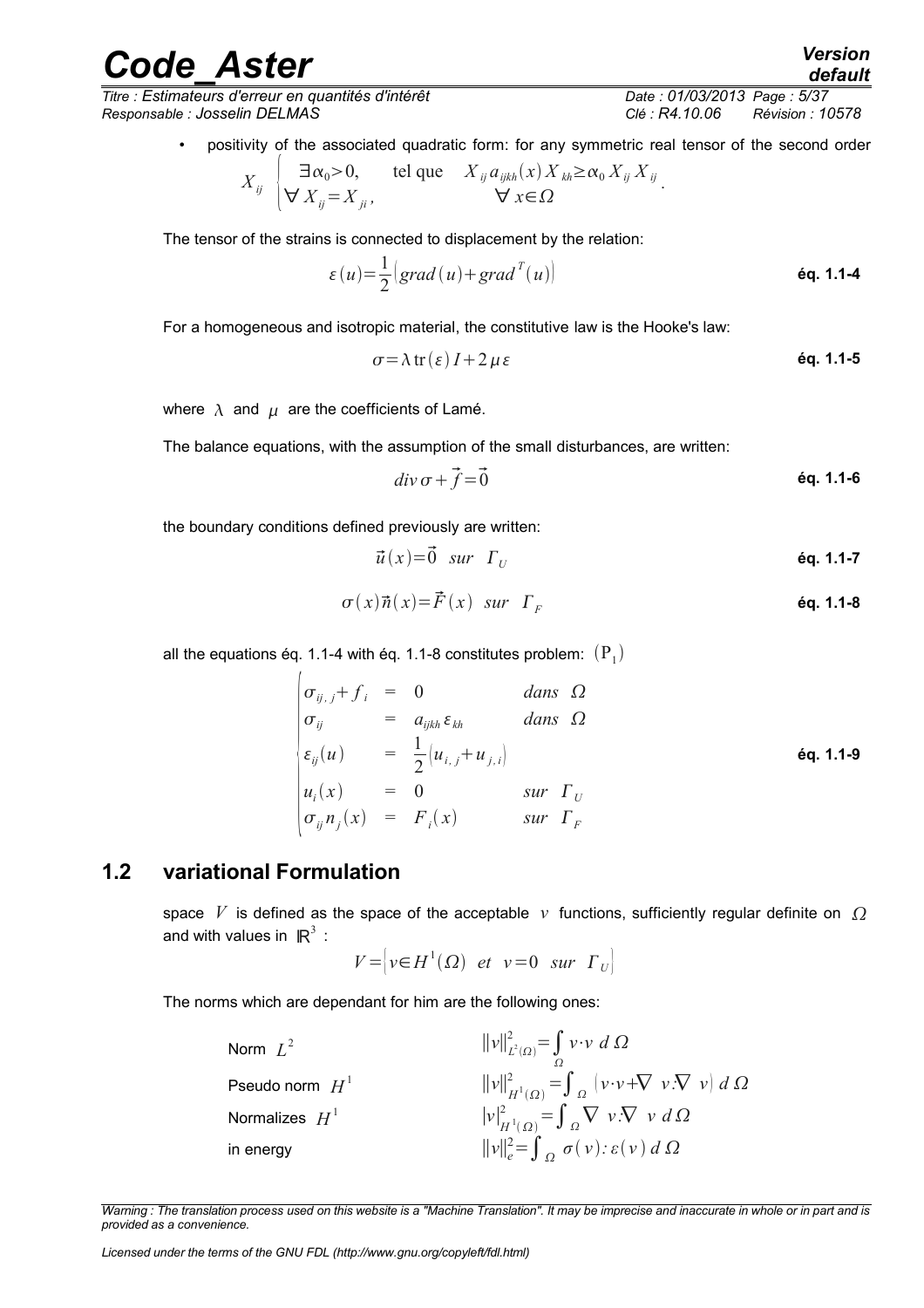*Titre : Estimateurs d'erreur en quantités d'intérêt Date : 01/03/2013 Page : 6/37 Responsable : Josselin DELMAS Clé : R4.10.06 Révision : 10578*

the balance equation normalizes is multiplied by a sufficiently *v*∈*V* regular function then integrated on the field  $\Omega$ :

$$
0 = \int_{\Omega} \sigma_{ij,j} v_i d\Omega + \int_{\Omega} f_i v_i d\Omega
$$

$$
0 = \int_{\Omega} \left[ \sigma_{ij} v_i \right]_{,j} d \Omega - \int_{\Omega} \sigma_{ij} v_{i,j} d \Omega + \int_{\Omega} f_i v_i d \Omega
$$

the application of the formula of Green gives:

$$
\int_{\Omega} \left( \sigma_{ij} \nu_{i} \right)_{,j} d\Omega = \int_{\partial \Omega} \sigma_{ij} n_{j} \nu_{i} d\Gamma
$$

the properties of symmetry of the tensor of the stresses imply:

$$
\sigma_{ij}v_{i,j} = \sigma_{ij}\epsilon_{ij}(v)
$$

What makes it possible to write:

$$
\int_{\partial\Omega} \sigma_{ij} n_j v_i \, d\Gamma - \int_{\Omega} a_{ijkh} \, \varepsilon_{kh}(u) \, \varepsilon_{ij}(v) \, d\Omega + \int_{\Omega} f_i v_i \, d\Omega = 0 \tag{6q. 1.2-5}
$$

the first term of the second member is null on  $\vert \boldsymbol{\varGamma}_U \vert$  and it remains:

$$
\int_{\Gamma_F} F_i v_i \, d\Gamma - \int_{\Omega} a_{ijkh} \varepsilon_{kh}(u) \varepsilon_{ij}(v) \, d\Omega + \int_{\Omega} f_i v_i \, d\Omega = 0
$$

the variational formulation of the problem  $\,(\mathrm{P}_1)\,$  is written [bib1]:

$$
\begin{cases}\nTrouver & u \in V \text{ tel que} \\
a(u, v) = l(v) & \forall v \in V\n\end{cases}
$$

with:

$$
a(u,v) = \int_{\Omega} a_{ijkh} \varepsilon_{kh}(u) \varepsilon_{ij}(v) d\Omega
$$

$$
l(v) = \int_{\Gamma_F} F_i v_i d\Gamma + \int_{\Omega} f_i v_i d\Omega
$$

### **1.3 Discretization by finite elements**

<span id="page-5-1"></span>Is  $\Omega^h$  a partition of  $\Omega$  in *N* elements. A space finite elements  $V^h\subset V$  is built from continuous, polynomial functions by pieces, and of degree  $p_E$  on each element  $\overline{E}$ . The discretization of the problem  $\,(\mathrm{P}_1)\,$  by the method of Galerkin provides the problem  $\,(\mathrm{P}_\hbar)\,$  [bib1]:

$$
\begin{cases}\nTrouver \quad u^h \in V^h \quad tel \quad que \\
a \left(u^h, v^h\right) = l\left(v^h\right) \quad \forall \; v^h \in V^h\n\end{cases}\n\qquad \text{Eq. 1.3-1}
$$

### **1.4 Error of discretization**

<span id="page-5-0"></span>the numerical error  $e$  of the approximation finite elements  $u^h$  is defined by:

*Warning : The translation process used on this website is a "Machine Translation". It may be imprecise and inaccurate in whole or in part and is provided as a convenience.*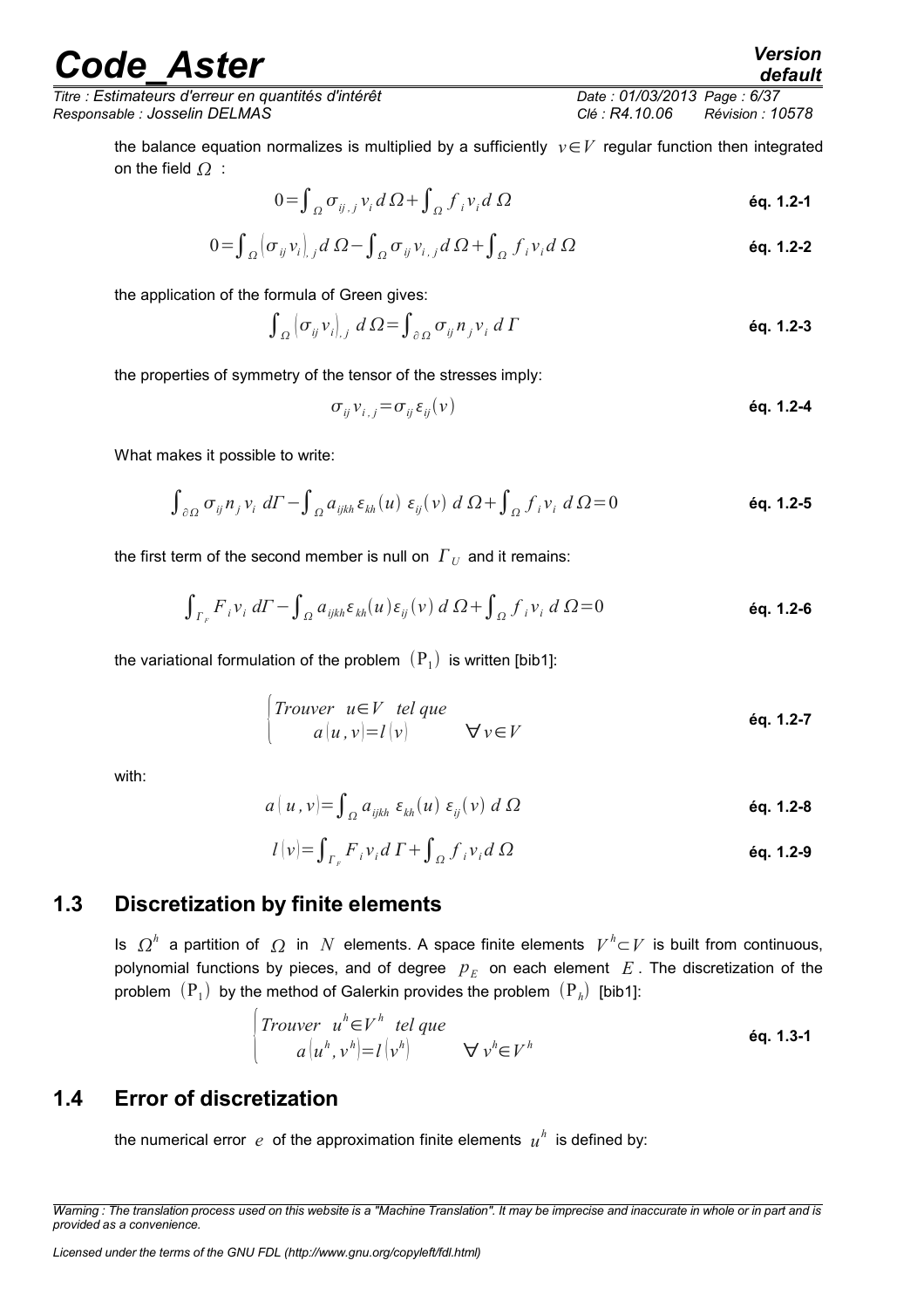*Titre : Estimateurs d'erreur en quantités d'intérêt Date : 01/03/2013 Page : 7/37 Responsable : Josselin DELMAS Clé : R4.10.06 Révision : 10578*

<span id="page-6-1"></span>

$$
e = u - u^h \qquad \qquad \text{6q. 1.4-1}
$$

Like  $u$  and  $u^h$  are elements of  $V$  then  $e\!\in\!V$ . The error satisfies the equation with the residue obtained while replacing  $u$  by  $u^h\!+e$  in the variational formulation of problem:  $({\rm P}_{\overline h})$ 

$$
a(e, v) = l(v) - a(u^h, v) = R_h^u(v) \quad \forall v \in V
$$
   
 éq. 1.4-2

As the bilinear form is definite positive, the residue  $\ R_h^u$  is a limited linear form on  $\ V$  which belongs to its dual  $|V^{'}|$ . The norm of the residue is such as:

$$
||R_{h}^{u}||_{V} = \sup_{v \in V \setminus [0]} \frac{|R_{h}^{u}(v)|}{||v||_{e}}
$$
\n
$$
\text{\'eq. 1.4-3}
$$

the residue measures the NON-checking of certain properties of the equations of the problem and characterizes the unbalances and thus the error of discretization. It is easy to deduce from equation [1.4-2](#page-6-1) a new property. The function  $v^h$  is used as function test:

$$
R_h^u(v^h) = l(v^h) - a(u^h, v^h) \quad \forall \ v^h \in V^h \tag{6q. 1.4-4}
$$

Then by means of the discretized form of the variational formulation, the property of orthogonality or property of Galerkin is obtained:

$$
a(e, vh) = Rhu(vh) = 0 \quad \forall vh \in Vh \tag{6q. 1.4-5}
$$

equation [1.4-2](#page-6-1) indicates that the error is solution of a problem of elasticity whose loading in force is the residue of equilibrium. This problem is as complicated to solve and expensive as the initial problem. Thus, instead of determining the error itself, in fact estimates will be sought.

### **1.5 Estimate of error** *a priori*

<span id="page-6-0"></span>As its name indicates it, the estimate *a priori* is done before computation finite elements because it does not utilize the approximation finite elements  $|u^h|$ . Thus the functional analysis and the numerical analysis allow, in many cases and under certain assumptions of regularity, to get results of estimate *a priori* ; i.e. the prediction of the asymptotic rate of convergence of the finite elements error. For more details, the works of Ciarlet [bib1] or Strang and Fix [bib2] could be consulted.

A function  $\tilde{\eta}(h, d, u)$  is an estimate of error *a priori* if:

$$
||u - uh|| \leq \tilde{\eta}(h, d, u)
$$
\n(1.5.1)

where ∥⋅∥ is a norm on the fields of displacements, *h* the size of the elements, *d* a set of facts of the case and *u* the exact solution.

The convergence of the method finite elements used can be obtained if:

$$
\lim_{h \to 0} \tilde{\eta}(h, d, u) = 0 \tag{1.5.2}
$$

*Warning : The translation process used on this website is a "Machine Translation". It may be imprecise and inaccurate in whole or in part and is provided as a convenience.*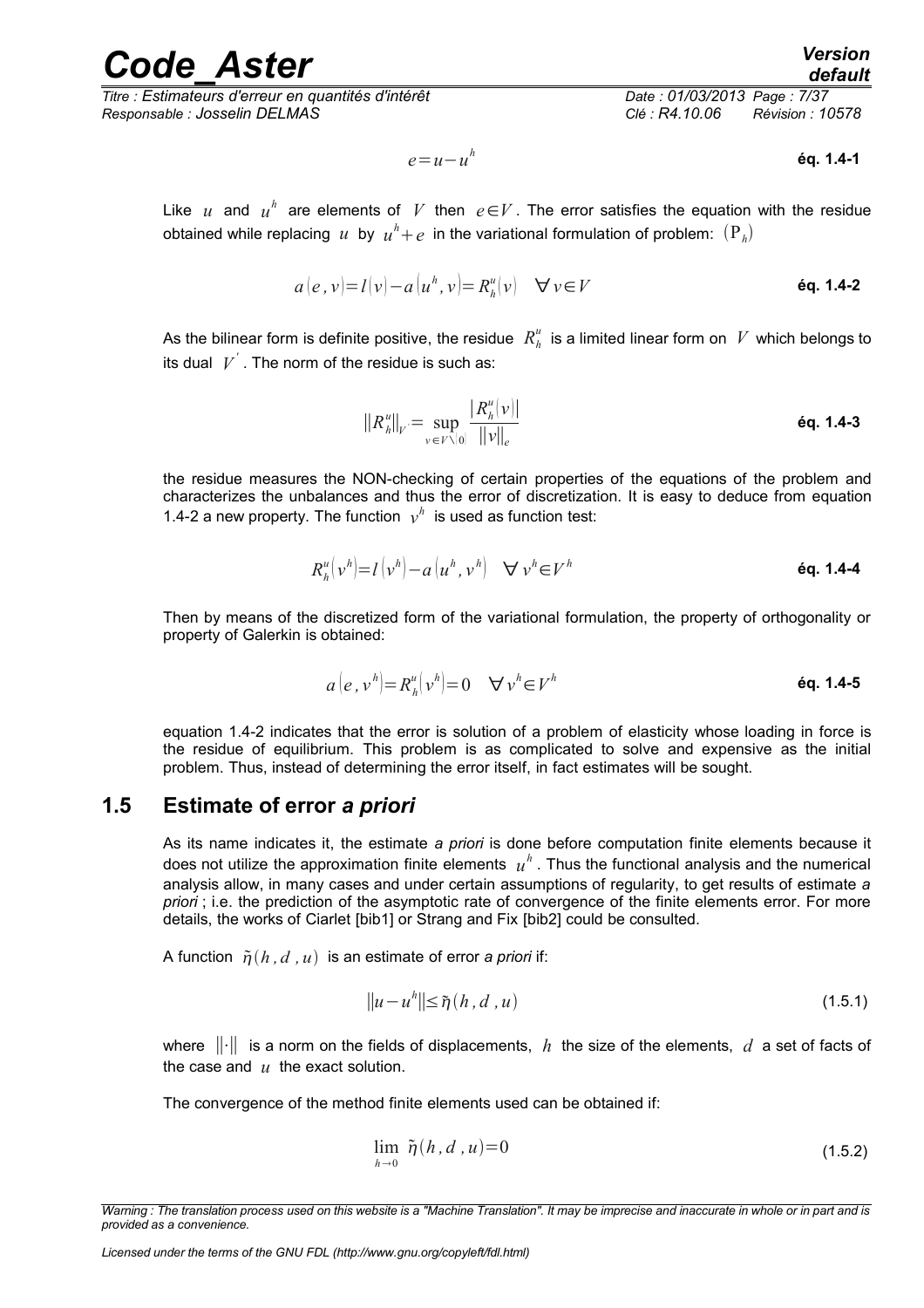*Titre : Estimateurs d'erreur en quantités d'intérêt Date : 01/03/2013 Page : 8/37 Responsable : Josselin DELMAS Clé : R4.10.06 Révision : 10578*

and the rate of convergence, if there exists a reality  $q>0$  such as:

$$
||u - uh|| \le hq \overline{\eta} (d, u)
$$
 (1.5.3)

the estimators of error *a priori* do not allow to quantify the errors on the solution finite elements because they utilize the exact solution which is generally not known. In addition, these estimates are valid only in the asymptotic mode, mode which is with difficulty atteignable for computations 3D. For the formulations using of the elements of the isoparametric type [bib2], in the case of a regular solution and for the norm in energy of the error  $q = p$ , where p is the degree of interpolation of the finite elements. On the other hand, in the case of a singular solution,  $q = min (p, \alpha)$  where  $\alpha$  is the

order of the singularity of the solution of the problem (for a crack, for example,  $\alpha\!=\!{1\over\gamma}$  $\frac{1}{2}$ ).

### <span id="page-7-1"></span>**2 Estimators of errors** *a posteriori*

### **2.1 Definition of the estimators** *a posteriori*

<span id="page-7-0"></span>In estimate *a posteriori*, the purpose is not to find an estimate of the function error *e* but to determine an estimate of a measurement of the error. Thus the estimators who were developed these thirty last years provide a reliable and precise estimate of the error in total norms, such as the norms  $[H^1\,,\,$ norms  $L^2$  or norms in energy, postprocessing of the solution finite elements. This choice of total norms is imposed by the bilinear form. When the form is definite positive and symmetric, as it is the case here, that induces a scalar product for which the associated norm is the norm in energy; it is thus natural to estimate the error in this norm.

The basic principle of this kind of estimate is to use the solution approached to estimate the error of discretization. In opposition to the estimate *a priori*, the estimates *a posteriori* can be made only once the calculated approximate solution.

A function  $\eta(h,u^h,d)$  is an estimate of error *a posteriori* if:

$$
||u - uh|| \le \eta(h, uh, d)
$$
\n(2.1.1)

where ∥⋅∥ is a norm on the fields of displacements, *h* the size of the elements, *d* a set of facts of the case and  $u^h$  the approximate solution. Moreover, if  $\eta(h, d$  ,  $u^h)$  can be localised in the form:

$$
\eta(h, u^h, d) = \left(\sum_E \eta_E(u^h, d)^2\right)^{\frac{1}{2}} \tag{2.1.2}
$$

then the quantities  $\eta_{\scriptscriptstyle E}(u^h, d)$ , contributions elementary of the estimate of the total error  $\eta(h$  ,  $u^h$  ,  $d)$  , are called indicating buildings of error. They provide a base for the mesh adaptation.

Many estimators exist and can be classified in three categories:

•Estimators of errors based on the unbalances resulting from works from Babuška and Rheinboldt [bib3];

•Error indicators built from smoothed stresses resulting from works from Zienkiewicz and Zhu [bib4];

•Measurements of errors based on the concept of error out of behavior model exits of works of Ladevèze [bib5].

These various estimators, controlled well today, will be introduced in a more or less detailed way. A more detailed review could be found in [bib6] with [bib10].

*Warning : The translation process used on this website is a "Machine Translation". It may be imprecise and inaccurate in whole or in part and is provided as a convenience.*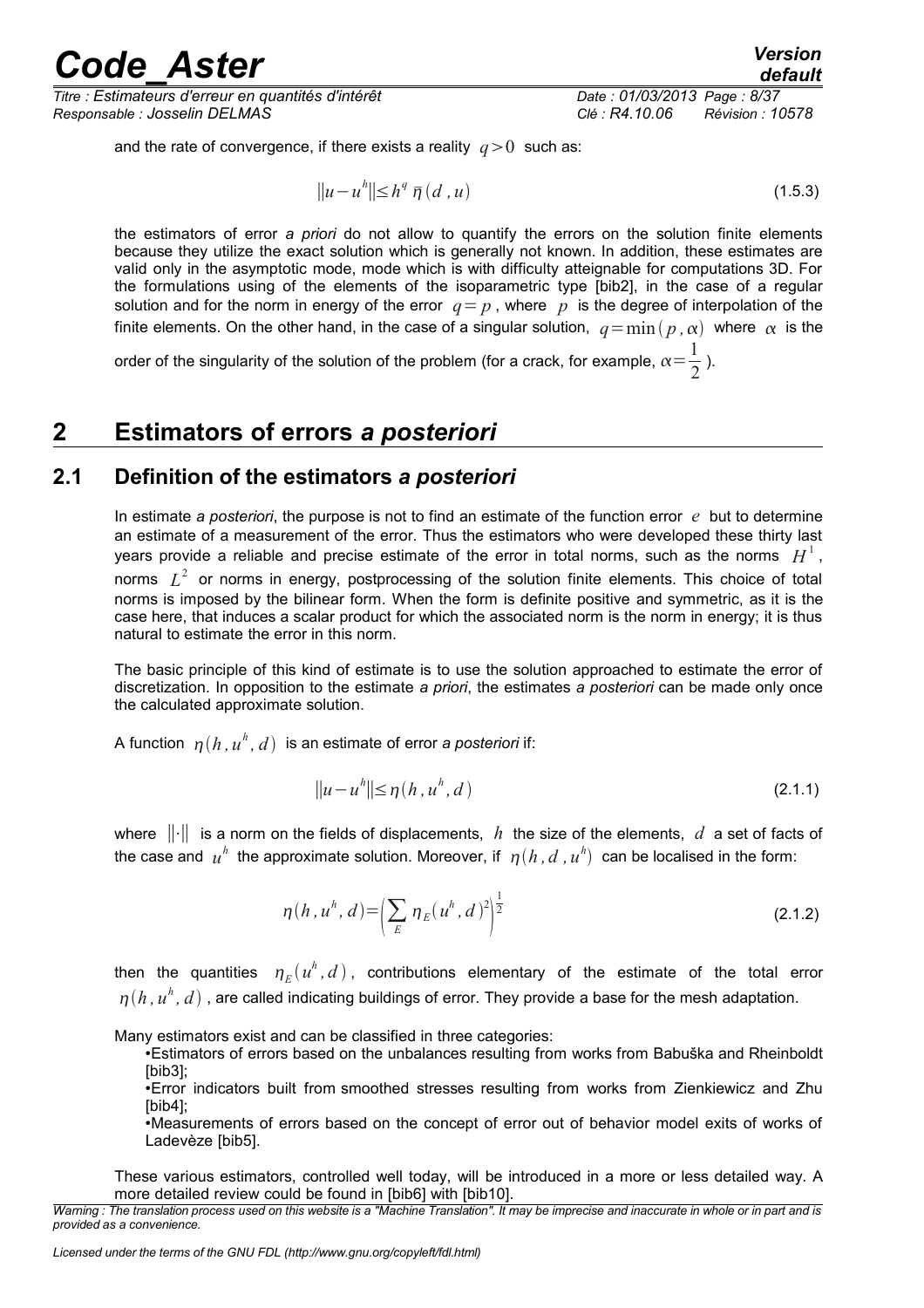*Titre : Estimateurs d'erreur en quantités d'intérêt Date : 01/03/2013 Page : 9/37 Responsable : Josselin DELMAS Clé : R4.10.06 Révision : 10578*

### **2.2 Quality of the estimators**

<span id="page-8-2"></span>When an estimator is defined, it is necessary to wonder about the criteria and the average making it possible to judge performances of this estimator. In a general way, it is necessary to seek to build an estimator whose asymptotic behavior (when the size *h* of the elements tends towards zero) follows that of the error. This behavior results in the existence of two constants  $|C_{1}|$  and  $|C_{2}|$ , depend on the facts of the case and of the discretization but not of the size of the elements, checking the following relation (Ladevèze & Shovel, 2004):

$$
C_1 \eta \le ||e|| \le C_2 \eta \quad \text{when} \quad h \text{ tends towards zero} \tag{6q. 2.2-1}
$$

where  $\eta$  the estimate of the measurement of  $||e||$  the error represents *e* on the field considered. Thus to judge performances of the estimators, there exist various intrinsic criteria.

#### **2.2.1 Index of effectiveness**

<span id="page-8-1"></span>the index of effectiveness  $\gamma$  is defined like the relationship between the error calculated by an estimator *eestimée* and the true error *evraie* :

$$
\gamma = \frac{e_{\text{estimate}}}{e_{\text{value}}}
$$
  $\text{éq. 2.2.1-1}$ 

A less to have an analytical solution, the true error is calculated like the difference between a solution obtained on a very fine mesh (solution *overkill*) and the solution obtained on a given network. An index of effectiveness close to the unit characterizes a good estimator. If this property is reached when the size of the elements tends towards zero, the estimator is known as asymptotically exact. Nevertheless, the estimate must be sufficiently precise ( $\gamma$  near to 1) for rather coarse meshes in order to be usable for the current discretizations in engineering. Lastly, it is desirable to over-estimate the error ( $y>1$ ) to be able to be usable like stopping criteria in an adaptive process.

Systematic studies were carried out by Strouboulis and Haque [bib11] and by Babuška [bib12] on various benchmarks having an analytical solution or for which a reference solution can be given on a very fine mesh. All in all, this reveals that the quality of an estimator depends on the topology of the mesh, of the regularity of the solution and the regularity (flatness) of the elements.

The only total evidence  $\gamma$  does not make it possible to give an account of the way in which the site error behaves: it may be, that in some cases, the estimator is satisfactory for this criterion without it not succeeding in locating the zones where the error in energy is important [bib13].

#### **2.2.2 Index of robustness**

<span id="page-8-0"></span>In order to free itself from the local behavior of the estimator, another criterion was defined by Babuška and Rodriguez [bib14]. For a given triangulation T, the index of effectiveness local  $\gamma_m$ relating to the subdomain  $\omega$  is defined by:

$$
y_{\omega} = \frac{e_{\text{estimée}}^{\omega}}{e_{\text{value}}^{\omega}}
$$
 **éq. 2.2.2-1**

Babuška and Strouboulis showed that one could reach numerically the asymptotic beach of variation of  $\gamma_{\omega}$  [bib15]:

$$
0 < C_{\text{inf}}^{\omega} \leq \gamma_{\omega} \leq C_{\text{sup}}^{\omega} < \infty \tag{6q. 2.2.2-2}
$$

*Warning : The translation process used on this website is a "Machine Translation". It may be imprecise and inaccurate in whole or in part and is provided as a convenience.*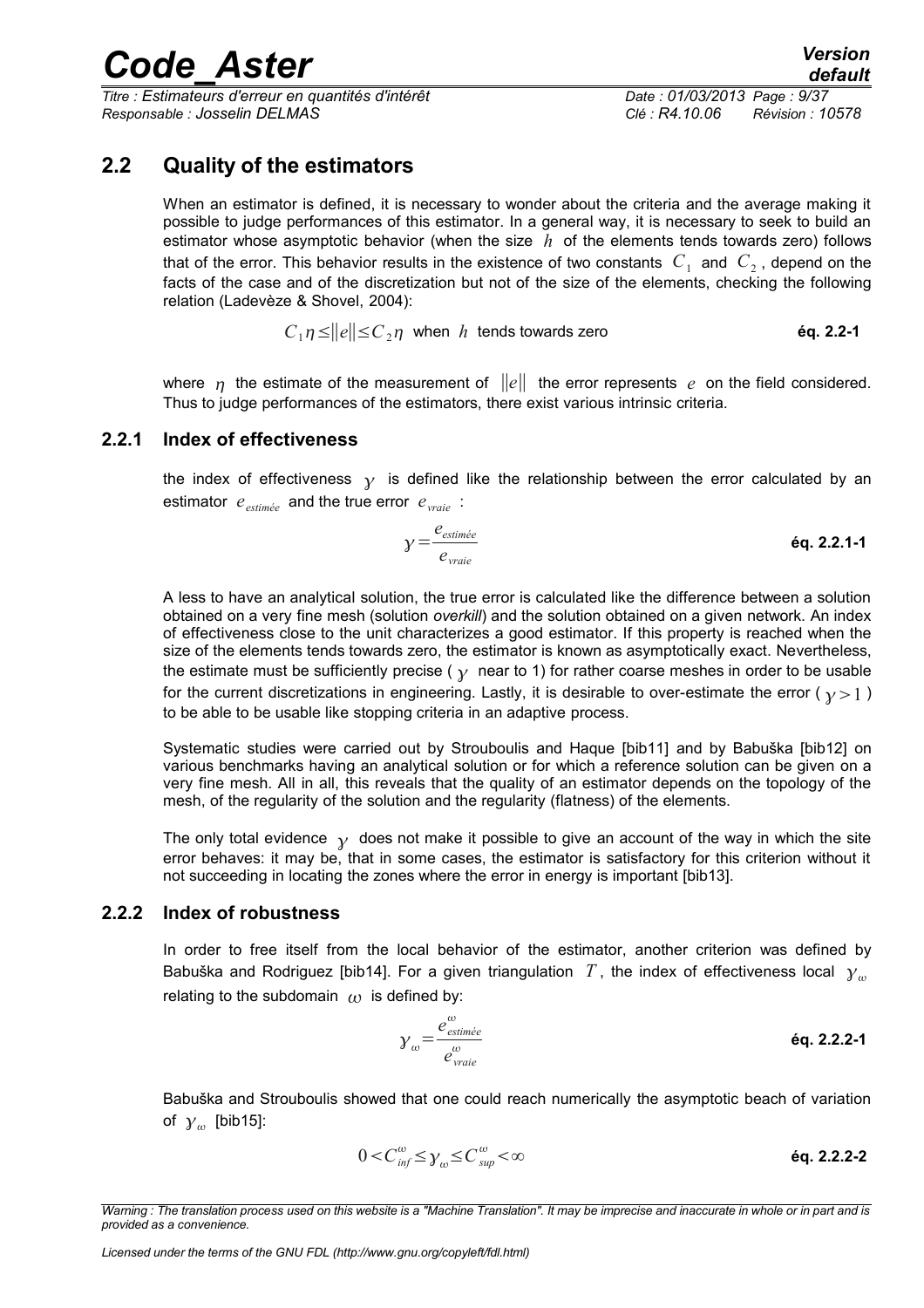*Titre : Estimateurs d'erreur en quantités d'intérêt Date : 01/03/2013 Page : 10/37 Responsable : Josselin DELMAS Clé : R4.10.06 Révision : 10578*

*default*

the variation with 1 of  $\,\boldsymbol{\gamma}_{\omega}\,$  is measured by the index  $\,\boldsymbol{\mathit{R}}_{\omega}\,$  defined by:

$$
R_{\omega} = \max \left| \left| 1 - C_{\text{sup}}^{\omega} \right| + \left| 1 - C_{\text{inf}}^{\omega} \right| ; \left| 1 - \frac{1}{C_{\text{sup}}^{\omega}} \right| + \left| 1 - \frac{1}{C_{\text{inf}}^{\omega}} \right| \right|
$$
 6q. 2.2.2-3

the index of robustness  $\,R\,$  largest  $\,R_{\,\omega}\,$  is obtained by varying the position of the cell  $\,\omega\,$  of its vicinity on the meshes belonging to a class of triangulation. This approach makes it possible to highlight the error of discretization on a subdomain but also the distortion of the elements of the mesh and the regularity of the solution. Although having mathematical bases, this technique seems complicated to implement for complex meshes used in engineering.

*Warning : The translation process used on this website is a "Machine Translation". It may be imprecise and inaccurate in whole or in part and is provided as a convenience.*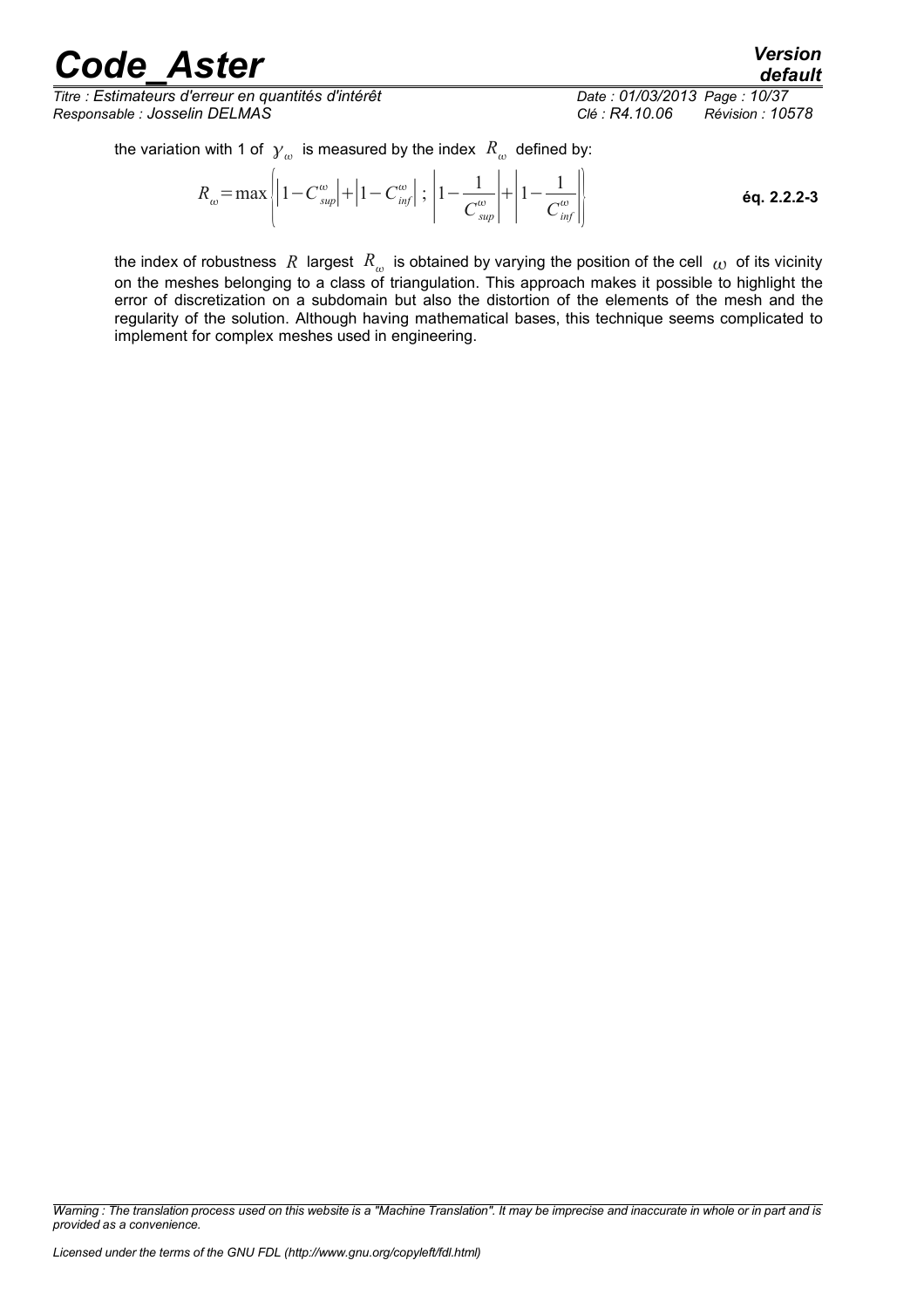*Titre : Estimateurs d'erreur en quantités d'intérêt Date : 01/03/2013 Page : 11/37 Responsable : Josselin DELMAS Clé : R4.10.06 Révision : 10578*

*default*

### <span id="page-10-2"></span>**3 Site error**

### <span id="page-10-1"></span>**3.1 Error of pollution**

### **3.1.1 Definition of the error of pollution**

<span id="page-10-0"></span>to define the error of pollution, we will provide a pragmatic definition while trying to understand which can be its behavior and thus its influence during an adaptive process. For that, we will study the convergence of the error in norm of energy in various situations:

- Convergence of the total error for a total uniform refinement;
- Convergence of the error in the zone of interest for a total refinement;
- Convergence of the total error for a local refinement;
- Convergence of the error in the zone of interest for a local refinement.



<span id="page-10-3"></span>**Appear 3.1.1-a : Geometry and mesh (192 elements).**

The problem to be solved is the problem whose geometry and mesh are given by the figur[e3.1.1-a.](#page-10-3) The imposed force is unit, the Young modulus is equal to  $E=1.0$  Pa and the Poisson's ratio is worth  $v=0.3$ . Finally the modelization employed is a modelization in plane stresses. A series of approximations finite elements will be given on a succession of linear meshes obtained by uniform refinement of structure or uniform refinement of the zone of interest  $\omega$ . The error in norm of energy is then calculated (thus without estimate) from a solution obtained on a very fine network (solution *overkill*) which will be our reference solution. Finally the absolute error is normalized by the norm in energy of the solution on the structure or on the zone of interest according to the case. The results are presented in the figur[e3.1.1-b.](#page-11-0)

For a total refinement, the total error converges "a little less quickly" than  $p=1$ ; into dividing the size of meshes by 10, the error is not divided by 10 (even into dividing the size by 16 the error is not divided by 10) (square markers). However this velocity of convergence is reached only asymptotically. It should be noted that the curve represented seems to approach theoretical convergence starting from the last segment (for sizes meshes between 1/8 and 1/16). It is thus only the first part of a curve of convergence which is traced, when convergence in  $p=1$  is not reached yet (pre-asymptotic mode).

When only the zone of interest is refined, the solution is not improved in the rest of structure. The total error remains practically unchanged (round markers). This indicates that the error in the zone of interest contributes very little to the total error.

*Warning : The translation process used on this website is a "Machine Translation". It may be imprecise and inaccurate in whole or in part and is provided as a convenience.*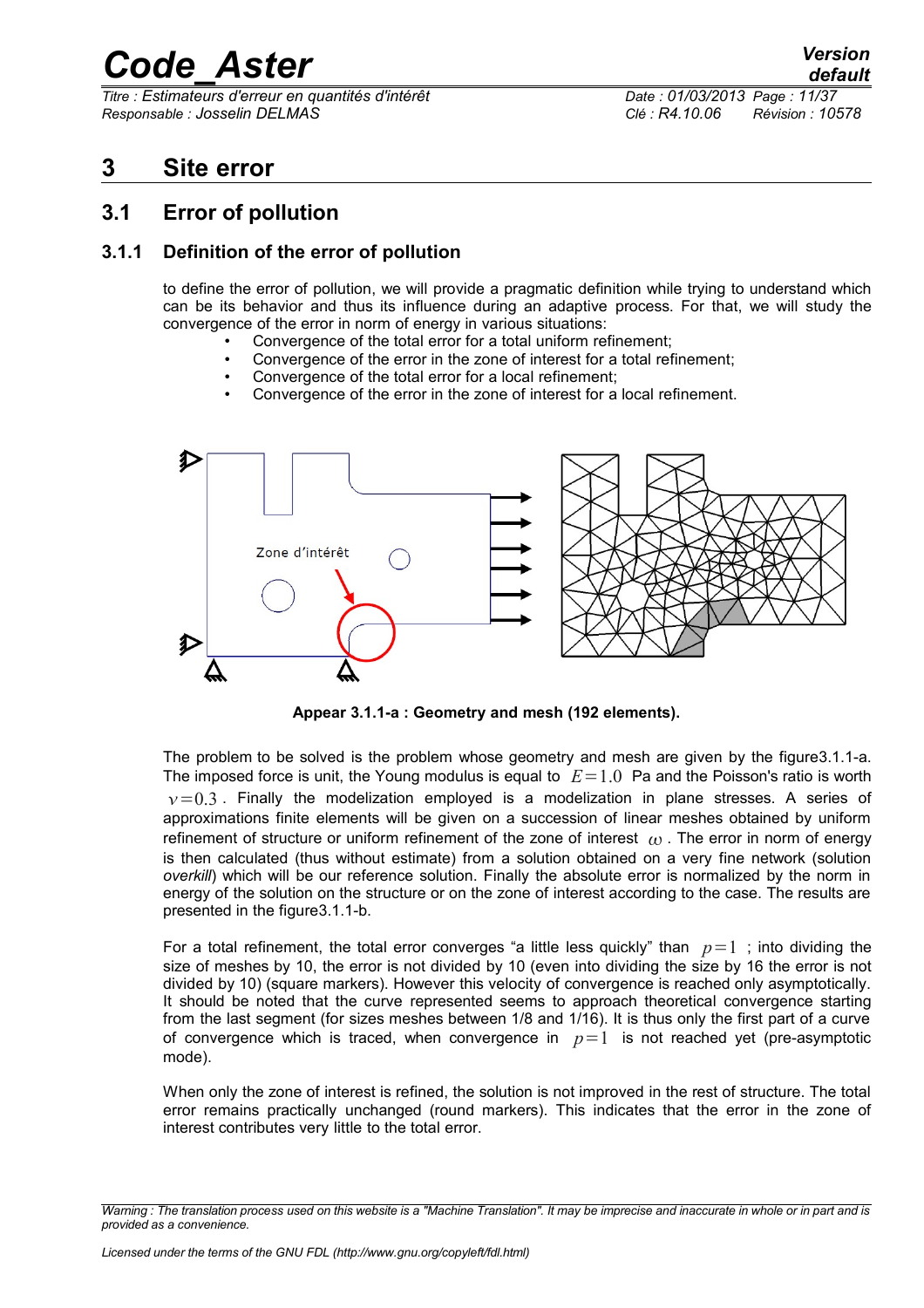*Titre : Estimateurs d'erreur en quantités d'intérêt Date : 01/03/2013 Page : 12/37 Responsable : Josselin DELMAS Clé : R4.10.06 Révision : 10578*

*default*



<span id="page-11-0"></span>**Appear 3.1.1-b : Description of the error of pollution: convergence of the error.**

On the other hand by studying the curves relating to the error in the zone of interest, it is visible that significantly to improve the solution in this zone it is not enough to refine only this zone. Indeed the two curves (triangular markers rhombuses and markers) show a decrease of the site error but that obtained by local refinement shows a slower decrease: the two curves deviate. It thus seems that the error in the rest of structure affects also the quality of the solution in the zone of interest. What means that the sum of the local contributions of the total estimators on under field  $\omega$  does not represent the site error exactly. It thus seems that the true site error is made up of two parts: a local component and a complementary component resulting moreover from structure. The consequence of this is that by refining only the zone of interest, the error in the rest of structure does not decrease (i.e the complementary component remains constant). One can then imagine that the curve representing the site error with a local refinement (markers rhombuses) converges towards a non-zero value if refinement is continued: this non-zero value will represent the complementary component (the local component tending towards zero). The value of the complementary component is then called "error of pollution".

A more formal definition can be given. The error of pollution was introduced by Babuška and *al. [feeding-bottle* 16], [bib17], [bib18]. They suppose that the error of discretization under field of structure is made up: of

- a site error on,  $\omega$  disregarding moreover structure; of
- an error of pollution or transported, resulting from the discretization in the rest of structure.

The fundamental relation between the total error and  $\,e\,$  the solution of  $\,\Phi_{E}\,$  the local problem of the error (solution resulting from Equilibrated *Residual Method for example* ) is pointed out: éq

$$
a(e, v) = \sum_{E \in \Omega} a_E(\Phi_E, v) \quad \forall v \in V
$$

a site error on  $e_{\omega}^{loc}$  a subdomain can  $\,\omega\,$  be defined by: éq

*Warning : The translation process used on this website is a "Machine Translation". It may be imprecise and inaccurate in whole or in part and is provided as a convenience.*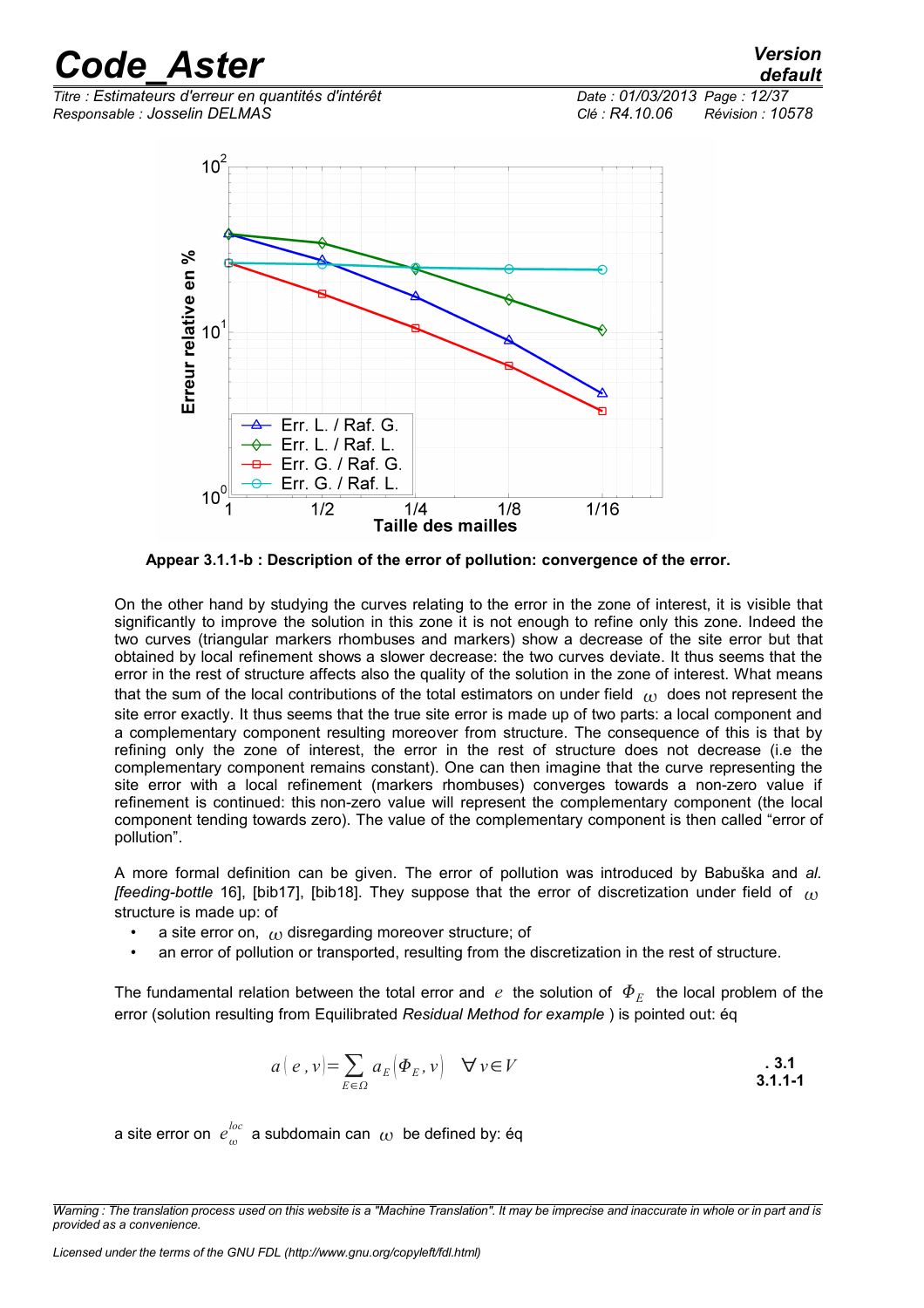*Titre : Estimateurs d'erreur en quantités d'intérêt Date : 01/03/2013 Page : 13/37 Responsable : Josselin DELMAS Clé : R4.10.06 Révision : 10578*

$$
a\left(e_{\omega}^{loc}, v\right) = \sum_{E \subset \omega} a_E \left(\varphi_E, v\right) \quad \forall v \in V
$$
\n3.1.1-2

the indicating function of site error  $\,\phi_{\scriptscriptstyle E}\,$  depends only on the local residues of the approximation finite elements evaluated on the patch of elements,  $E^*$  the site error  $e^{loc}$  depends only on the local residues on the patch,  $\tilde{\omega}$  made up by the elements of and  $\omega$  the close elements. The component complementary to the true error is the error of pollution:  $e_{\omega}^{pol}$  éq

$$
a\left(e_{\omega}^{pol}, v\right) = \sum_{E \notin \omega} a_E \left(\varphi_E, v\right) \quad \forall v \in V
$$
\n3.1.1-3

part of the true error comes from the residues located apart from under field and is transported until under field, thus affecting the accuracy. The error in  $|e_{\omega}|$  a subdomain is  $|_{\omega}|$  thus the sum of the two components defined previously: éq

$$
e_{\omega} = e_{\omega}^{loc} + e_{\omega}^{pol}
$$

figure 3.1 [3.1.1-b](#page-11-0) of the preceding definition, it becomes obvious that the control of the error of pollution is paramount. Indeed, apart from the zone of interest, when the mesh is coarse, it perhaps an important source of error of pollution. Consequently, a local refinement on under field must be counterbalanced by an adequate refinement apart from under field in order to controlling the error of pollution. We will see in the continuation that the estimators of error in quantity of interest allow to ensure this equilibrium between local refinement and refinement apart from under field. Estimate

#### **3.1.2 of the error of pollution**

<span id="page-12-2"></span>to estimate the error of pollution, various methods were proposed. The method suggested by Babuška (Babuška and *al., 1995*) is related to the Green's functions which describe the interaction between various points of the field. The error of pollution is estimated with the error of approximation of the Green's function associated with certain points. Another method was used by Huerta and Díez (Huerta & Díez, 2000) and consists in finding an approximation from  $e_{\omega}^{pol}$  resolution of the problem defining this error. Other works can be also quoted (Ainsworth, 1999), (Oden & Feng, 1996). The industrial interest of the evaluating of this error being limited, we will not more develop these methods of estimate. Many works on the computation of limits of the error make useless the estimate of the error of pollution because it is understood in the limits. Moreover, for the estimate of a site error, as we indicated already, the estimators in quantity of interest allow to free itself from the error of pollution thanks to the dual problem. Error

### <span id="page-12-1"></span>**3.2 in quantity of interest Quantities**

#### **3.2.1 of interest**

<span id="page-12-0"></span>the estimates of errors in norm of energy are too abstract for providing to the users computer codes sufficient information on the various aspects of the sought solution. It is then more useful to estimate an error in terms of quantities of interest; quantities having a physical meaning (an average of displacements in an under-area of the physical field or an average of stresses on an interface or even, in the case of vibrations, one of the eigenfrequencies). Mathematically, they are characterized by linear functional calculuses or not within the space of functions to which the solutions belong. Several

examples are given: the average of a component of displacement on a field:  $\omega$  éq

$$
Q(v) = \frac{1}{|w|} \int_w v_x \ d\Omega
$$

*Warning : The translation process used on this website is a "Machine Translation". It may be imprecise and inaccurate in whole or in part and is provided as a convenience.*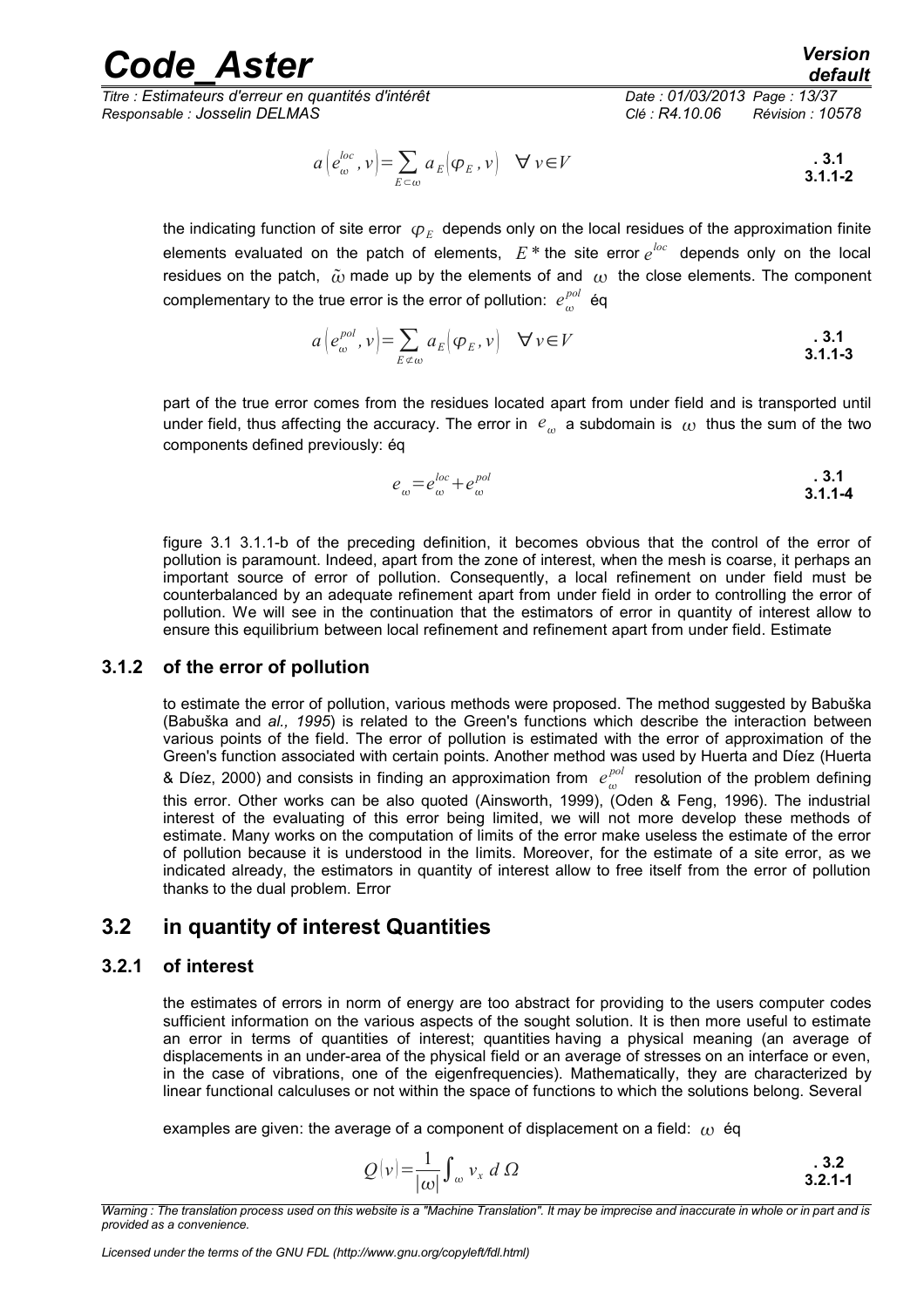*Titre : Estimateurs d'erreur en quantités d'intérêt Date : 01/03/2013 Page : 14/37 Responsable : Josselin DELMAS Clé : R4.10.06 Révision : 10578*

*default*

the average of a component of the tensor of the stresses on a field:  $\omega$  ég

$$
Q(v) = \frac{1}{|\omega|} \int_{\omega} \sigma_{xx} d\Omega
$$

then seeks to calculate the quantity who  $\,\varepsilon^{\mathcal{Q}}\,$  can be expressed in the following form: éq

$$
\varepsilon^{\mathcal{Q}} = Q(u) - Q(u^h) \qquad \qquad 3.2
$$

is *Q* linear, the following equality is checked: éq

$$
\varepsilon^{\mathcal{Q}} = \mathcal{Q}(u - u^h) = \mathcal{Q}(e)
$$

the continuation, only the case of the linear functional calculuses will be considered because that corresponds to the frame of the simplified approach presented in the continuation. In a general way, the processing used for the nonlinear quantities (like the von Mises stress or the integral in *J* fracture mechanics) is the linearization [bib19] and [bib20]. Dual

#### **3.2.2 problem and fundamental relation**

<span id="page-13-0"></span>the error in quantity of interest can be estimated by means of properties of duality of the operators intervening in the weak formulation of the problem of reference. From a mechanical point of view, that corresponds to the existence of a function solution of a dual problem, known as function of influence, representing the influence of the forces of the problem of reference on total energy. The function of influence is then used as weighting of the residues of equilibrium of the problem of reference.

A simplified approach is presented, insofar as the frame is restricted with linear elasticity and the linear quantities of interest. This results in the fact that is  $Q(\cdot)$  a linear form and that is  $a(\cdot, \cdot)$  a bilinear form. This approach makes it possible to better understand the need for using the error on the function of influence and not only the function of influence.

The relation between the error in quantity of interest and the residue can be expressed by the introduction of an unknown function, *ω* called function of influence: éq

$$
Q(e) = \omega(R_h^u) \qquad \qquad 3.2
$$

, one shows in [bib21] that the preceding relation becomes: éq

$$
Q(e) = R_h^u(\omega) \qquad \qquad .3.2
$$

combining the preceding relationship to the equation of the residues: éq

$$
a(e, v) = R_h^u(v)
$$
 3.2.2-3

a relation between the error on the problem of reference, the function of influence and the error in quantity of interest is obtained: éq

$$
a(e, \omega) = Q(e) \tag{3.2.2-4}
$$

*Warning : The translation process used on this website is a "Machine Translation". It may be imprecise and inaccurate in whole or in part and is provided as a convenience.*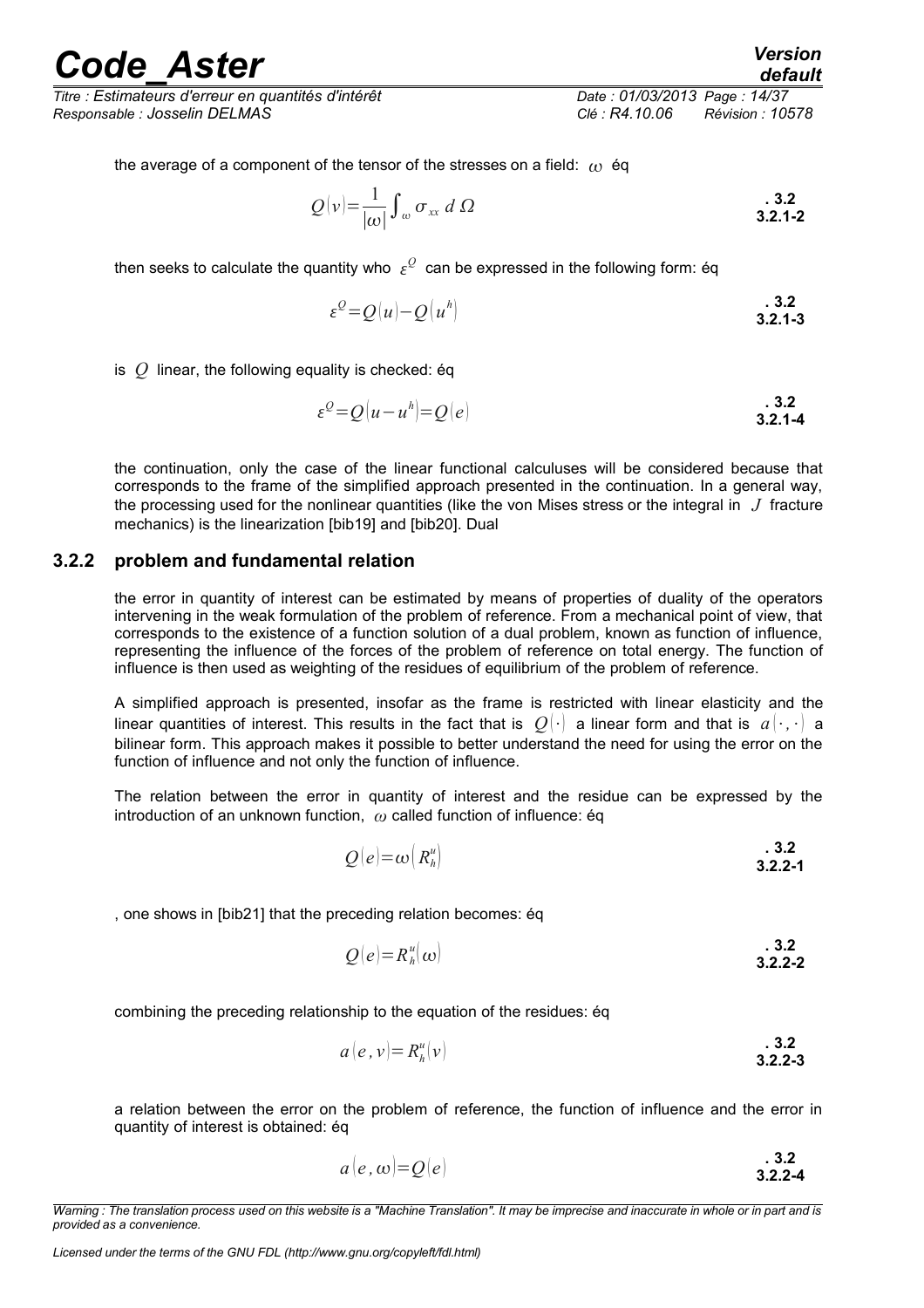*Titre : Estimateurs d'erreur en quantités d'intérêt Date : 01/03/2013 Page : 15/37 Responsable : Josselin DELMAS Clé : R4.10.06 Révision : 10578*

*default*

**. 3.2**

$$
\begin{cases}\nTrouver \omega \in V \ tel \ que \\
 a \mid v, \omega \mid = Q \mid v \rangle \qquad \forall \ v \in V\n\end{cases}
$$

problem is called dual or assistant problem. It is noticed that if could  $\omega$  be calculated in an exact way, then could  $O(u)$  be directly given starting from the facts of the case because: éq

$$
Q(u) = a(u, \omega) = l(\omega) \tag{3.2.2-6}
$$

unfortunately, it is as difficult to determine the function of influence as  $\omega$  to determine in  $u$  the primal problem. This is why an approximation finite elements with  $\,\omega^h{\in}V^h\,$  which  $\,\omega\,$  satisfies éq

$$
a\left(v^h, \omega^h\right) = Q\left(v^h\right) \quad \forall \; v^h \in V^h \tag{3.2.2-7}
$$

is introduced. It is also noted that in substituent with  $\,e\,$  in  $\,{}_{\cal V}^{\,h}\,$  the dual problem, one obtains: éq

$$
Q(e)=a(e,\omega)
$$
 . 3.2  
3.2.2-8

by  $\,\omega$  in  $\,\omega^h$  the preceding relation is not sufficient to obtain an estimate of because  $\,\mathcal{Q}[e]\,$  (property  $a\,(e\,,\omega^{\,h}){=}0\,$  of orthogonality). This is why it is necessary to evaluate the error on the function of noted influence.  $\varepsilon = \omega - \omega^h$  By introducing this error into the preceding relation, a representation of the error is obtained: éq

<span id="page-14-0"></span>
$$
Q(e)=a(e,\varepsilon)
$$

nonlinear problems and/or of the nonlinear quantities of interest, which precedes does not apply. In this case, the primal problem is written: éq

| <i>Trouver u ∈ V tel que</i> | 3.2             |          |
|------------------------------|-----------------|----------|
| $A(u; v) = L(v)$             | $\forall v ∈ V$ | 3.2.2-10 |

is  $A(\cdot;\cdot)$  a semi-linear form such as the arguments which follow the semicolon are linear and  $L(\cdot)$ a continuous linear form on. *V*

The approach consists in regarding the primal problem as a problem of minimization under stress [bib19], [bib20]: éq

\n
$$
\text{Trouver } u \in V \text{ tel que}
$$
\n
$$
Q(u) = \inf_{z \in S} Q(z)
$$
\n

\n\n $\text{so } u$ \n

\n\n $S = \{ z \in V; A(z; v) = L(v), \forall v \in \in V \}$ \n

\n\n 3.2.2-11\n

to solve the problem of minimization, the couple  $(u, \omega) \in V \times V$  is sought such as it satisfies the primal problem and the dual problem: éq

*Warning : The translation process used on this website is a "Machine Translation". It may be imprecise and inaccurate in whole or in part and is provided as a convenience.*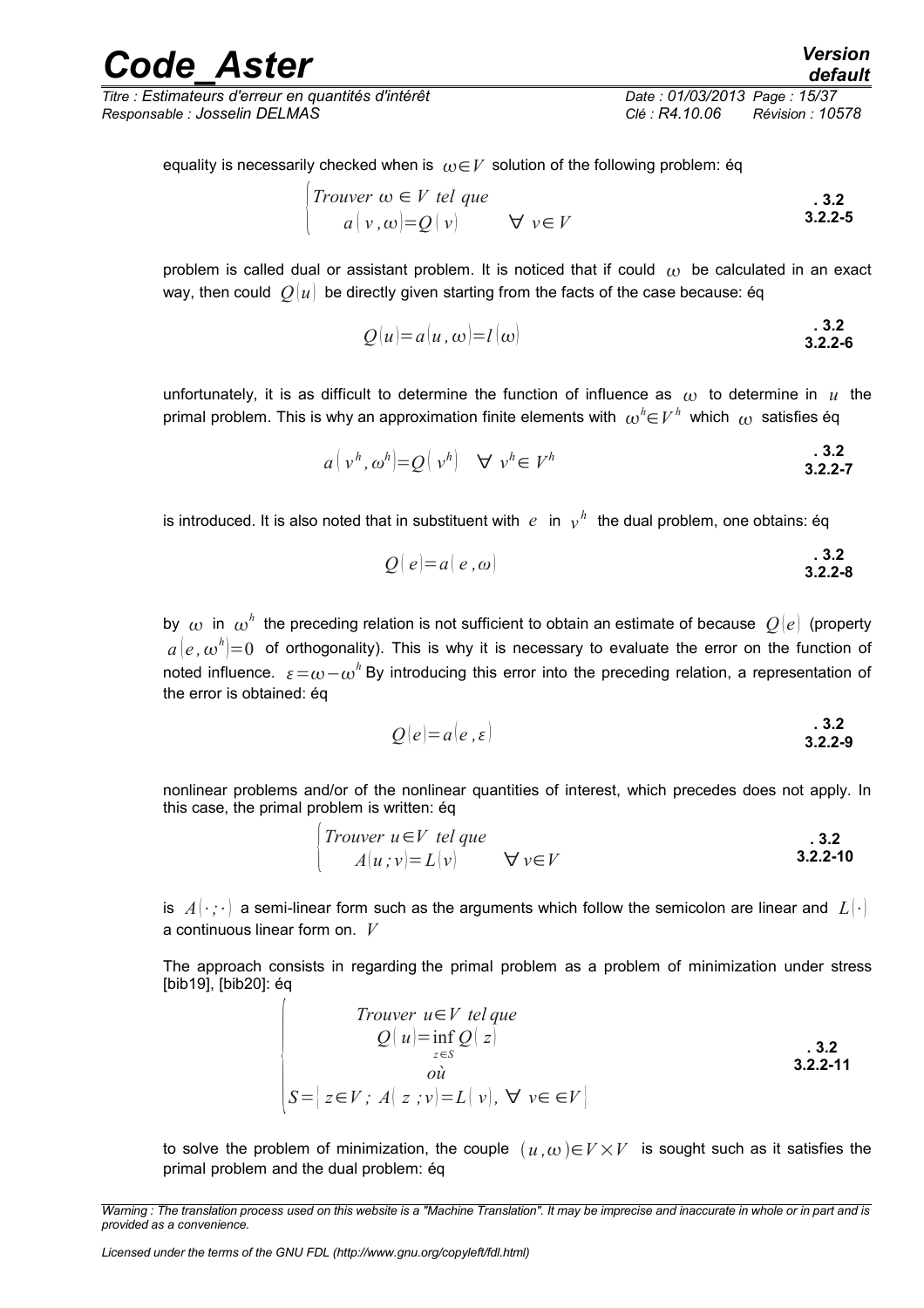*Titre : Estimateurs d'erreur en quantités d'intérêt Date : 01/03/2013 Page : 16/37 Responsable : Josselin DELMAS Clé : R4.10.06 Révision : 10578*

*default*

$$
\begin{cases}\nA(u;\tilde{v})=L(\tilde{v}) & \forall \tilde{v}\in V \\
A'(u;v,\omega)=Q'(u;v) & \forall v\in V\n\end{cases}
$$

, the relation between the error in quantity of interest and  $\,\varepsilon^{\mathcal{Q}}\,$  the residue are given by: éq

$$
\varepsilon^{Q} = Q(u) - Q(u^{h}) = R(u^{h}; \omega) + \varDelta A + \varDelta Q
$$
\n**3.2.2-13**

<span id="page-15-2"></span>and  $\Delta A$  utilize  $\Delta O$  the second derivative and third of and A . O Estimate

#### **3.2.3 of the error in quantity of interest From**

the fundamental relation 3.2 [3.2.2-9](#page-14-0) techniques were developed in order to estimate the error in quantity of interest.

The simplest technique and most direct is to use the total estimators in norm of energy. By applying the theorem of Cauchy-Schwartz, a relation between the error in quantity of interest and the norms in energy of the errors to the primal problem and the dual problem can be found [bib22]: éq

<span id="page-15-3"></span>
$$
|Q(e)| \le ||e||_e ||\varepsilon||_e
$$

statement thus enables us by means of to estimate easily the error in quantity of interest any estimator of error in norm in energy, this without additional development in a computer code laying out total estimators. Although this estimate is simplest, it is also coarsest: she does not take into account the local interactions between the primal error and the dual error (schematically that wants to say that an error on displacement does not result in an error into quantity of interest). This can lead to heavy overestimations of the error in quantity of interest.

A a little different approach, called Dual *Weighted Residual (DWR)* [bib19], consists in considering the exact statement of the error in quantity of interest: éq

$$
Q(e) = a(e, \omega - \omegah) = Rhu(\omega - \omegah)
$$
**3.2.3-2**

the dual problem is solved by means of a method of high approximation of order. Another method, less expensive, consists in using high interpolation functions of order definite on elementary patchs of the field. This approach leads to a guaranteed higher limit of the error.

An approach "limits exact" (exact *bounds approach) [*biberon23] uses the properties of the estimate based on the dual analysis. Thus thanks to a formulation in displacements of the finite element method, a lower limit of exact strain energy is obtained; thanks to a stress formulation, a higher limit of exact complementary energy is obtained. From a practical point of view, this method is very expensive since it implies to twice solve the primal problem and the dual problem.

Other methods exist to estimate the error in quantity of interest but from an industrial point of view, only the approach using of the total estimators in norm of energy seems to be convincing. It does not require an additional development to reach an indication of the error and it is also much less expensive. Limits

#### <span id="page-15-1"></span>**3.2.4 of the error**

### **3.2.4.1 a new statement for the error Although**

<span id="page-15-0"></span>very simple to obtain, the relation 3.2 [3.2.3-1](#page-15-3) a consequent overestimation of the error. Various techniques were proposed to cure this problem. Prudhomme and Oden employ the relation of the

*Warning : The translation process used on this website is a "Machine Translation". It may be imprecise and inaccurate in whole or in part and is provided as a convenience.*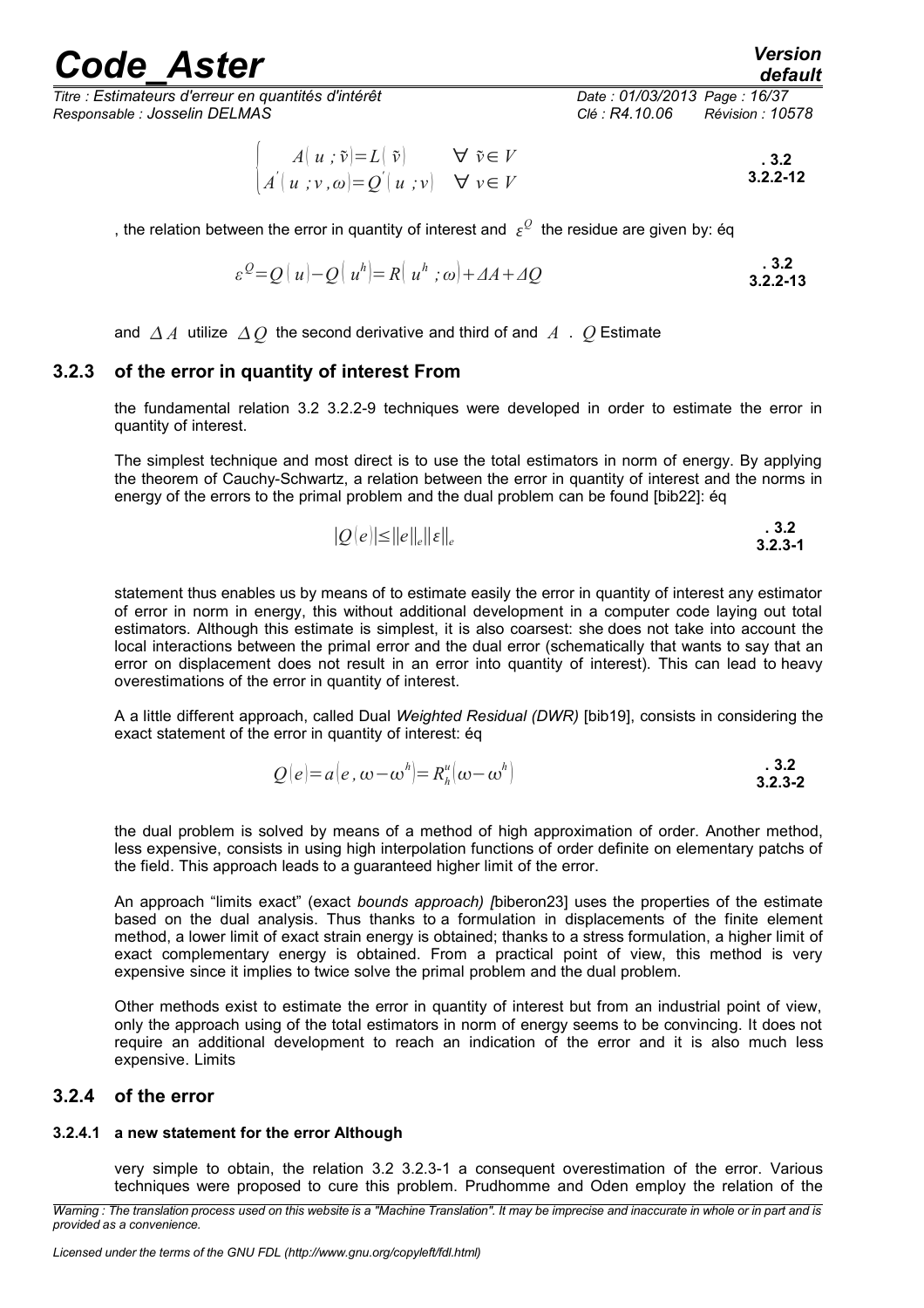*Titre : Estimateurs d'erreur en quantités d'intérêt Date : 01/03/2013 Page : 17/37*

*default*

parallelogram for the problems with symmetric bilinear forms which gives access to a higher limit and a lower limit of the error [bib24], [bib21]. If

and  $e$  are  $\epsilon$  the errors of the approximations finite elements, respectively of the solutions of the problems primal and dual then: éq

$$
Q(e) = a(e, \varepsilon) = \frac{1}{4} ||e + \varepsilon||_e^2 - \frac{1}{4} ||e - \varepsilon||_e^2
$$
**3.2.4.1-1**

introduces the scalar factor éq *s*∈*R*

$$
Q(e) = a(e, \varepsilon) = \frac{1}{4} ||s e + s^{-1} \varepsilon||_e^2 - \frac{1}{4} ||s e - s^{-1} \varepsilon||_e^2
$$
**3.2.4.1-2**

the scalar is *s* selected so that the quantities and ∥*s e*∥*<sup>e</sup>* have ∥*s* −1 ∥*e* the same amplitude, which implies to choose. *s*=∥∥*<sup>e</sup>* /∥*e*∥*<sup>e</sup>* Indeed

and  $e$  can  $\epsilon$  be of very different order of magnitude. The scalar aims  $s$  at "normalizing" the two terms, in order to avoid making a difference of two very close terms because that can induce an important numerical error. Formally

, any existing estimator of errors can be used to evaluate the norms in energy of the relation of the parallelogram; more this estimate will be "just" better will be the quality of the estimator of error in quantity of interest. Construction

#### **3.2.4.2 of the limits**

<span id="page-16-0"></span>the total estimators  $\ \eta_{\ inf}^+$ ,  $\ \eta_{\ sup}^+$  and  $\ \eta_{\ inf}^-$  are  $\ \eta_{\ sup}^-$  defined such as: éq

$$
\eta_{\text{inf}}^+ \leq ||s e + s^{-1} \varepsilon||_e \leq \eta_{\text{sup}}^+ \tag{3.2.4.2}
$$

$$
\eta_{\text{inf}}^{\text{-}} \leq ||s e - s^{-1} \varepsilon||_e \leq \eta_{\text{sup}}^{\text{-}} \tag{3.2.4.2}
$$

rewriting the two preceding inequalities as follows: éq

$$
\frac{1}{4} \left( \eta_{\text{inf}}^+ \right)^2 \leq \frac{1}{4} \left\| s \, e + s^{-1} \, \varepsilon \right\|_e^2 \leq \frac{1}{4} \left( \eta_{\text{sup}}^+ \right)^2 \tag{3.2.4.2-3}
$$

$$
\frac{1}{4} \left( \eta_{\text{inf}}^{\dagger} \right)^2 \leq \frac{1}{4} \left\| s \, e^{-s} \, s^{-1} \, \varepsilon \right\|_e^2 \leq \frac{1}{4} \left( \eta_{\text{sup}}^{\dagger} \right)^2 \tag{3.2.4.2}
$$

by adding them: éq

$$
\frac{1}{4} \left( \eta_{\text{inf}}^{+} \right)^2 - \frac{1}{4} \left( \eta_{\text{sup}}^{-} \right)^2 \leq \frac{1}{4} \left\| s \, e + s^{-1} \, \varepsilon \right\|_e^2 - \frac{1}{4} \left\| s \, e - s^{-1} \, \varepsilon \right\|_e^2 \leq \frac{1}{4} \left( \eta_{\text{sup}}^{+} \right)^2 - \frac{1}{4} \left( \eta_{\text{inf}}^{-} \right)^2 \tag{3.2.4.2-5}
$$

a framing of the error in quantity of interest is obtained. Then

the limits,  $\eta_{_{inf}}^{\mathcal{Q}}$   $\eta_{_{sup}}^{\mathcal{Q}}$  are introduced such as: éq

*Warning : The translation process used on this website is a "Machine Translation". It may be imprecise and inaccurate in whole or in part and is provided as a convenience.*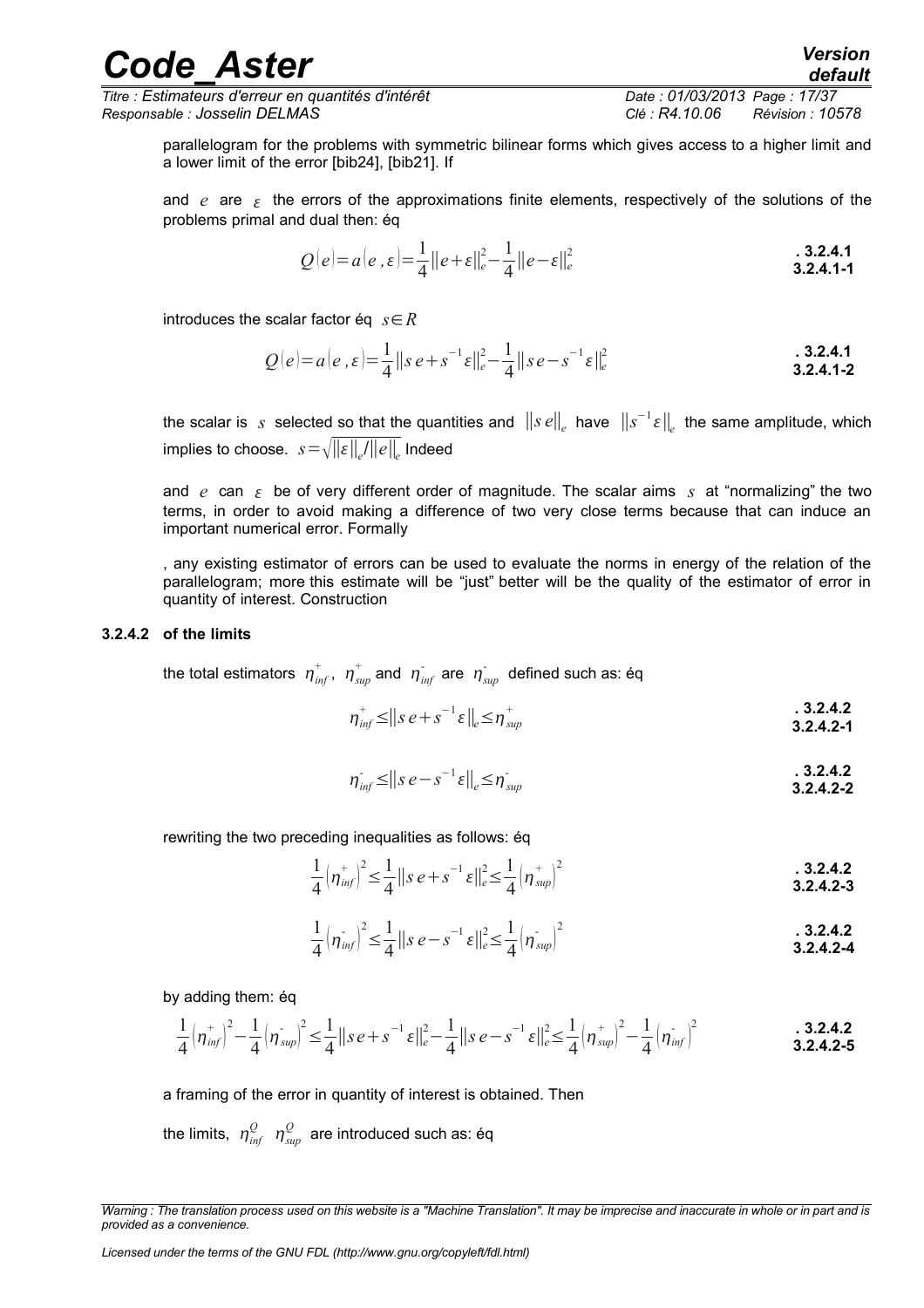*Titre : Estimateurs d'erreur en quantités d'intérêt Date : 01/03/2013 Page : 18/37 Responsable : Josselin DELMAS Clé : R4.10.06 Révision : 10578*

$$
\eta_{\text{inf}}^{\text{Q}} = \frac{1}{4} \left( \eta_{\text{inf}}^{+} \right)^2 - \frac{1}{4} \left( \eta_{\text{sup}}^{-} \right)^2
$$

$$
\eta_{sup}^Q = \frac{1}{4} (\eta_{sup}^*)^2 - \frac{1}{4} (\eta_{inf}^*)^2
$$

the error in quantity of interest  $\mathcal{Q}(e)$  is limited by and  $\,\eta_{\mathit{inf}}^{\mathcal{Q}}:\,\eta_{\mathit{sup}}^{\mathcal{Q}}\,$  éq

$$
\eta_{\text{inf}}^{\mathcal{Q}} \leq Q(e) \leq \eta_{\text{sup}}^{\mathcal{Q}}
$$
\n3.2.4.2-8

is also possible to use the estimates and  $\eta_{\,eei}^{\,Q} \,$  definite  $\,\eta_{\,ees}^{\,Q} \,$  such as: éq

$$
\eta_{eei}^Q = \frac{1}{4} \left( \eta_{\text{inf}}^+ \right)^2 - \frac{1}{4} \left( \eta_{\text{inf}}^- \right)^2
$$

$$
\eta_{\text{ees}}^{\mathcal{Q}} = \frac{1}{4} \left( \eta_{\text{sup}}^{+} \right)^2 - \frac{1}{4} \left( \eta_{\text{sup}}^{-} \right)^2
$$

estimate of the error in quantity of interest.  $Q(e)$  Lastly,

a last estimate can be obtained, by realising the limits and  $\eta_{_{inf}}^Q$  or  $\eta_{_{sup}}^Q$  the estimates and  $\eta_{_{eei}}^Q$  ,  $\eta_{_{ees}}^Q$ noted:  $\eta_{\mathit{mov}}^{\mathcal{Q}}$  éq

$$
\eta_{moy}^{Q} = \frac{1}{2} \Big( \eta_{eei}^{Q} + \eta_{ees}^{Q} \Big)
$$
  
\n
$$
= \frac{1}{2} \Big( \eta_{inf}^{Q} + \eta_{sup}^{Q} \Big)
$$
  
\n
$$
= \frac{1}{8} \Big( \Big( \eta_{inf}^{+} \Big)^{2} + \Big( \eta_{sup}^{+} \Big)^{2} \Big) - \frac{1}{8} \Big( \Big( \eta_{inf}^{-} \Big)^{2} + \Big( \eta_{sup}^{-} \Big)^{2} \Big)
$$
  
\n3.2.4.2-11

the following figure summarizes the various possible combinations of the estimate of error in norm of energy to obtain an estimate or limits of the error in quantity of interest. This shows which if one then has limits for an estimator in norm of energy one has limits for the error in quantity of interest. Appear

*Warning : The translation process used on this website is a "Machine Translation". It may be imprecise and inaccurate in whole or in part and is provided as a convenience.*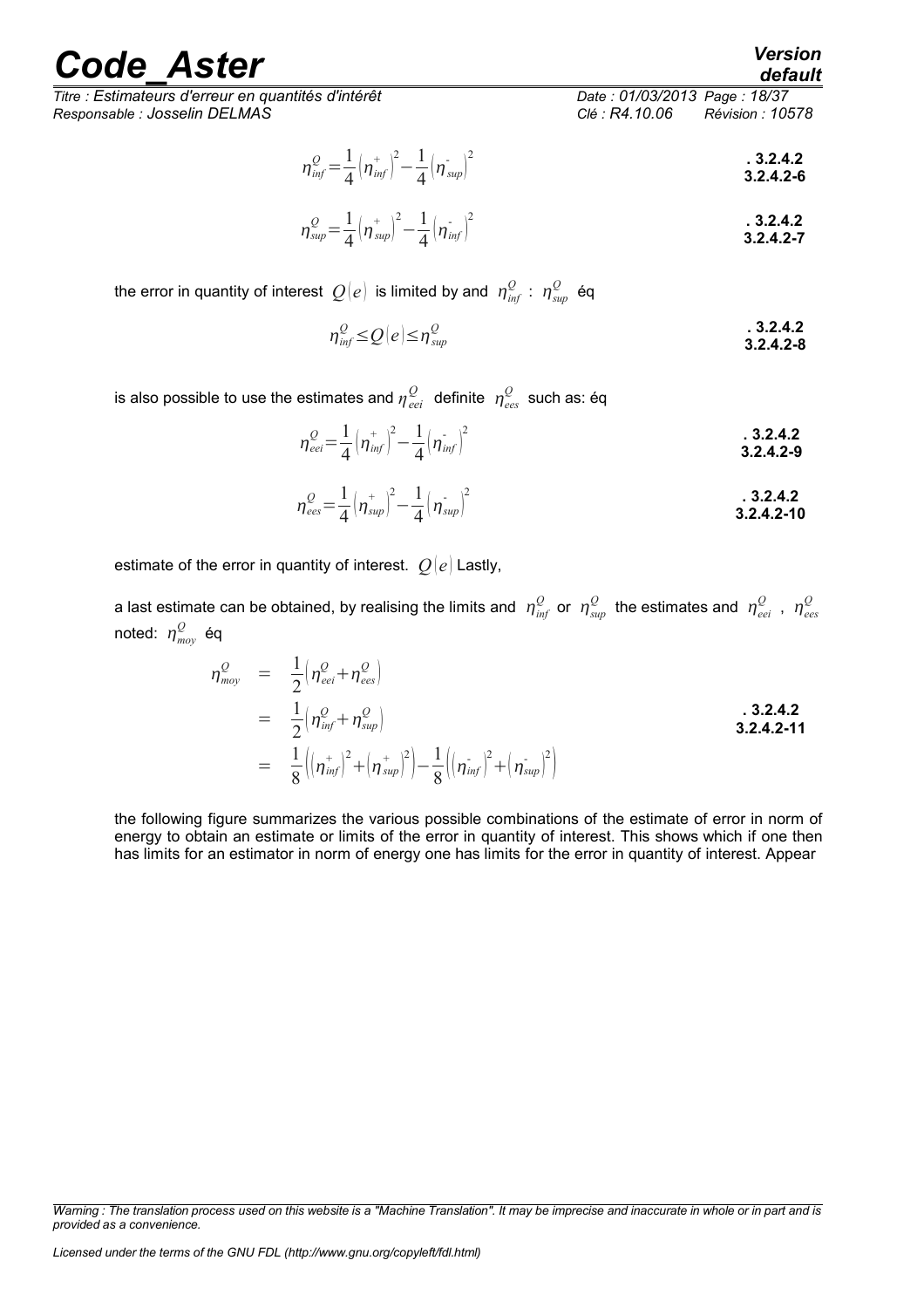*Titre : Estimateurs d'erreur en quantités d'intérêt Date : 01/03/2013 Page : 19/37 Responsable : Josselin DELMAS Clé : R4.10.06 Révision : 10578*

*default*



**3.2.4.2 3.2.4.2-a Estimates** and limits of the error in quantity of interest (Prudhomme and *al., 2003*). Estimates

#### **3.2.4.3 of the limits of the error In**

<span id="page-18-0"></span>the preceding chapter, it was shown that limits of the total error were accessible by means of from the estimators in implicit residues. The broad outlines are given here by means of to obtain to limits of the error in quantity of interest the implicit estimators. It should be noted that this is only one example and that other methods of estimate can provide limits of the error in quantity of interest. With

an aim of obtaining the hight delimiters previously definite, the functions and  $\,\,\psi^u_E\,$  ,  $\,\,\psi^{\omega}_E$  corresponding respectively to the errors and  $e$ ,  $\epsilon$  are calculated by introducing the local problems relating to the problems primal and dual. The following estimates are then obtained: and

$$
\eta_{sup}^+ = ||s \psi_E^u + s^{-1} \psi_E^w||_e \text{ éq } \eta_{sup}^- = ||s \psi_E^u - s^{-1} \psi_E^w||_e
$$

the estimate of the lower limits, it is necessary to proceed in a similar way that for the estimate of the hight delimiters by building continuous functions than the interfaces from and  $\,\,\psi^u_E$   $:\,\,\psi^{\omega}_E$  and

$$
\eta_{\text{inf}}^+ = \frac{\left\|s \, R_h^u + s^{-1} \, R_h^{\omega}\right\| \left(s \, \chi^u + s^{-1} \, \chi^{\omega}\right)}{\|s \, \chi_E^u + s^{-1} \, \chi_E^{\omega}\|_{e}} \quad \text{Eq} \quad \eta_{\text{inf}}^- = \frac{\left\|s \, R_h^u - s^{-1} \, R_h^{\omega}\right\| \left(s \, \chi^u - s^{-1} \, \chi^{\omega}\right)}{\|s \, \chi_E^u - s^{-1} \, \chi_E^{\omega}\|_{e}} \qquad \qquad 3.2.4.3
$$

*Warning : The translation process used on this website is a "Machine Translation". It may be imprecise and inaccurate in whole or in part and is provided as a convenience.*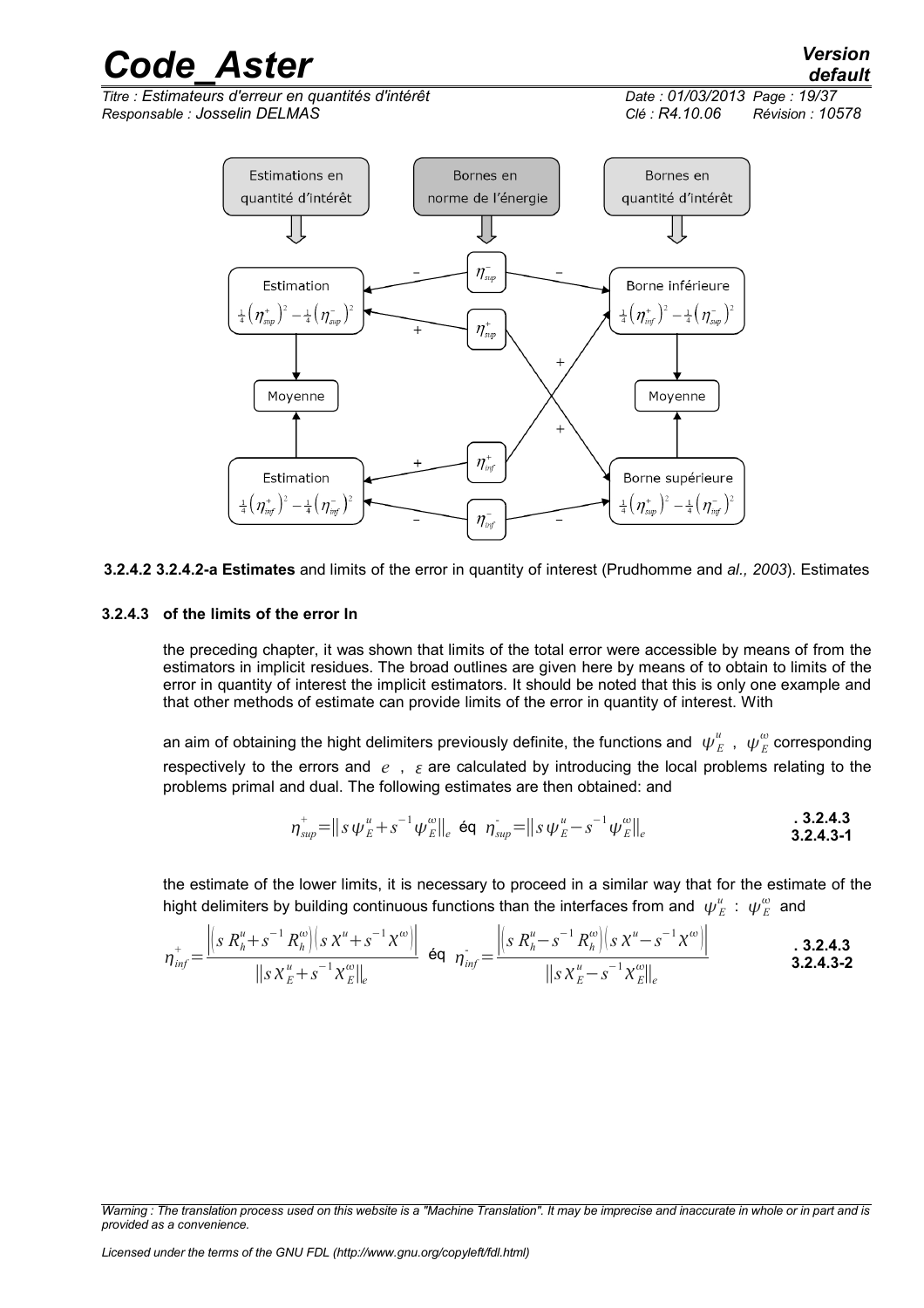*Titre : Estimateurs d'erreur en quantités d'intérêt Date : 01/03/2013 Page : 20/37 Responsable : Josselin DELMAS Clé : R4.10.06 Révision : 10578*

### <span id="page-19-1"></span>**4 of the error in quantity of interest Estimator**

### **4.1 of error in quantity of interest based on the explicit residues**

<span id="page-19-0"></span>the error in quantity of interest can be estimated from any estimator of the total error. Thus, an estimator of error in quantity of interest is built from the relation of the parallelogram and the estimator of error based on the explicit residues whose  $\vert \eta \vert$  statement on each element is  $\vert \eta \vert_{E}$  [R4.10.02]: éq

$$
\eta_E^2 = h_E^2 ||r_E||_{L^2(E)}^2 + \frac{1}{2} \sum_{\Gamma \not\subset \Gamma_F} l_\Gamma ||r_\Gamma||_{L^2(\Gamma)}^2 + \sum_{\Gamma \subset \Gamma_F} l_\Gamma ||r_\Gamma||_{L^2(\Gamma)}^2
$$
\n**4.1 4.1-1**

the use of the statement given by the inequality of Cauchy-Schwartz: éq

$$
|Q(e)| \le ||e||_e ||\, \epsilon||_e
$$

the estimator of type explicit residue easily gives an estimate of the error in quantity of interest while estimating and  $||e||_e$  but  $||ε||_e$  this estimate is coarse.

The relation of the parallelogram given by: éq

$$
Q(e) = a(e, \varepsilon) = \frac{1}{4} ||e + \varepsilon||_e^2 - \frac{1}{4} ||e - \varepsilon||_e^2 = \frac{1}{4} ||se + s^{-1}\varepsilon||_e^2 - \frac{1}{4} ||se - s^{-1}\varepsilon||_e^2
$$
 **4.1 4.1-3**

(cf *s*=∥∥*<sup>e</sup>* /∥*e*∥*<sup>e</sup>* §3.2.4), provides a more precise estimate because it allows a real coupling between the primal error and the dual error. The use of the estimate of the error of each of the two problems is not possible, the norm of a sum is not equal to the sum of the norms: éq

$$
||e + \varepsilon||_e^2 = a(e + \varepsilon, e + \varepsilon) = ||e||_e^2 + ||\varepsilon||_e^2 + 2 a(e, \varepsilon)
$$
**4.1 4.1-4**

$$
||e-\varepsilon||_e^2 = a(e-\varepsilon, e-\varepsilon) = ||e||_e^2 + ||\varepsilon||_e^2 - 2 a(e,\varepsilon)
$$
**4.1 4.1-5**

it is necessary to set out again of the definition of the estimator of error in residue in order to evaluate directly and  $\|s e + s^{-1} \varepsilon\|^2_e$  .  $\|s e - s^{-1} \varepsilon\|^2_e$  The error in solution being  $e = u - u^h$  solution of a problem of elasticity of which the data in force are the residues of equilibrium, it thus acts to formulate the problems of which and  $\left(s \ e + s^{-1} \ \varepsilon\right)$  are  $\left(s \ e - s^{-1} \ \varepsilon\right)$  solutions.

The primal problem and the dual problem are given by the following relations: éq

$$
\begin{array}{ll}\n|a(u,v)=l(v) & \forall \ v \in V \\
|a(v,\varepsilon)=Q(v) & \forall \ v \in V\n\end{array}
$$
.\n4.14.1-6

residues associated with these problems are respectively given by: éq

$$
\begin{cases}\nR_h^u(v)=l(v)-a(u^h,v) \\
R_h^\omega(v)=Q(v)-a(v,\omega^h)\n\end{cases}
$$

replacing by  $u$  and  $u^h+e$  by  $\omega$  and  $\omega^h+\varepsilon$  by means of the symmetry of,  $a\left(\cdot,\cdot\right)$  one obtains the equations controlling the errors and  $e : \varepsilon$  éq

*Licensed under the terms of the GNU FDL (http://www.gnu.org/copyleft/fdl.html)*

*Warning : The translation process used on this website is a "Machine Translation". It may be imprecise and inaccurate in whole or in part and is provided as a convenience.*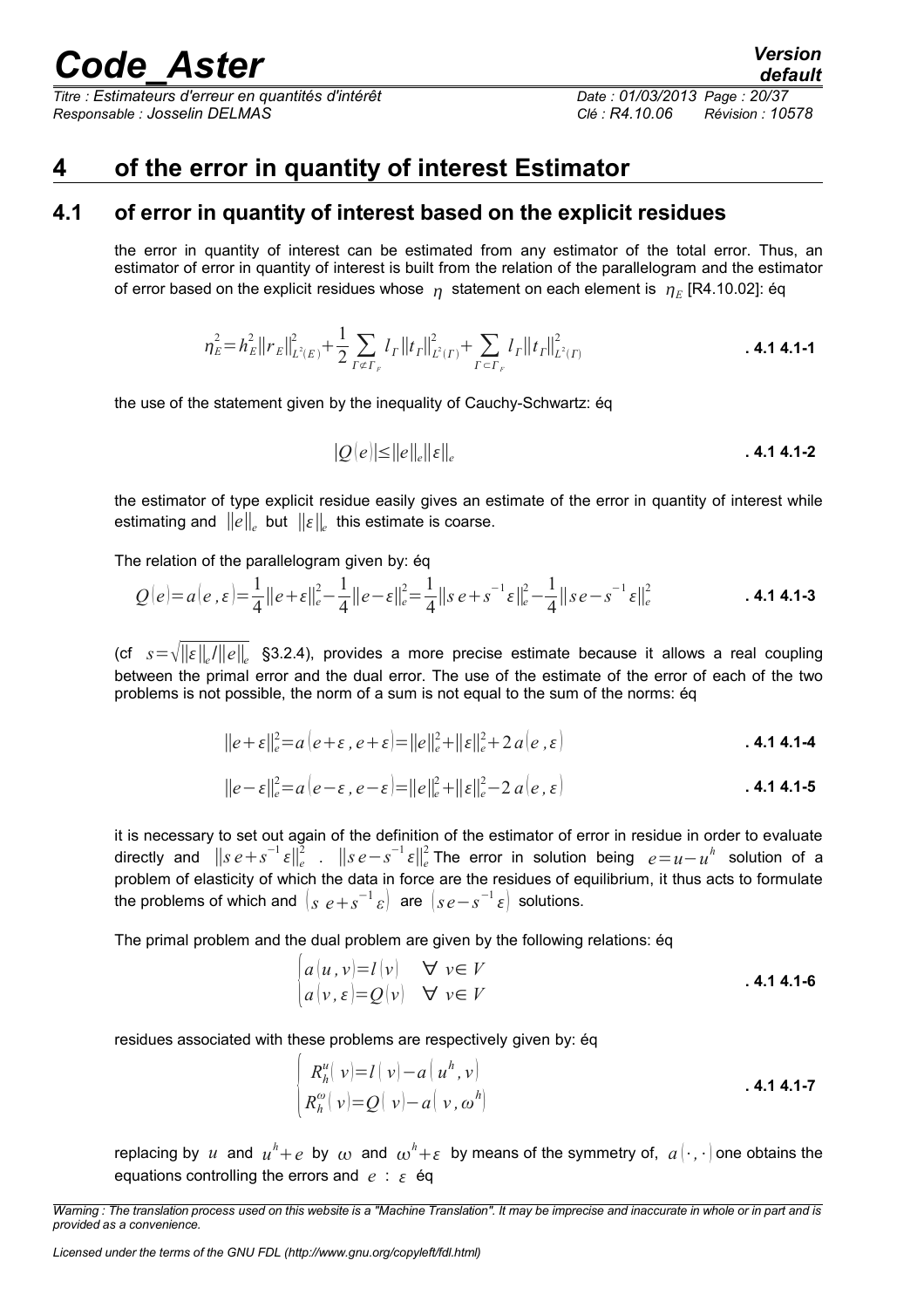*Titre : Estimateurs d'erreur en quantités d'intérêt Date : 01/03/2013 Page : 21/37 Responsable : Josselin DELMAS Clé : R4.10.06 Révision : 10578*

$$
\begin{cases}\na(e, v) = R_h^u(v) \\
a(e, v) = R_h^\infty(v)\n\end{cases}
$$
 **4.1 4.1-8**

linear combination, there are the two following problems: éq

 $\sqrt{ }$ 

$$
\begin{cases}\na\big(s\,e+s^{-1}\,\varepsilon\,,\,\nu\big)=\big(s\,R_h^u+s^{-1}\,R_h^{\omega}\big)(\nu) \\
a\big(s\,e-s^{-1}\,\varepsilon\,,\,\nu\big)=\big(s\,R_h^u-s^{-1}\,R_h^{\omega}\big)(\nu)\n\end{cases}
$$
\n**4.1 4.1-9**

the numerical error (and  $\left( s \right. e+s^{-1}\varepsilon \right)\;$  )  $\left( se-s^{-1}\varepsilon \right)$  is generated by the total residue (respectively  $\left(s\;R_h^u+s^{-1}\,R_h^\omega\right)$  ).  $\,\left(s\;R_h^u-s^{-1}\,R_h^\omega\right)$  In a way similar to the estimator in residue, there exists a constant (and  $\ C^+$  ),  $\ C^-$  independent of the size of the elements, such as: éq

$$
||s e + s^{-1} \varepsilon||_e^2 \leq C^+ \bigg[ \sum_E h_E^2 ||s r_E^u + s^{-1} r_E^{\omega}||_{L^2(E)}^2 + \sum_{\Gamma \not\subset \Gamma_U} l_\Gamma ||s r_\Gamma^u + s^{-1} t_\Gamma^{\omega}||_{L^2(\Gamma)}^2 \bigg]
$$
\n**4.1-10**

$$
||s e - s^{-1} \varepsilon||_e^2 \le C \left[ \sum_E h_E^2 ||s r_E^u - s^{-1} r_E^{\omega}||_{L^2(E)}^2 + \sum_{\Gamma \not\subset \Gamma_U} l_\Gamma ||s r_\Gamma^u - s^{-1} r_\Gamma^{\omega}||_{L^2(\Gamma)}^2 \right]
$$
\n**4.1-11**

the estimator of error in quantity of interest is  $\mathit{\ ^{REQI}}_{\mathcal{H}_E}$  defined such as: éq

$$
{}^{REQI}\eta_E = \frac{1}{4} (\eta_E^+)^2 - \frac{1}{4} (\eta_E^-)^2
$$
\n**4.1-12**

and  $\eta^+_E$  defines  $\eta^-_E$  by: éq

$$
(\eta_E^+)^2 = c^+ \left[ h_E^2 ||s r_E^u + s^{-1} r_E^{\omega}||_{L^2(E)}^2 + \frac{1}{2} \sum_{\Gamma \notin \Gamma_F} l_{\Gamma} ||s r_F^u + s^{-1} r_F^{\omega}||_{L^2(\Gamma)}^2 + \sum_{\Gamma \in \Gamma_F} l_{\Gamma} ||s r_F^u + s^{-1} r_F^{\omega}||_{L^2(\Gamma)}^2 \right]
$$

$$
(\eta_E^{-})^2 = c^{-} \left[ h_E^2 ||s r_E^u - s^{-1} r_E^{\omega}||_{L^2(E)}^2 + \frac{1}{2} \sum_{\Gamma \not\subset \Gamma_F} l_{\Gamma} ||s r_F^u - s^{-1} r_F^{\omega}||_{L^2(\Gamma)}^2 + \sum_{\Gamma \subset \Gamma_F} l_{\Gamma} ||s r_F^u - s^{-1} r_F^{\omega}||_{L^2(\Gamma)}^2 \right]
$$

the definitions of the limits of the error in quantity of interest given in part 1, the estimator which we have just defined do not limit the error but gives some an approximate value: éq

$$
Q(e) \approx \sum_{E} {^{REQI}} \eta_{E}
$$

estimator thus determined is thus connected more with an error indicator allowing to guide a strategy of mesh. This indicator is programmed in Code\_Aster *, it* is available for all element types 2D and 3D (except the pyramids) like for the linear and quadratic elements. Estimator

### **4.2 in quantity of interest based on the lissages of field**

<span id="page-20-0"></span>an estimator of error is built directly starting from the techniques of lissage [R4.10.01] and of the fundamental relation between the error in quantity of interest, error on the solution of the primal problem and that on the solution of the dual problem: éq

$$
Q(e) = a(e, \varepsilon) = \int_{\Omega} Tr \left[ {}^{T}(\sigma(u) - \sigma(u^{h})) K^{-1} (\sigma(\omega) - \sigma(\omega^{h})) \right] d\Omega
$$

*Licensed under the terms of the GNU FDL (http://www.gnu.org/copyleft/fdl.html)*

*Warning : The translation process used on this website is a "Machine Translation". It may be imprecise and inaccurate in whole or in part and is provided as a convenience.*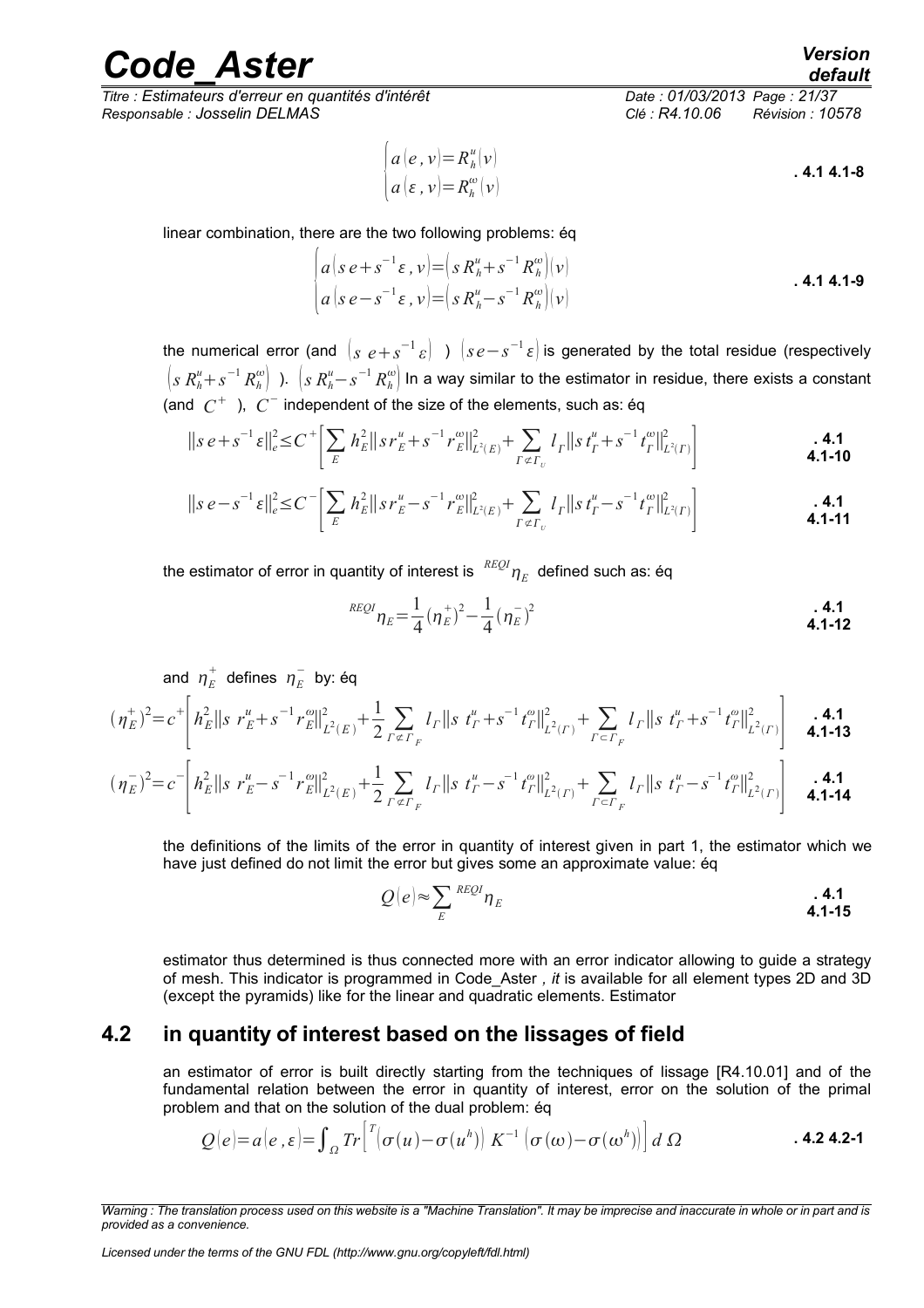*Titre : Estimateurs d'erreur en quantités d'intérêt Date : 01/03/2013 Page : 22/37 Responsable : Josselin DELMAS Clé : R4.10.06 Révision : 10578*

*default*

the approach consists in building from the solutions finite elements and  $u^h$  of  $\omega^h$  the stress fields continuous and  $\tilde{\sigma}(u^h)$   $\tilde{\sigma}(\omega^h)$  nearest possible to the exact solutions. This operation of lissage is carried out by the various techniques described in the first part. A higher limit is thus obtained [bib9]: éq

$$
a(e,\varepsilon) \leq C \int_{\Omega} Tr \left[ \left( \tilde{\varepsilon}(u) - \varepsilon(u^h) \right) K \left( \tilde{\varepsilon}(\omega) - \varepsilon(\omega^h) \right) \right] d\Omega \tag{4.2-2}
$$

local contributions of error in quantity of interest can be as follows defined: éq

$$
^{ZZQI}\eta_E = \int_E Tr\left[\left(\tilde{\varepsilon}(u) - \varepsilon(u^h)\right) K \left(\tilde{\varepsilon}(\omega) - \varepsilon(\omega^h)\right)\right] dE
$$
\n**4.24.2-3**

the estimator is the sum on the elements of the contributions and is written: éq

$$
ZZQI} \eta = \sum_{E} ZZQI} \eta_{E} \tag{4.2-4}
$$

estimator is very simple to implement and practically does not require a development for a code equipped with techniques of lissage. This indicator is programmed in Code\_Aster *, it* is available for all element types 2D. Estimator

### **4.3 in quantity of interest based on the hierarchical bases**

<span id="page-21-0"></span>the starting point to build this estimator is still the fundamental relation of the error in quantity of interest: éq

$$
Q(e) = a(e, \varepsilon)
$$
 **4.3 4.3-1**

the resolution of the primal problem and the dual problem with "rich" meshes more (practically they are uniformly refined meshes) makes it possible to obtain the solution improved of *u*\* the primal problem and the solution improved of the dual problem.  $\omega^*$  By

considering that the approximations and  $u^*$  are  $\omega^*$  sufficiently precise compared to the original approximations and  $u^h$  then  $\omega^h$  the error in quantity of interest is given by: éq

$$
Q(e) = a(e, \varepsilon) = a(u - u^h, \omega - \omega^h) \approx a(u^* - u^h, \omega^* - \omega^h) = Q(e^*)
$$
**4.34.3-2**

a local estimator of error in quantity of interest can be defined as follows: éq

$$
{}^{BHQI}\eta_E = \int_E Tr\Big[\Big(\varepsilon\left(u^*\right) - \varepsilon\left(u^h\right)\Big) K\left(\varepsilon\left(\omega^*\right) - \varepsilon\left(\omega^h\right)\right)\Big] dE \qquad .4.34.3-3
$$

the total estimator is the sum on the elements and is written as follows: This

$$
^{BHQI} \eta = \sum_{E} {^{BHQI}} \eta_E
$$

estimator can be of an interest limited for an industrial use taking into account the cost of generated computation. Indeed the primal problem and the dual problem will have to be each one solved twice: once on the initial mesh and once on a finer mesh thus with a overcost of computation. However this estimator can return the error in quantity of interest available for classes of problems for which no estimator available or is implemented (problems with the eigenvalues or of dynamics in Code\_Aster *for example* ). Formulation

*Warning : The translation process used on this website is a "Machine Translation". It may be imprecise and inaccurate in whole or in part and is provided as a convenience.*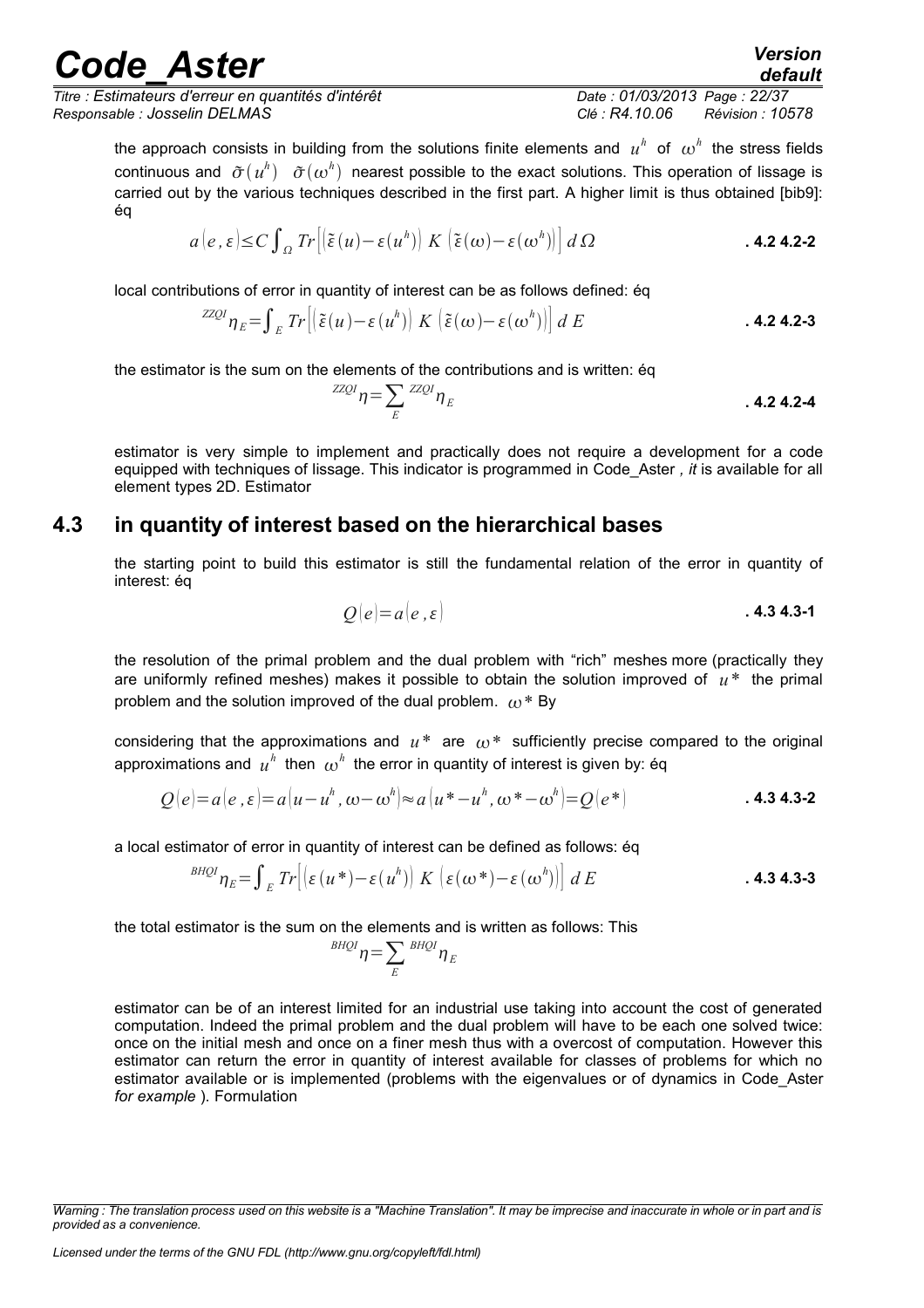*Titre : Estimateurs d'erreur en quantités d'intérêt Date : 01/03/2013 Page : 23/37 Responsable : Josselin DELMAS Clé : R4.10.06 Révision : 10578*

*default*

### **5 of the quantity of interest As**

<span id="page-22-2"></span>we already saw in the first part, instead of evaluating a measurement of the error such as the norm in energy for example, it is more useful to consider the error on a quantity of interest having a physical meaning. This quantity of interest (quantity *of interest or* output *) can* be represented by a linear functional calculus definite  $Q(\cdot)$  on the space of the functions tests. The goal of the estimate in quantity of interest is thus to make sure of quality of by  $\ \varrho(u^{\hbar})\,$  estimating the quantity: éq

$$
\varepsilon^{\mathcal{Q}} = Q(u - u^h) = Q(e)
$$

to obtain the estimate, it is necessary to use the functional calculus like  $O(\cdot)$  the loading of the dual problem defined by: éq

$$
\begin{cases}\nTrouver \tomega ∈ V \ttel que \\
a(v, ω) = Q(v) \\
\end{cases} \quad \forall \t v ∈ V
$$
\n5 - 5-2

many physical quantities are used in design and must be controlled. These quantities can be, for examples, the average of a component of displacement or the average of a component of the stresses on a subdomain (zone of interest): éq

$$
Q(v) = \frac{1}{|\omega|} \int_{-\infty}^{\infty} v_x \, d\Omega \tag{5 - 5-3}
$$

$$
Q(v) = \frac{1}{|\omega|} \int_{\omega} \sigma_{xx} d\Omega
$$

quantities are not usable directly like loading of the dual problem. It is necessary to express them in an adequate way in order to find the loading to be imposed on the local problem. The general form of these quantities is the following one [bib25]: éq

$$
Q(v) = \int_{\Omega} f^{\mathcal{Q}} \cdot v \ d\Omega + \int_{\Gamma_F} F^{\mathcal{Q}} \cdot v \ d\Gamma - a(u^{\mathcal{Q}}, v)
$$
\n5 - 5-5

,  $f^{\mathcal{Q}}$  and  $\ F^{\mathcal{Q}}$   $\ u^{\mathcal{Q}}$  are given. In the continuation, we will see that simple quantities of interest result directly from this general form to constitute of them typical cases in which one or more terms are null. **Quantities** 

### <span id="page-22-1"></span>**5.1 associated with Component displacements**

#### **5.1.1 with displacement in a field**

<span id="page-22-0"></span>the first quantity related to displacement is the mean value of a component of displacement under field:  $\omega$  éq

$$
Q^{depl}(|v| = \frac{1}{|\omega|} \int_{-\infty}^{\infty} v_i \ d\Omega \quad i = 1, 2 \text{ ou } 3
$$

 $\varrho^{_{depl}}(v)$  be written: éq

$$
\int_{\Omega} f^2 \cdot v \, d\Omega \qquad \qquad 5.1
$$

*Warning : The translation process used on this website is a "Machine Translation". It may be imprecise and inaccurate in whole or in part and is provided as a convenience.*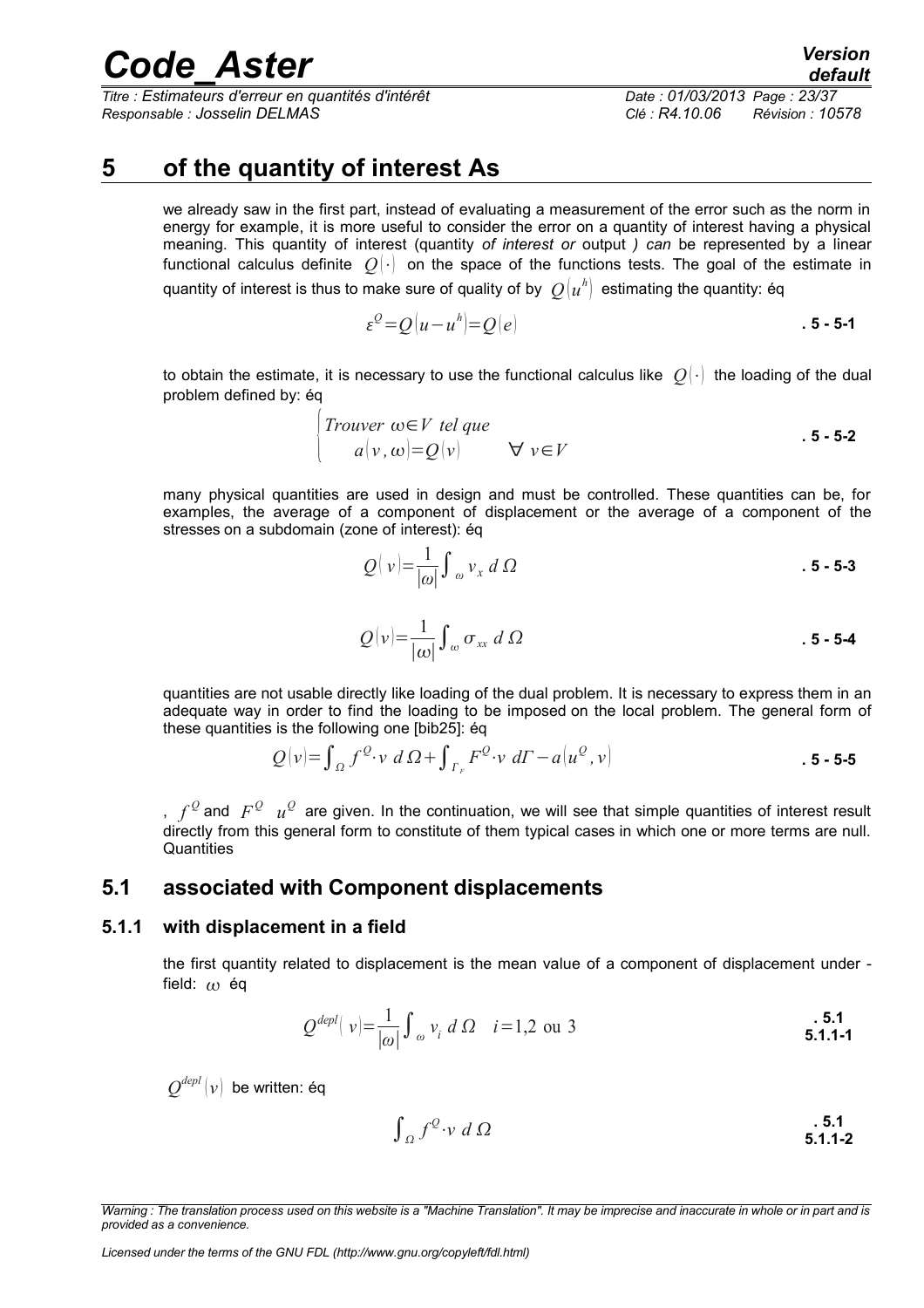*Titre : Estimateurs d'erreur en quantités d'intérêt Date : 01/03/2013 Page : 24/37 Responsable : Josselin DELMAS Clé : R4.10.06 Révision : 10578*

*default*

corresponds to the typical case where and  $F^{\mathcal{Q}}=0$   $u^{\mathcal{Q}}=0$  where is  $f^{\mathcal{Q}}$  a constant vector on and  $\omega$  no one elsewhere.

The dual problem to solve is written in the following way: éq

$$
\int_{\Omega} \sigma_{ij}(\nu) \varepsilon_{ij}(\omega) d\Omega = \int_{\Omega} f_i^Q \nu_i d\Omega \quad \forall \nu \in V
$$

the property of symmetry of the tensor of the stresses and while deriving, one obtains: éq

$$
\int_{\Omega} \left[ \sigma_{ij}(\omega) \, v_i \right]_{,j} \, d\,\Omega - \int_{\Omega} \sigma_{ij,j}(\omega) \, v_i \, d\,\Omega = \int_{\Omega} f_i^Q \, v_i \, d\,\Omega \tag{5.1.1-4}
$$

by means of the formula of Stokes, one a: éq

$$
\int_{\Omega} \left[ \sigma_{ij,j}(\omega) + f^{\mathcal{Q}} \right] v_i \ d \Omega - \int_{\partial \Omega} \sigma_{ij}(\omega) \ n_j \ v_i \ d \Omega = 0
$$

enables us to write the local dual problem: éq

$$
\begin{cases}\n\sigma_{ij,j}(\omega) + f_i^Q = 0 & \text{dans } \Omega \\
u_i(x) = 0 & \text{sur } \Gamma_U \\
\sigma_{ij}(\omega) \; n_j(x) = 0 & \text{sur } \Gamma_F\n\end{cases}
$$
\n5.1.1-6

notes thus that to impose as  $|Q^{depl}|v\rangle$  loading of the dual problem amounts imposing a constant voluminal loading on.  $\omega$  It should be noted that if one searches the error on the vector complete displacement, it will be necessary to solve as much dual problem than components (2 in dimension 2 and 3 in dimension 3). Component

#### **5.1.2 of displacement on an edge Another**

<span id="page-23-0"></span>useful quantity related to displacement is the mean value of a component of displacement on an edge:  $γ ⊂ Γ<sub>F</sub>$  éq

$$
Q^{depl}(v) = \frac{1}{|y|} \int_{y} v_i \ dT \quad i = 1, 2 \ ou \ 3
$$

 $\varrho^{\scriptscriptstyle{\mathit{depl}}}[v]$  be written: éq

$$
\int_{\Gamma_F} F^{\mathcal{Q}} \cdot \mathbf{v} \ d\Gamma
$$

corresponds to the typical case where and  $f^{\mathcal{Q}}=0$   $u^{\mathcal{Q}}=0$  where is  $\ F^{\mathcal{Q}}$  a constant vector on and  $\ \gamma$ no one elsewhere and with for each  $v_i$ ;  $F_i^Q = \frac{1}{2}$  $\frac{1}{|y|}$  other components of being  $F^{\mathcal{Q}}$  null.

The local dual problem is written in the following way: éq

$$
\begin{array}{rcl}\n\sigma_{ij,j}(\omega) & = & 0 & \text{dans} \quad \Omega \\
u_i(x) & = & 0 & \text{sur} \quad \Gamma_U \\
\sigma_{ij}(\omega) \, n_j(x) & = & F_i^Q \quad \text{sur} \quad \Gamma_F\n\end{array}\n\tag{5.1.2-3}
$$

*Licensed under the terms of the GNU FDL (http://www.gnu.org/copyleft/fdl.html)*

*Warning : The translation process used on this website is a "Machine Translation". It may be imprecise and inaccurate in whole or in part and is provided as a convenience.*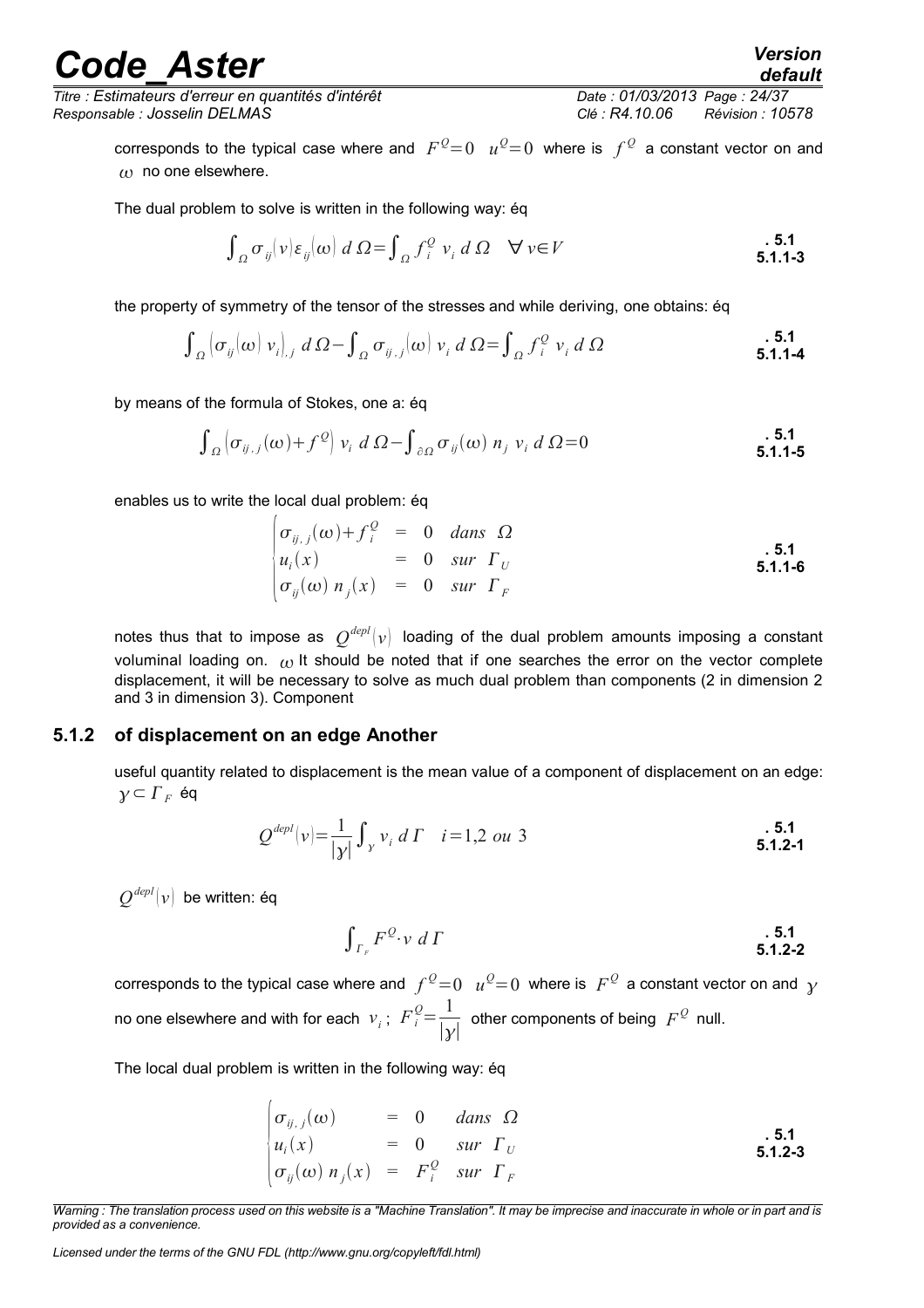*Titre : Estimateurs d'erreur en quantités d'intérêt Date : 01/03/2013 Page : 25/37 Responsable : Josselin DELMAS Clé : R4.10.06 Révision : 10578*

as  $\mathcal{Q}^{depl} (v)$  loading of the dual problem amounts imposing a linear in dimension 2 and surface loading in dimension 3 restricted on.  $\Gamma_F$  Normal

#### **5.1.3 displacement on a board Finally**

<span id="page-24-2"></span>the last quantity related to displacement is the average of normal displacement on a board:  $\gamma \subset \Gamma_F$ éq

$$
Q^{depl}(v) = \frac{1}{|\mathcal{Y}|} \int_{\mathcal{Y}} v_n \ d\Gamma
$$

 $\varrho^{_{depl}}(v)$  be written: éq

$$
\int_{\Gamma_F} p n \cdot v \ d\Gamma
$$

is *n* the normal vector with edge and  $\gamma$  on  $p = \frac{1}{1-p}$  $\frac{1}{|y|}$  and y no one elsewhere.

The local dual problem is written in the following way: éq

$$
\begin{cases}\n\sigma_{ij,j}(\omega) &= 0 & \text{dans } \Omega \\
u_i(x) &= 0 & \text{sur } \Gamma_U \\
\sigma_{ij}(\omega) \, n_j(x) &= p n_i & \text{sur } \Gamma_F\n\end{cases}
$$
\n5.1.3-3

<span id="page-24-1"></span>as  $\ \mathcal{Q}^{depl}(v) \ \$ loading of the dual problem amounts imposing a loading of linear in dimension 2 and surface pressure in dimension 3. Quantities

### **5.2 associated with the stresses Component**

#### **5.2.1 with the stresses in a field We**

<span id="page-24-0"></span>are interested now in the estimate of the error on the mean value of a component of the stresses under - field:  $\omega$  éq

$$
Q^{\text{sigma}}|v| = \frac{1}{|\omega|} \int_{-\infty}^{\infty} \sigma_{ij} \ d\ \Omega \quad i, j = 1, 2 \ \text{ou } 3
$$

to determine,  $\ \mathcal{Q}^{sigma}(\nu)$  it is enough to determine: éq

$$
-a\big(u^{\mathcal{Q}},v\big)=\int_{\Omega}\sigma(v)\colon\Sigma\left(u^{\mathcal{Q}}\right)d\Omega
$$
\n**5.2.**\n**5.2.**\n**5.2.**

corresponds to the typical case where and  $f^{\mathcal{Q}}{=}0$   $F^{\mathcal{Q}}{=}0$  where is  $\varSigma[u^{\mathcal{Q}}]$  a constant operator symmetric on and  $\omega$  no one elsewhere. For

that, it is enough to write that the component of the stresses is equal to the trace of the product between operators of which one is non-zero in:  $\omega$  éq

*Warning : The translation process used on this website is a "Machine Translation". It may be imprecise and inaccurate in whole or in part and is provided as a convenience.*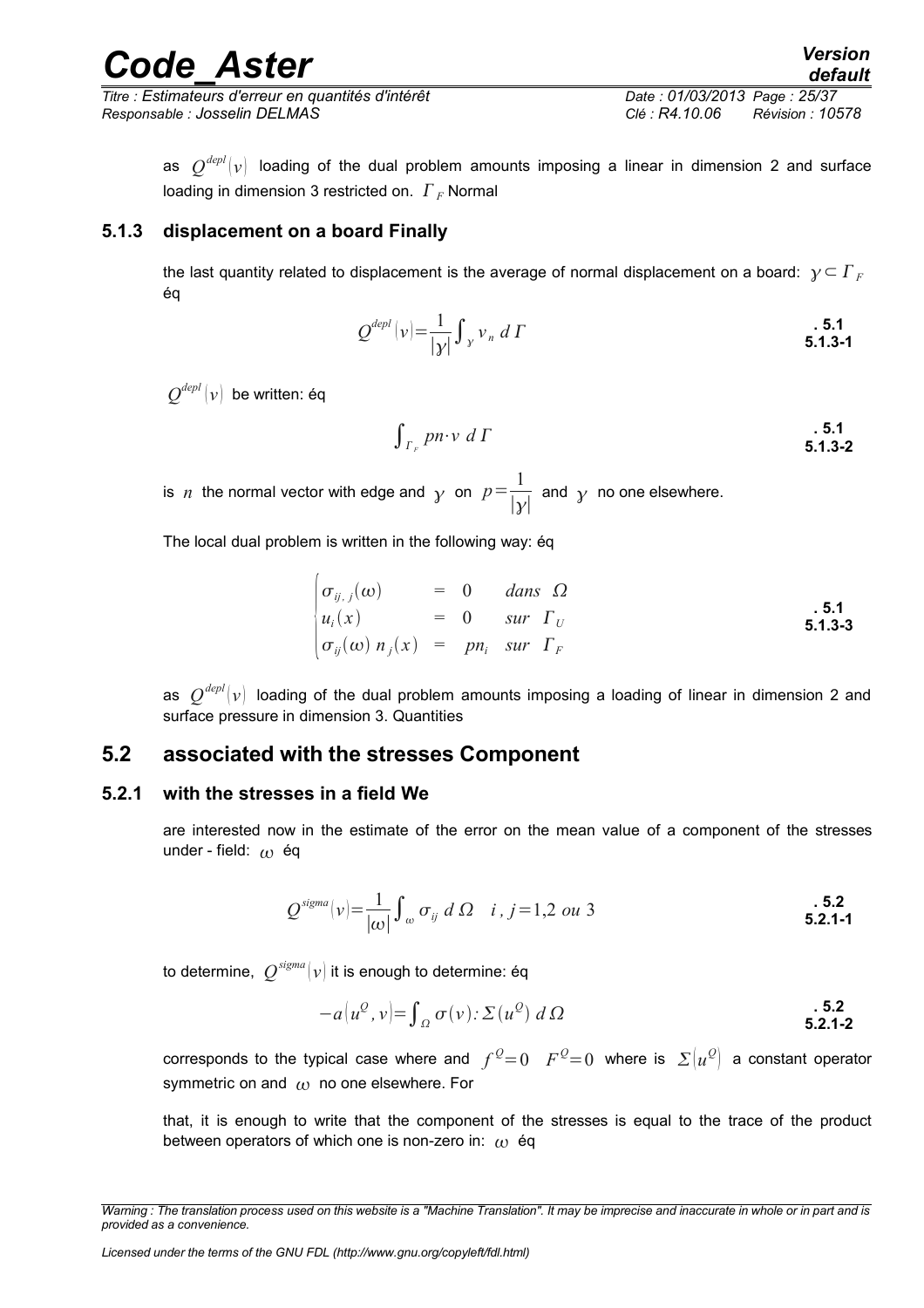*Titre : Estimateurs d'erreur en quantités d'intérêt Date : 01/03/2013 Page : 26/37 Responsable : Josselin DELMAS Clé : R4.10.06 Révision : 10578*

*Q sigma v* = 1 ∣∣ ∫ *ij <sup>d</sup>* =∫ *: <sup>d</sup>* ∫∖ *: <sup>d</sup>* =0 <sup>=</sup>∫ *: d i , j*=1,2 *ou* 3 **. 5.2 5.2.1-3**

for each, 
$$
\sigma_{ij}
$$
 for  $\Sigma_{ij} = \frac{1}{|\omega|}$ ;  $i = j$  for  $\Sigma_{ij} = \frac{1}{2|\omega|}$ .  $i \neq j$ 

The dual problem to solve is written in the following way: éq

$$
\int_{\Omega} \sigma_i(v) \varepsilon_{ij}(\omega) d\Omega = \int_{\Omega} \sigma_{ij}(v) \Sigma_{ij} d\Omega
$$
\n**5.2.1-4**

deriving, one obtains: éq

$$
\int_{\Omega} \left| \left( \sigma_{ij}(\omega) - a_{ijkl} \Sigma_{kl} \right) v_i \right|_{,j} d\Omega - \int_{\Omega} \left| \sigma_{ij}(\omega) - a_{ijkl} \Sigma_{kl} \right|_{,j} v_i d\Omega = 0
$$

by means of the formula of Stokes, one a: éq

$$
\int_{\Omega} \left| \left( \sigma_{ij}(\omega) - a_{ijkl} \Sigma_{kl} \right) v_i \right|, d\Omega - \int_{\Omega} \left( \sigma_{ij}(\omega) - a_{ijkl} \Sigma_{kl} \right) n_j v_i d\Omega = 0
$$

enables us to write the local dual problem: éq

$$
\begin{cases}\n(\sigma_{ij}(\omega) - a_{ijkl} \Sigma_{kl})_{,j} & = 0 \quad \text{dans} \quad \Omega \\
u_i(x) & = 0 \quad \text{sur} \quad \Gamma_U \\
(\sigma_{ij}(\omega) - a_{ijkl} \Sigma_{kl}) \quad n_j(x) & = 0 \quad \text{sur} \quad \Gamma_F\n\end{cases}
$$
\n5.2.1-7

notes thus that to impose as  $\ \mathcal{Q}^{sigma}(\nu) \ \$  loading of the dual problem amounts imposing an initial strain.  $\Sigma$  It should be noted that if one searches the error on the complete tensor of the stresses, it will be necessary to solve as much dual problem than components (3 in dimension 2 and 6 in dimension 3). Normal stress

#### **5.2.2 on an edge It**

<span id="page-25-0"></span>can be interesting to consider the error on the normal stress on an edge:  $\gamma$  éq

$$
Q^{\text{sigma}}(v) = \int_{\gamma} n \cdot \sigma(v) \, n \, d \, \Omega
$$

quantity does not arise in the general form. The introduction of an auxiliary function is necessary

[bib25]. This function is 
$$
\chi
$$
 defined such as and  $\chi|_{y} = 1$  equal to zero on the rest of.  $\partial \Omega$  If  
\n
$$
n^{\gamma} = n \Big|_{y}
$$
 the function checks  $\chi$  the following equation: éq  
\n
$$
a(u, \chi \ n^{\gamma}) = \int_{\Omega} \sigma_{ij}(u) \varepsilon_{ij}(\chi \ n^{\gamma}) d\Omega
$$
\n
$$
= \int_{\partial \Omega} \sigma_{ij}(u) n_{j}(\chi \ n^{\gamma})_{i} d\Omega - \underbrace{\int_{\Omega} (\sigma_{ij}(u))_{,j}(\chi \ n^{\gamma})_{i} d\Omega}_{=0}
$$
\n**5.2.**  
\n5.2.2-2  
\n5.2.2-2

*default*

**. 5.2**

*Warning : The translation process used on this website is a "Machine Translation". It may be imprecise and inaccurate in whole or in part and is provided as a convenience.*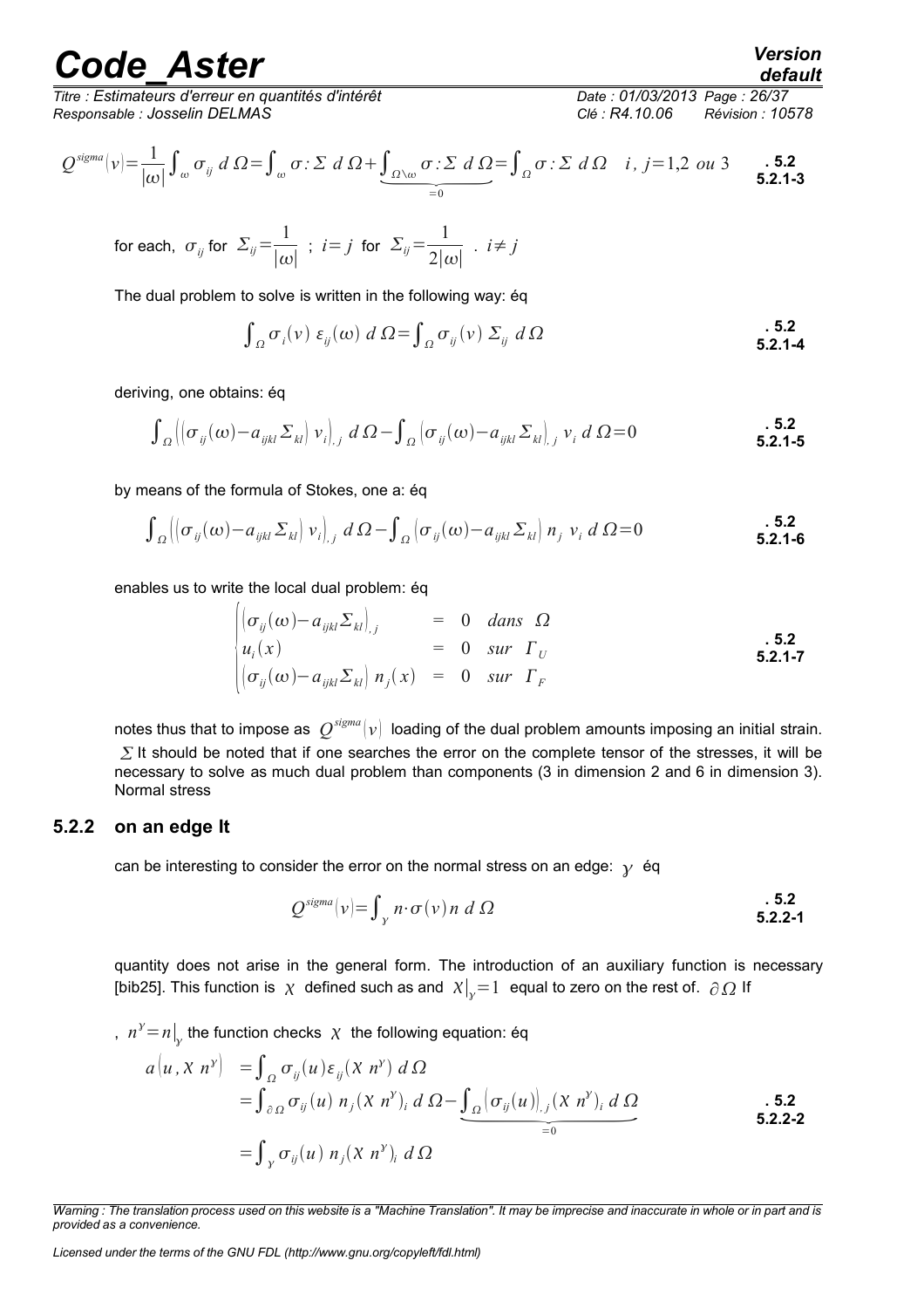to use.  $u^Q = -\chi n^\gamma$ 

The quantity of interest to use is thus written in the following way: éq

$$
\tilde{Q}(v) = -a(u^Q, v) = \int_{\Omega} \sigma(v) \cdot \Sigma(-X \ n^{\gamma}) \ d\Omega
$$
\n5.2.2-5

corresponds to the typical case where and  $f^{\mathcal{Q}}{=}0$  .  $F^{\mathcal{Q}}{=}0$  In

a way similar to the case of the average of the stresses, the local dual problem is written: éq

$$
\begin{cases}\n(\sigma_{ij}(\omega) - a_{ijkl} \Sigma_{kl})_{,j} & = 0 \quad \text{dans} \quad \Omega \\
u_i(x) & = 0 \quad \text{sur} \quad \Gamma_U \\
(\sigma_{ij}(\omega) - a_{ijkl} \Sigma_{kl})_{,n_j(x) = 0 \quad \text{sur} \quad \Gamma_F\n\end{cases}
$$
\n5.2.2-6

as  $\tilde{O}(v)$  loading of the dual problem amounts imposing a strain field initial calculated starting from the field of displacement.  $u^Q\!=\!-\chi\;n^\gamma$  This quantity of interest was not implemented in Code\_Aster *. Von Mises stress*

### **5.2.3 in a field**

<span id="page-26-0"></span>the von Mises stress is a very useful mechanical quantity in term of design for the engineer. The difficulty to estimate the error on this quantity lies in the fact that its statement is not linear compared to displacement and thus unusable with the technique presented. The difficulty is overcome thanks to a linearization of the statement and under certain assumptions [bib21].

The tensor of the stresses can  $\sigma$  break up into the sum of a tensor deviatoric (whose  $\sigma^d$  trace is null) and of a spherical tensor (of which  $\ \sigma^s\,$  the diagonal extra terms are null): éq

$$
\sigma = \sigma^d + \sigma^s \tag{5.2.3-1}
$$

and  $\sigma^d$   $\sigma^s$  are defined by: éq

$$
\sigma^d = \sigma - \frac{1}{3} tr \left( \sigma \right) \boldsymbol{I} \qquad \qquad \sigma^s = \frac{1}{3} tr \left( \sigma \right) \boldsymbol{I} \qquad \qquad \textbf{5.2}
$$

the von Mises stress, noted,  $\sigma_{vm}$  is defined by: éq

$$
\sigma_{vm} = \sqrt{\frac{3}{2}\sigma^d} \cdot \sigma^d \qquad \qquad 5.2
$$

## *Code\_Aster Version*

*Titre : Estimateurs d'erreur en quantités d'intérêt Date : 01/03/2013 Page : 27/37 Responsable : Josselin DELMAS Clé : R4.10.06 Révision : 10578*

shows that the quantity of interest can be written in an equivalent way: éq

$$
Q^{\text{sigma}}[u] = \int_{\gamma} n \cdot \sigma(u) n \ d \Omega = a[u, \chi \ n^{\gamma}] =: \tilde{Q}(u)
$$

as the preceding equality is not true that for a individual  $u$ , it should be noted that: éq

$$
Q^{\text{sigma}}(v) = \int_{\gamma} n \cdot \sigma(v) \, n \, d \Omega \neq a \, (v \, , X \, n^{\gamma}) = : \tilde{Q}(v) \tag{5.2.2-4}
$$

*Warning : The translation process used on this website is a "Machine Translation". It may be imprecise and inaccurate in whole or in part and is provided as a convenience.*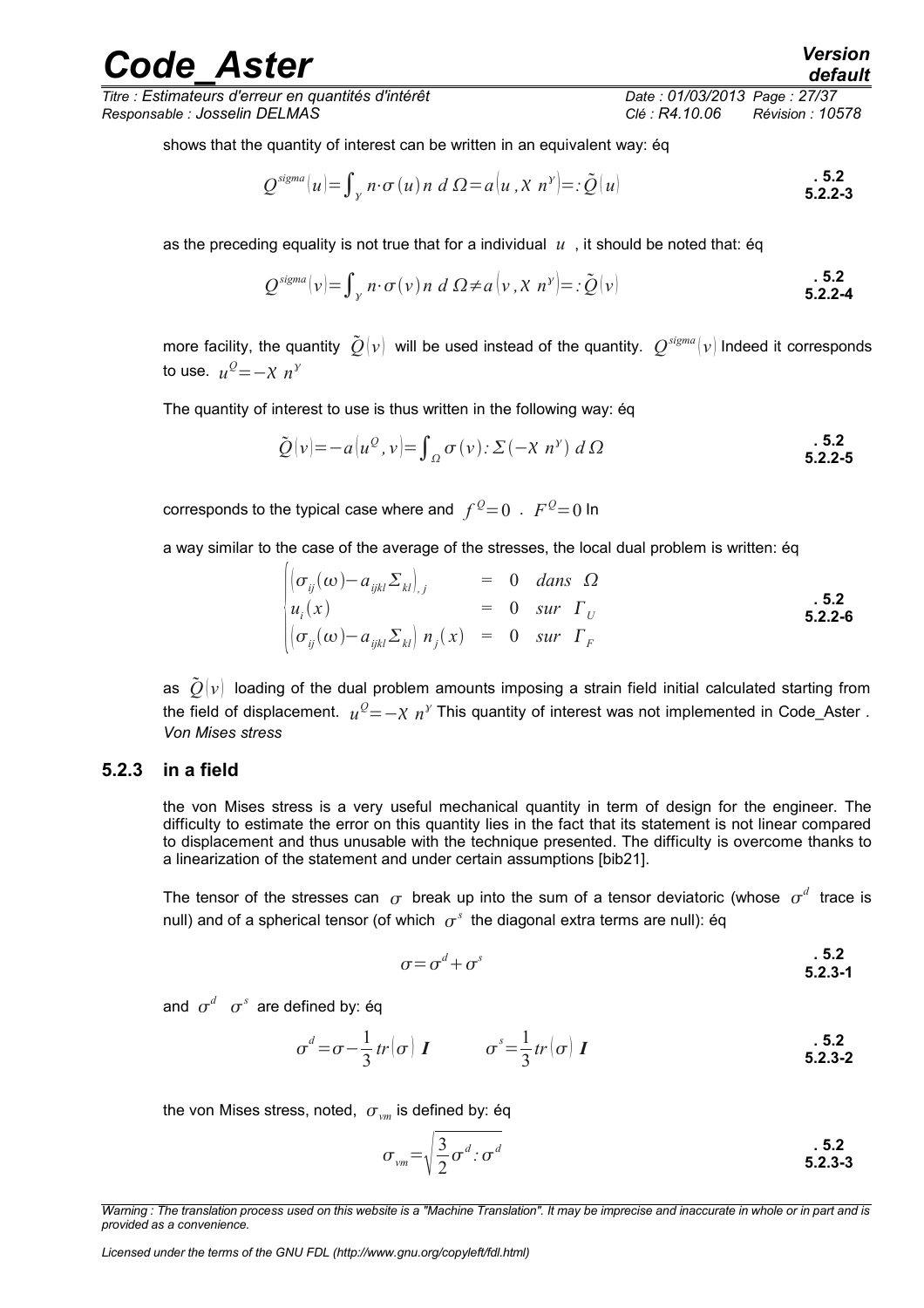*Titre : Estimateurs d'erreur en quantités d'intérêt Date : 01/03/2013 Page : 28/37 Responsable : Josselin DELMAS Clé : R4.10.06 Révision : 10578*

linear elasticity, the stress depends linearly on displacement, which enables us to write: éq

$$
\sigma^{d}(u) = \sigma^{d}(u^{h}) + \sigma^{d}(e)
$$
\n**5.2**\n**5.2-3-4**

this in the definition of the von Mises stress, one obtains: éq

$$
\sigma_{vm}(u) = \sqrt{\frac{3}{2} \left| \left( \sigma^d(u^h) + \sigma^d(e) \right) : \left( \sigma^d(u^h) + \sigma^d(e) \right) \right|}
$$
 5.2  
5.2-3-5

the preceding statement is rewritten in order to reveal a function whose restricted development is known: éq

$$
\sigma_{vm}(u) = \sqrt{\frac{3}{2}} \left[ \sigma^d(u^h) : \sigma^d(u^h) + 2 \sigma^d(u^h) : \sigma^d(e) + \sigma^d(e) : \sigma^d(e) \right]
$$
  
=  $\sigma_{vm}(u^h) \sqrt{1 + \frac{3}{2} \frac{2 \sigma^d(u^h) : \sigma^d(e) + \sigma^d(e) : \sigma^d(e)}{\sigma_{vm}^2(u^h)}}$  5.2.3-6

the development limited to order 1 when tends *e* towards zero makes it possible to obtain the following approximation: éq

$$
\sigma_{vm}(u) \approx \sigma_{vm}(u^h) \left( 1 + \frac{3}{2} \frac{\sigma^d(u^h) : \sigma^d(e)}{\sigma_{vm}^2(u^h)} \right)
$$
\n
$$
\approx \sigma_{vm}(u^h) + \frac{3}{2} \frac{\sigma^d(u^h) : \sigma^d(e)}{\sigma_{vm}(u^h)}
$$
\n5.2.3-7

, an approximation of the error on the von Mises stress is given: éq

$$
\sigma_{vm}(u) - \sigma_{vm}(u^h) \approx \frac{3}{2} \frac{\sigma^d(u^h) \cdot \sigma^d(e)}{\sigma_{vm}(u^h)}
$$

, to estimate the error on the average of the von Mises stress in a field: éq

$$
\varepsilon^{\mathcal{Q}} = \frac{1}{|\omega|} \int_{\omega} \left( \sigma_{vm}(u) - \sigma_{vm}(u^h) \right) d\Omega
$$
\n**5.2.3-9**

the following functional calculus perhaps used: éq

$$
Q^{vm}(v) = \frac{3}{2|\omega|} \int_{\omega} \frac{\sigma^d(u^h) \colon \sigma^d(v)}{\sigma_{vm}(u^h)} d\Omega
$$
\n5.2.3-10

for the component of the stresses on a field, to determine,  $|Q^{vm}(v)|$  it is enough to determine: éq

<span id="page-27-0"></span>
$$
-a(u^Q, v) = \int_{\Omega} \Sigma(u^Q) \colon \sigma(v) \, d\Omega
$$
\n5.2.3-11

corresponds to the typical case where and  $f^{\, \mathcal{Q}}\!\!=\!0$   $F^{\, \mathcal{Q}}\!\!=\!0$  where is  $\varSigma\!\left(u^{\mathcal{Q}}\right)$  a constant operator symmetric by element on and  $\omega$  no one elsewhere. The fact that in the equation 5.2 [5.2.3-10](#page-27-0) and  $\sigma^d\left(v\right)$  not requires  $\sigma(v)$  to rewrite the functional calculus  $\mathcal{Q}^{vm}\left(v\right)$  to reveal:  $\sigma(v)$  éq

*Warning : The translation process used on this website is a "Machine Translation". It may be imprecise and inaccurate in whole or in part and is provided as a convenience.*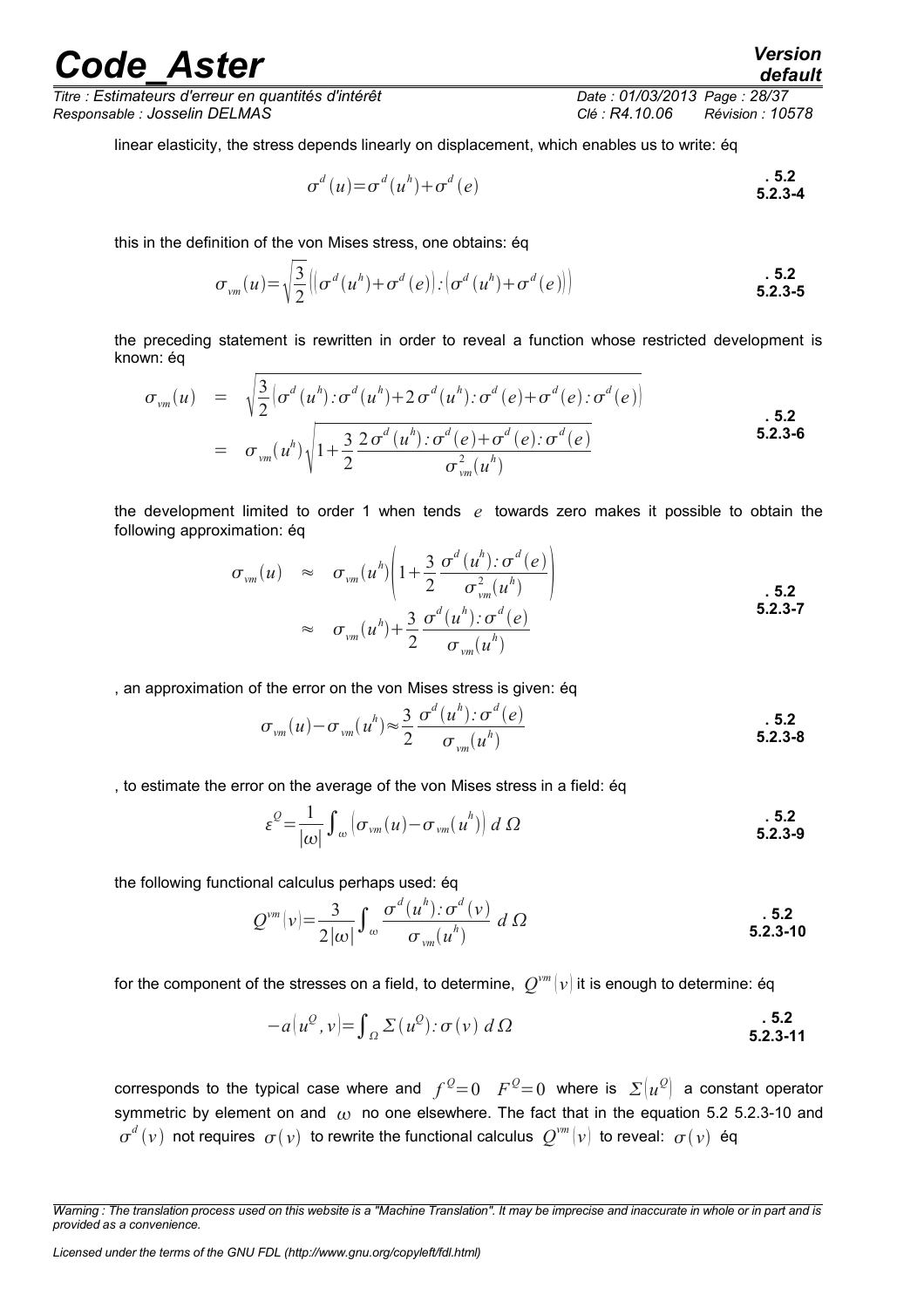*Titre : Estimateurs d'erreur en quantités d'intérêt Date : 01/03/2013 Page : 29/37 Responsable : Josselin DELMAS Clé : R4.10.06 Révision : 10578*

$$
Q^{\nu m}(\nu) = \frac{3}{2|\omega|} \int_{\omega} \frac{\sigma^d(u^h) \cdot (\sigma(\nu) - \sigma^s(\nu))}{\sigma_{\nu m}(u^h)} d\Omega
$$

$$
Q^{\nu m}(\nu) = \frac{3}{2|\omega|} \int_{\omega} \frac{\sigma^d(u^h) : \sigma(\nu) - \sigma^d(u^h) : \sigma^s(\nu)}{\sigma_{\nu m}(u^h)} d\Omega
$$

the double contraction enters a tensor deviatoric and a spherical tensor being null, the functional calculus is written: éq

$$
Q^{vm}(v) = \frac{1}{|\omega|} \int_{\omega} \left( \frac{3}{2 \sigma_{vm}(u^h)} \sigma^d(u^h) \right) : \sigma(v) \ d\Omega
$$

and  $\Sigma(u^{\mathcal{Q}}) = \frac{3}{2}$  $2\sigma_{\rm \nu m}(u^{\cal Q})$  $\sigma^d(u^{\mathcal{Q}})$  .  $u^{\mathcal{Q}} = u^h$  In

a way similar to the case of the average of the stresses, the local dual problem is written: éq

$$
\begin{array}{rcl}\n\left| \left( \sigma_{ij}(\omega) - a_{ijkl} \Sigma_{kl} \right)_{,j} \right| & = & 0 \quad \text{dans} \quad \Omega \\
u_i(x) & = & 0 \quad \text{sur} \quad \Gamma_U\n\end{array}
$$
\n
$$
\begin{array}{rcl}\n\left| \sigma_{ij}(\omega) - a_{ijkl} \Sigma_{kl} \right| n_j(x) & = & 0 \quad \text{sur} \quad \Gamma_F\n\end{array}
$$
\n5.2.3-15

<span id="page-28-1"></span>as  $\ \mathcal{Q}^{vm}(\nu) \,$  loading of the dual problem amounts imposing a strain field initial. Quantities

### **5.3 related to the fracture mechanics**

#### **5.3.1 the factors of intensity of the stresses**

<span id="page-28-0"></span>a méthode de calcul of, *K<sup>I</sup>* and *KII* in *KIII* 2D (plane and axisymmetric) and 3D is pointed out; it is based on the extrapolation of the jumps of displacements on the lips of crack. This method is applicable only to the case of plane cracks, in homogeneous and isotropic materials; it is used in command POST  $K1$  K2 K3.

The stress intensity factors are identified starting from the jump of displacements by  $|U|$  a method of the least squares on a segment length. *r max* This is expressed by the problem of minimization according to: éq

K minimise 
$$
F(k) = \frac{1}{2} \int_{0}^{r_{max}} (C[U(r)] - k \sqrt{r})^2 dr
$$
 5.3.1-1

to solve this problem, a value of  $k$  is sought such as derivative of  $F$  is cancelled: éq

$$
F'(K) = \int_0^{r_{max}} \sqrt{r} \left( K \sqrt{r} - C \left[ U(r) \right] \right) dr = 0
$$
\n**5.3.1-2**

the separation of the integral gives: éq

$$
\int_0^{r_{max}} r K dr = \int_0^{r_{max}} \sqrt{r} C [U(r)] dr
$$

*Licensed under the terms of the GNU FDL (http://www.gnu.org/copyleft/fdl.html)*

*default*

*Warning : The translation process used on this website is a "Machine Translation". It may be imprecise and inaccurate in whole or in part and is provided as a convenience.*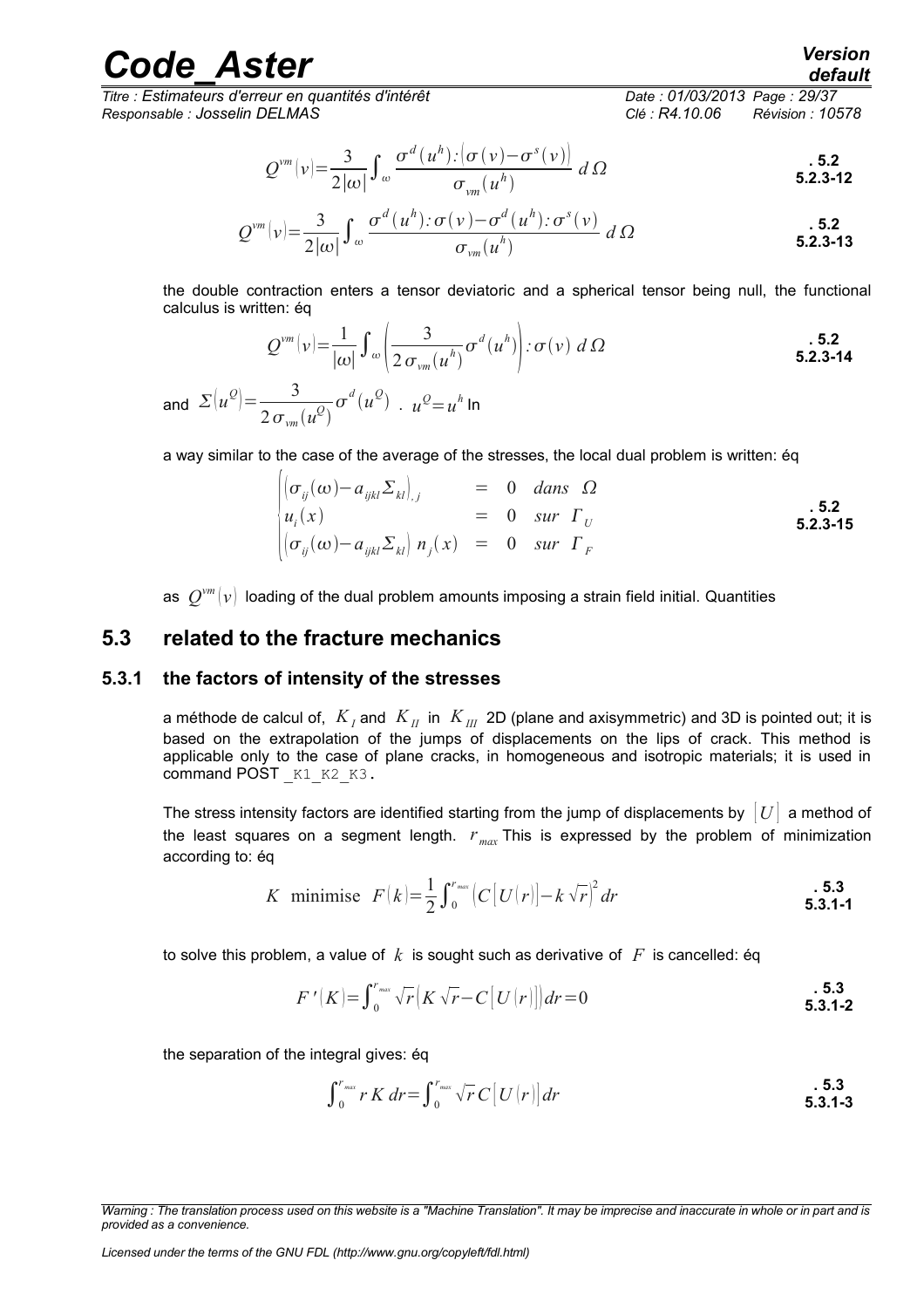*Titre : Estimateurs d'erreur en quantités d'intérêt Date : 01/03/2013 Page : 30/37 Responsable : Josselin DELMAS Clé : R4.10.06 Révision : 10578*

<span id="page-29-0"></span>

$$
K\left[\frac{r^2}{2}\right]_0^{r_{max}} = \int_0^{r_{max}} \sqrt{r} C\left[U(r)\right] dr
$$

the formula clarifies to compute: *K* results directly: éq

$$
K = \frac{2C}{r_{max}^2} \int_0^{r_{max}} \sqrt{r} \left[ U(r) \right] dr
$$

carrying out integration by a method of the trapezoids, the preceding relation becomes: éq

$$
K = \frac{C}{r_{max}^2} \sum_{i=1}^{N} \left( [U]_{i-1} \sqrt{r_{i-1}} + [U]_i \sqrt{r_i} \right) (r_i - r_{i-1})
$$
\n**5.3**

is *N* the number of nodes on the segment.  $[0, r_{max}]$  One notes that is *K* the linear shape of the field of displacement for fixed  $r_{max}$ , typically that corresponds to 4 or 5 elements.

To express the factors of intensity of the stresses in term of loading for the dual problem, we will use the equation 5.3 [5.3.1-5](#page-29-0)

revealing the components of displacement on the upper lip and the  $\left|U^{sup}_i\right| r\right|$  component of displacement on the lower lip,  $\left|U^{inf}_i(r)\right|$  one obtains: éq

$$
K_{i} = \frac{2 C}{r_{max}^{2}} \int_{\Gamma} \left( U_{i}^{sup}(r) - U_{i}^{inf}(r) \right) \sqrt{r} dr
$$
\n**5.3**

contour  $\varGamma$  is made up by the two lips of crack; is  $\varGamma^{sp}$  the upper lip and is  $\varGamma^{inf}$  the lower lip. This makes it possible to separate the preceding integral in two parts: éq

$$
K_{i} = \frac{2C}{r_{max}^{2}} \Big[ \int_{\Gamma^{sup}} U_{i}(r) \sqrt{r} \, dr - \int_{\Gamma^{inf}} U_{i}(r) \, \sqrt{r} \, dr \Big]
$$
\n**5.3**

reveal the function test,  $v$  the components of displacements are written like the scalar product of two vectors: éq

$$
K_{i} = \frac{2C}{r_{max}^{2}} \Big[ \int_{\Gamma^{sup}} v \cdot g_{i}(r) \sqrt{r} dr - \int_{\Gamma^{inf}} v \cdot g_{i}(r) \sqrt{r} dr \Big]
$$
\n**5.3**

;  $i = I$  ,  $II$  ,  $III$   $g_I$  the normal vector with the plane of crack,  $g_{II}$  the normal vector with the crack tip and  $g_{II}$  the tangent vector with the crack tip. This thus means that the statement of the quantity of interest is valid in dimension 3 and thus allows the estimate of error of the factors of intensity of the stresses for the problems in dimension 3. Finally

by gathering all the terms, the following statement is obtained: éq

$$
Q(v) = K_i(v) = \int_{\Gamma^{\text{sup}}} f^{\text{sup}} \cdot v \, dr + \int_{\Gamma^{\text{inf}}} f^{\text{inf}} \cdot v \, dr \tag{5.3.1-10}
$$

: and

$$
f^{sup} = \frac{2C}{r_{max}^2} g_i(r) \sqrt{r} \quad \text{Eq} \quad f^{inf} = -\frac{2C}{r_{max}^2} g_i(r) \sqrt{r}
$$

*Warning : The translation process used on this website is a "Machine Translation". It may be imprecise and inaccurate in whole or in part and is provided as a convenience.*

*Licensed under the terms of the GNU FDL (http://www.gnu.org/copyleft/fdl.html)*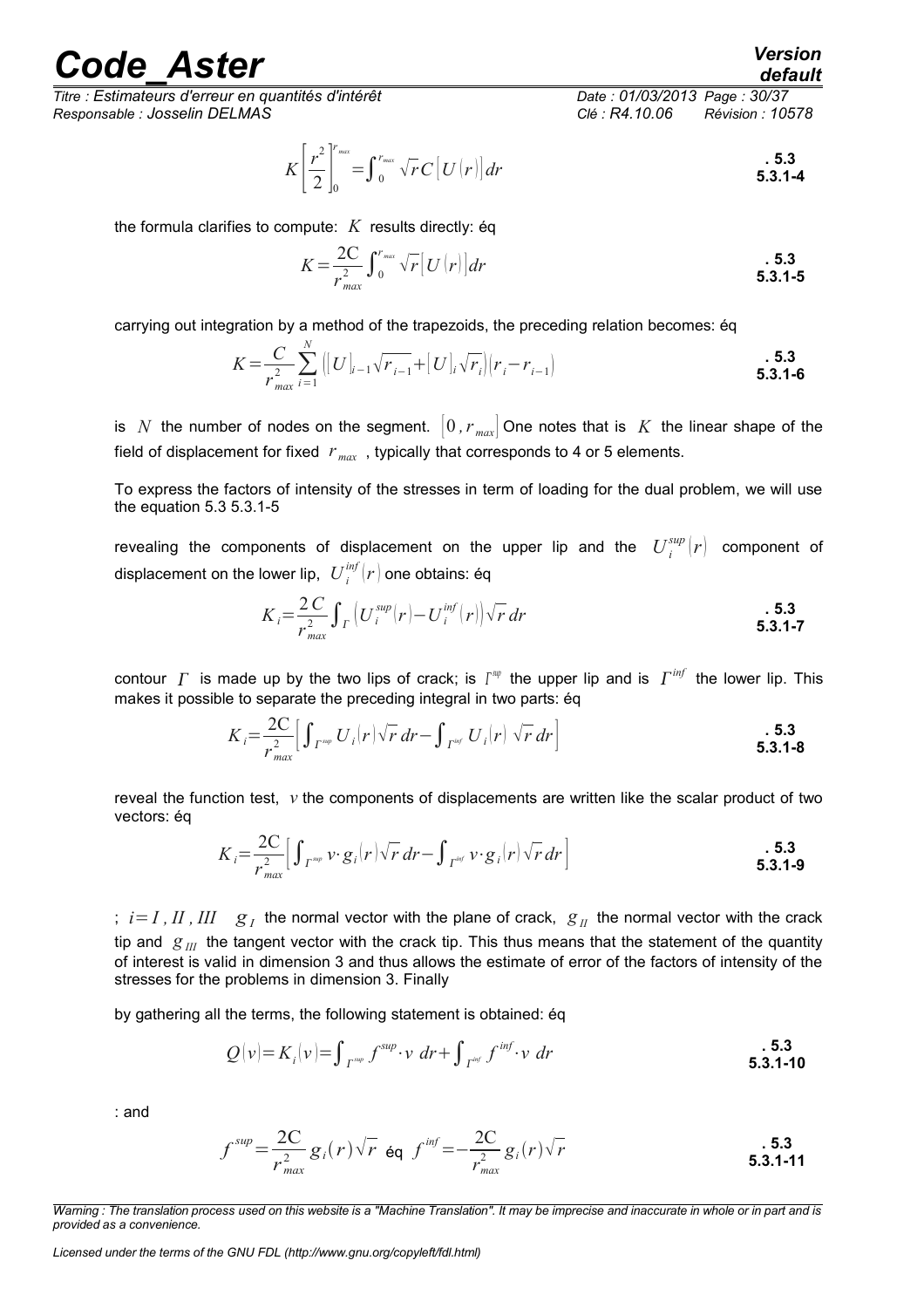*Titre : Estimateurs d'erreur en quantités d'intérêt Date : 01/03/2013 Page : 31/37 Responsable : Josselin DELMAS Clé : R4.10.06 Révision : 10578*

statement corresponds to a linear loading in dimension 2 (surface in dimension 3) to impose on a partition of the lips of crack on the basis of the point and length. *r max* The choice of the radius must *r max* be made so that it is in the singular zone and contain the possible elements of Barsoum. Implemented

*Warning : The translation process used on this website is a "Machine Translation". It may be imprecise and inaccurate in whole or in part and is provided as a convenience.*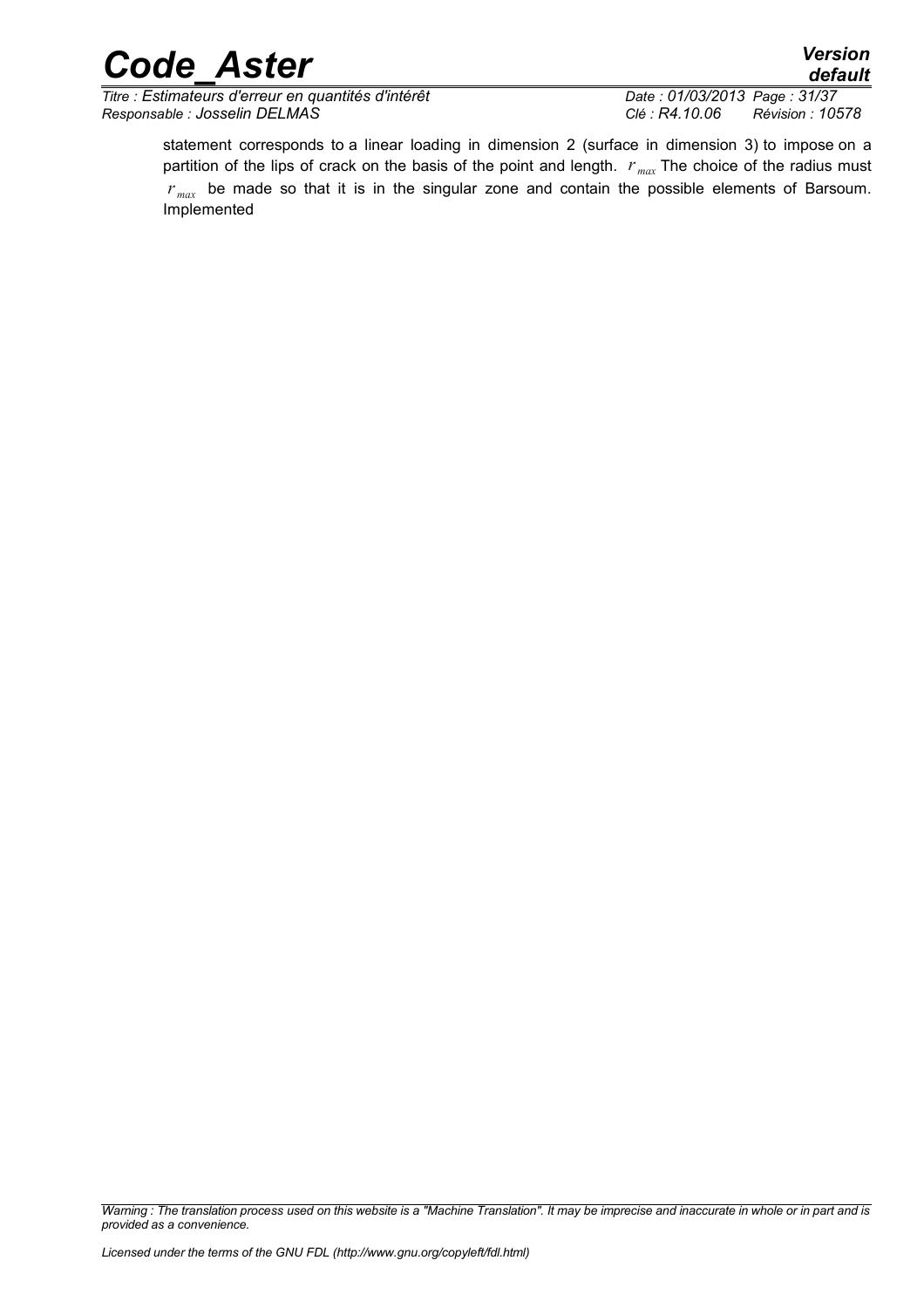*Titre : Estimateurs d'erreur en quantités d'intérêt Date : 01/03/2013 Page : 32/37 Responsable : Josselin DELMAS Clé : R4.10.06 Révision : 10578*

### **6 and use in Code\_Aster**

<span id="page-31-0"></span>the estimator of error in quantity of interest is implemented in Code\_Aster *in* mechanics for all the elements, modelizations C\_PLAN , D\_PLAN , AXIS and 3D.

To estimate the error in quantity of interest, we saw that it was necessary to solve an assistant problem whose loading in force is the quantity of interest. The following table summarizes and gathers the loadings to be imposed in Code\_Aster *, by the means* of the command AFFE\_CHAR\_MECA , for each quantity of interest. The table is given for 2D but 3D results easily. For the component quantities of the stresses, the value to be indicated is 1.0 for the diagonal terms and 0.5 for the others. Key word

|                                                        | Q(v)                                                      | of AFFE CHAR MECA<br>Average | Component                          |
|--------------------------------------------------------|-----------------------------------------------------------|------------------------------|------------------------------------|
| of a component of<br>displacement on a contour         | $\frac{1}{ y } \int_{y} v_x d\Gamma$                      | FX                           | $=1$ .<br>FORCE CON<br>TOUR        |
| FORCE CONTOUR                                          | $\frac{1}{ v }\int_{v}v_{y}d\Gamma$                       | FY                           | $=1$ .<br>Average                  |
| of a component of<br>displacement on under - field     | $\frac{1}{ \omega }\int_{\omega}v_{x}d\Omega$             | FX                           | $=1$ .<br>FORCE INT<br><b>ERNE</b> |
| FORCE_INTERNE                                          | $\int_{\omega} v_{y} d\Omega$<br>$ \omega $               | FY                           | $=1$ .<br>Average                  |
| of normal displacement on a<br>contour PRES_REP        | $\frac{1}{ v } \int_{\gamma} v_n d\Gamma$                 | <b>NEAR</b>                  | $=1$ .<br>Average                  |
|                                                        | $\frac{1}{ \omega } \int_{\omega} \sigma_{xx} d\Omega$    | EPSI EPXX                    | $=1.$ PRE                          |
| of a component of the stresses<br>on under - field PRE | $\overline{ \omega }$ $\int_{\omega} \sigma_{yy} d\Omega$ | EPSI EPYY                    | $=1.$ PRE                          |
|                                                        | $\overline{  \omega  } J_{\omega} \sigma_{xy} d\Omega$    | EPSI<br>EPXY                 | $=0.5$ When                        |

the quantities of interest are not linear or when their statement does not make it possible to easily express them in term of loading a particular processing is necessary. For the nonlinear quantities, the theory does not apply; this is why they should be linearized. The von Mises stress is the typical example. The linearization brings us to the following formula: éq

$$
Q^{\nu m}(\nu) = \frac{1}{|\omega|} \int_{\omega} \left( \frac{3}{2 \sigma_{\nu m}(u^h)} \sigma^d(u^h) \right) : \sigma(\nu) \ d\Omega \qquad .6-6-1
$$

one approaches the quantity of interest Von Mises by another linear quantity. The loading to be imposed in Code\_Aster *is* a made up stress field: éq

$$
\frac{3K}{2} \frac{\sigma^d(u^h)}{\sigma_{vm}(u^h)}
$$

the definition of the quantity is not adapted to the statement of a loading, it is necessary, there too, to use a processing which will be specific to each quantity of interest. For our applications, the factors of intensity of stresses (FIC) are interesting quantities. By means of a method based on extrapolation of the jumps of displacements on the lips of crack, one can express the FIC in the following way, with in  $C=1$  plane stress and  $C=1-v^2$  plane strain: éq

*Warning : The translation process used on this website is a "Machine Translation". It may be imprecise and inaccurate in whole or in part and is provided as a convenience.*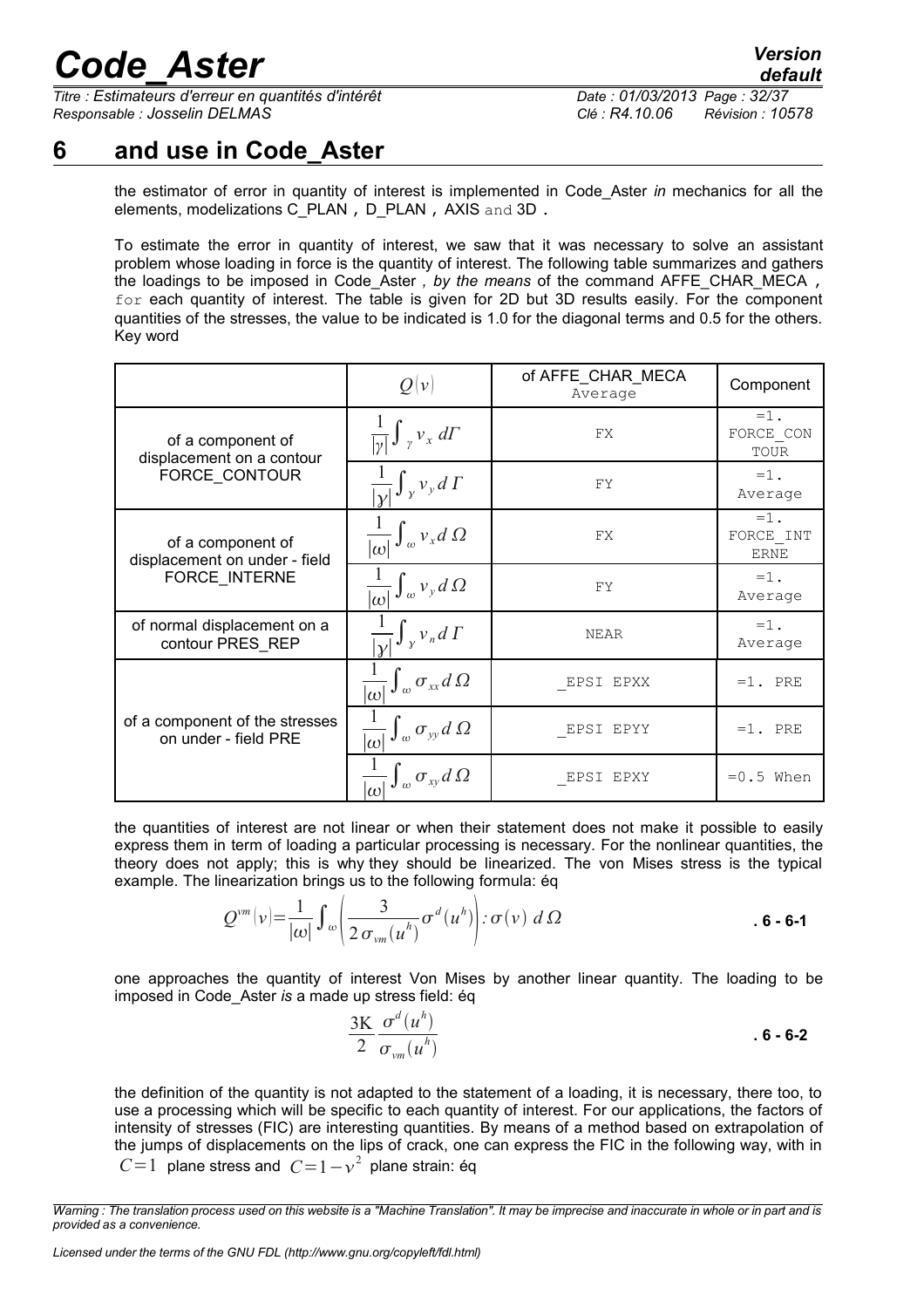*Titre : Estimateurs d'erreur en quantités d'intérêt Date : 01/03/2013 Page : 33/37 Responsable : Josselin DELMAS Clé : R4.10.06 Révision : 10578*

*default*

$$
K = \frac{2C}{r_{max}^2} \int_0^{r_{max}} \sqrt{r} \left[ U(r) \right] dr
$$

makes it possible to obtain the following statement: éq

$$
Q(v) = K_i(v) = \int_{\Gamma^{sup}} f^{sup} \cdot v \, dr + \int_{\Gamma^{inf}} f^{inf} \cdot v \, dr \qquad . 6 - 6 - 4
$$

: and

$$
f^{sup} = \frac{2C}{r_{max}^2} g(r) \sqrt{r} \text{ éq } f^{inf} = -\frac{2C}{r_{max}^2} g(r) \sqrt{r}
$$

vector  $g(r)$  which directs crack. In

Code\_Aster *, this* vector is known under the name of VECT\_K1 . One sees thus that it is necessary to impose a force on each lip of crack (and ). *f inf* The following table shows these two results. Key word

|                                   | $O \! \mid \! \nu \! \mid$                          | of AFFE CHAR MECA F<br>Average | Component                                       |
|-----------------------------------|-----------------------------------------------------|--------------------------------|-------------------------------------------------|
| of von Mises stress<br><b>PRE</b> | $\frac{1}{ \omega }\int_{\omega}\sigma_{vm}d\Omega$ | SIGM made up                   | <b>Field Stress</b><br>intensity factor         |
| FORCE CONTOUR                     | $K_L$ , $K_H$ , $K_{\overline{H}}$                  | $F+$                           | on lip sup. F<br>on lip inf. The<br>computation |

from the error in quantity of interest passes by the resolution of an elastic design (corresponding to the dual problem) whose loading is on the one hand, the same one as that of the problem principal (or primal) on the conditions of Dirichlet (thus in imposed displacement), and on the other hand, that representing the selected quantity of interest. It is then necessary to provide this result in CALC ERREUR via key word RESU\_DUAL. Lastly,

#### the various possible options in CALC \_ERREUR are : "QIZ1\_ELEM

•" (respectively "QIZ2\_ELEM "): estimator of error in quantity of interest based on the method of Zhu-Zienkiewicz. It is necessary to calculate beforehand option "ERZ1\_ELEM " or "ERZ2\_ELEM ". "QIRE\_ELEM

• $"$  (by element) or "QIRE\_ELNO  $"$  (by element with the nodes): estimator of error in quantity of interest based on the residues in mechanics. It is necessary to calculate option "ERME\_ELEM beforehand ".

Examples of application on industrial structures could be found in the thesis of J. DELMAS [bib26]. List

#### **tests implementing the estimators of error in quantity of interest: Test**

| of the estimator of error in quantity of interest sslv                                    | 113c test                  |  |  |
|-------------------------------------------------------------------------------------------|----------------------------|--|--|
| of the estimator of error in quantity of interest sslv                                    | 113d<br>Error<br>indicator |  |  |
| meshes voluminal and functions sslv                                                       | 153a Detection             |  |  |
| of the singularities in a fissured plate (TRIA3) ssnp<br>130a Estimators                  |                            |  |  |
| of error in quantities of interest for the computation of the fic zzzz<br>257a Estimators |                            |  |  |
| of error in quantities of interest for the computation of the fic zzzz                    | 257b Estimators            |  |  |

*Warning : The translation process used on this website is a "Machine Translation". It may be imprecise and inaccurate in whole or in part and is provided as a convenience.*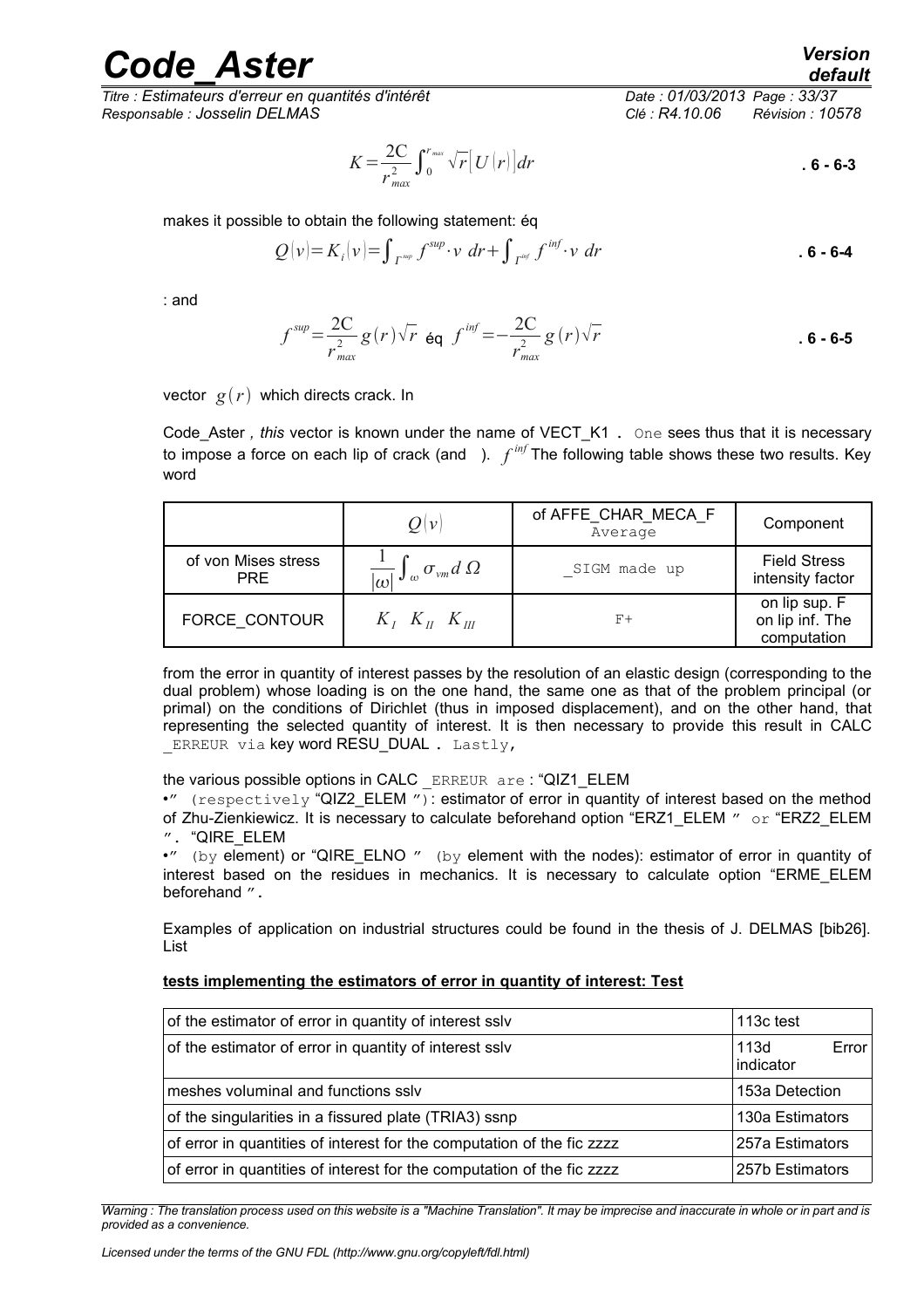*Titre : Estimateurs d'erreur en quantités d'intérêt Date : 01/03/2013 Page : 34/37 Responsable : Josselin DELMAS Clé : R4.10.06 Révision : 10578*

*default*

| of error in quantities of interest for the computation of the fic zzzz | 257c Estimators   |
|------------------------------------------------------------------------|-------------------|
| of error in quantities of interest for the computation of the fic zzzz | 257d Bibliography |

*Warning : The translation process used on this website is a "Machine Translation". It may be imprecise and inaccurate in whole or in part and is provided as a convenience.*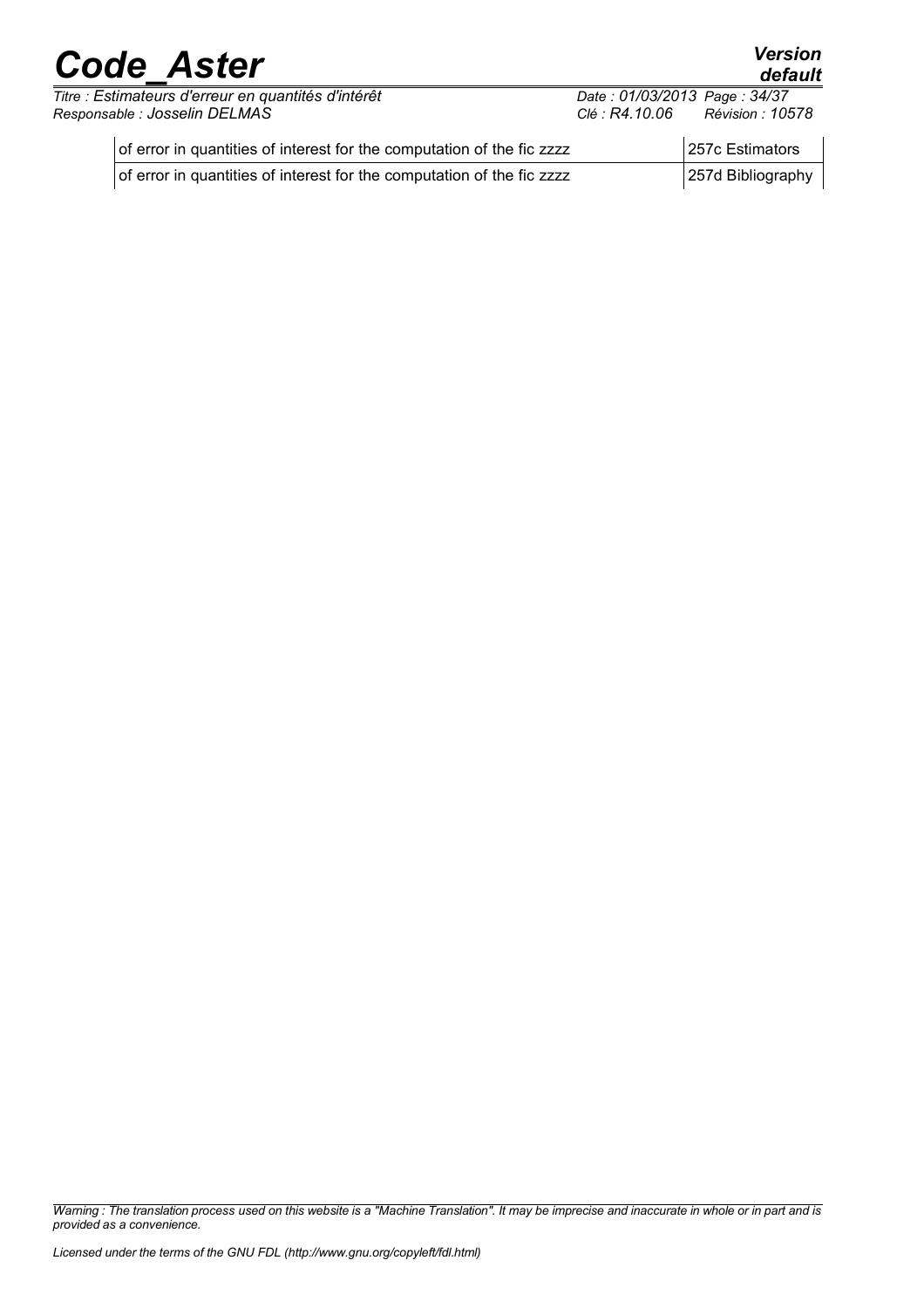*Titre : Estimateurs d'erreur en quantités d'intérêt Date : 01/03/2013 Page : 35/37 Responsable : Josselin DELMAS Clé : R4.10.06 Révision : 10578*

<span id="page-34-0"></span>

| 7 | Р.                         |                                                                                                                                                                                                                                                                            |
|---|----------------------------|----------------------------------------------------------------------------------------------------------------------------------------------------------------------------------------------------------------------------------------------------------------------------|
|   | 1                          | G. Ciarlet: The finite element methods for elliptic problems. North-Holland, 1978. G.                                                                                                                                                                                      |
|   | $\overline{2}$             | Strang & G.J. Fix: Year analysis of the finite element method. Prentice-hall, 1973. I.                                                                                                                                                                                     |
|   | 3                          | Babuška and W. Rheinboldt: "A posteriori error estimates for the finite element method",<br>International Newspaper For Numerical Methods In Engineering, (12), 1978, pp. 1597-1615.<br>O.                                                                                 |
|   | 4                          | C. Zienkiewicz & J.Z. Zhu: A simple error estimator and adaptive procedure for practical<br>engineerng analysis. International Newspaper for Numerical Methods in Engineering, 24, pp.<br>337-357, 1987. P.                                                                |
|   | 5                          | Ladevèze: "Comparison of models of continuums", University Pierre and Marie Curie - Paris<br>VI, 1975. R.                                                                                                                                                                  |
|   | 6                          | Verfürth: A review of a posteriori error estimate techniques for elasticity problems. Methods<br>computer in Applied Mechanics and Engineering, 176, pp. 419-440, 1999. Mr.                                                                                                |
|   | $\overline{7}$             | Ainsworth & J.T. Oden: A posteriori error estimate in finite element analysis. Methods<br>computer in Applied Mechanics and Engineering, 142, pp. 1-88, 1997. P.                                                                                                           |
|   | 8                          | Ladevèze & J.P. Pelle: Mastering Calculations in Linear and Nonlinear Mechanics, Springer<br>NY, 2004. E.                                                                                                                                                                  |
|   | 9                          | RAM, E. Rank, R. Rannacher, S.K., E. Stein, G. Wendland, W. Wittum, P. Wriggers & W.<br>Wunderlich: Error-controlled adaptive finite elements in solid mechanics. Stein (eds.), Wiley,<br>2003. T.                                                                         |
|   | 10                         | Grätsch & K. Bathe: A posteriori error techniques estimate in practical finite element analysis.<br>Computers and Structures, 83, pp. 235-265, 2005. T.                                                                                                                    |
|   | 11                         | Strouboulis & K.A. Haque: Recent experiments with error estimate and adaptivity, Share II:<br>Error h-adaptive for estimate approximations one grids of triangles and quadrilaterals.<br>Methods computer in Applied Mechanics and Engineering, 100, pp. 359-430, 1992. I. |
|   | 12                         | Babuška, T. Strouboulis, A. Mathur & C. Upadhyay: Pollution-error in the H-version of the<br>local finite-element method and the quality of a-posteriori error estimators. Finite Elements in<br>Analysis and Design, 17, pp. 273-321, 1994. N.                            |
|   | 13                         | Wiberg & F. Abdulwahab: Patch recovery based one superconvergent derivative and<br>equilibrium. International Newspaper for Numerical Methods in Engineering, 36, pp.<br>2703-2724, 1993. I.                                                                               |
|   | 14                         | Babuška & R. Rodriguez: Problem of the selection of year a posteriori error indicator based<br>one smoothening technical. International Newspaper for Numerical Methods in Engineering,<br>36, pp. 539-567, 1993. I.                                                       |
|   | 15                         | Babuška, T. Strouboulis, C.S. Upadhyay, S.K. Gangaraj & K. Copps: Validation of has<br>posterior error estimators by numerical approach. International Newspaper for Numerical<br>Methods In Engineering, 37, pp. 1073-1123, 1994. I.                                      |
|   | 16                         | Babuška, T. Strouboulis, A. Mathur & C. Upadhyay: Pollution-error in the H-version of the<br>local finite-element method and the quality of a-posteriori error estimators. Finite Elements in<br>Analysis and Design, 17, pp. 273-321, 1994. I.                            |
|   | 17                         | Babuška, T. Strouboulis, C.S. Upadhyay & S.K. Gangaraj: A posteriori adaptive and estimate<br>control of the pollution error in the H-version of the finite element method. International<br>Newspaper for Numerical Methods in Engineering, 38, pp. 4207-4235, 1995. I.   |
|   | provided as a convenience. | Warning : The translation process used on this website is a "Machine Translation". It may be imprecise and inaccurate in whole or in part and is                                                                                                                           |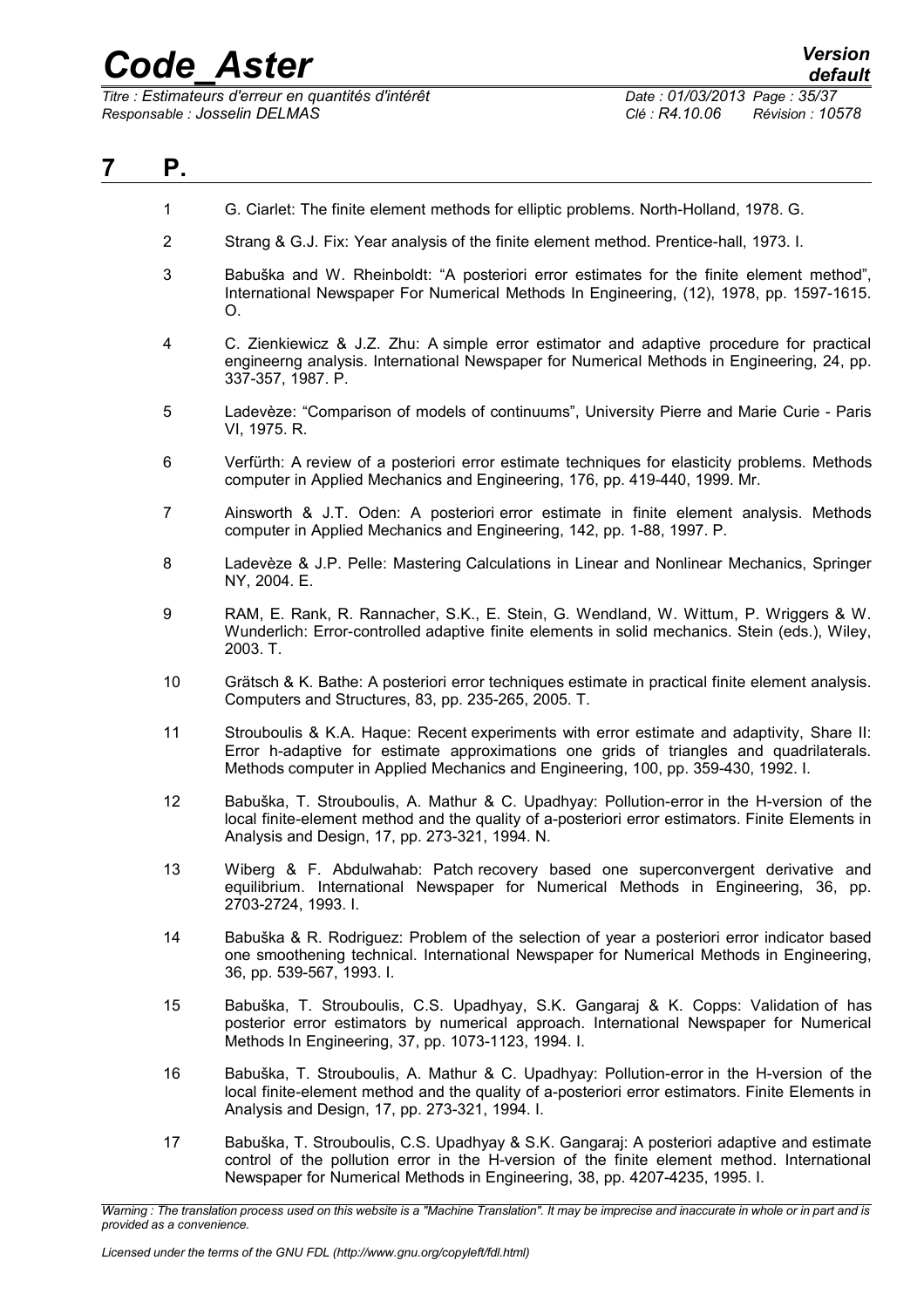*Titre : Estimateurs d'erreur en quantités d'intérêt Date : 01/03/2013 Page : 36/37 Responsable : Josselin DELMAS Clé : R4.10.06 Révision : 10578*

*default*

- 18 Babuška, T. Strouboulis, S. Gangaraj & C. Upadhyay: Pollution error in the H-version of the finite local element method and the quality of the recovered derivative. Methods computer in Applied Mechanics and Engineering, 140, pp. 1-37, 1997. R.
- 19 Becker & R. Rannacher: Optimal year control approach to shape a posteriori error estimate in finite element methods. Recorded Numerica, 10, pp. 1-120, 2001. J.
- 20 T. Oden & S. Prudhomme: Estimate of modeling error in computational mechanics. Newspaper of Computational Physics, 182, pp. 496-515, 2002. J.
- 21 T. Oden & S. Prudhomme: Goalkeeper-oriented error estimate and adaptivity for the finite element method. Computers and Mathematics with Applications, 41, pp. 735-56, 2001. Mr.
- 22 Ainsworth & J.T. Oden: A posteriori error estimate in finite element analysis. Wiley-Interscience, 2000. A.
- 23 Sauer-Budge, J. Bonnet, A. Huerta & J. Peraire: Exact Computing bounds for linear functionals of weak solutions to poisson' S equation. SIAM Newspaper one Numerical Analysis, 42, pp. 1610-1630, 2004. S.
- 24 Prudhomme & J.T. Oden: One goalkeeper-oriented error estimate for elliptics problems: application to the control of pointwise errors. Methods computer in Applied Mechanics and Engineering, 176, pp. 313-331, 1999. N.
- 25 Avoided, P. Díez & A. Huerta: Subdomain-based flux-free a posteriori error estimators. Methods computer in Applied Mechanics and Engineering, 195, pp. 297-323, 2006. J.
- 26 Delmas: Strategies of control of miscalculation of industrial structures. Implementation of estimate of error in quantity of interest and mesh adaptation, doctorate of the university of Picardy Jules Verne, 2008. Available to the download at this address: http://tel.archivesouvertes.fr/tel-00311947 [Description](http://tel.archives-ouvertes.fr/tel-00311947)

*Warning : The translation process used on this website is a "Machine Translation". It may be imprecise and inaccurate in whole or in part and is provided as a convenience.*